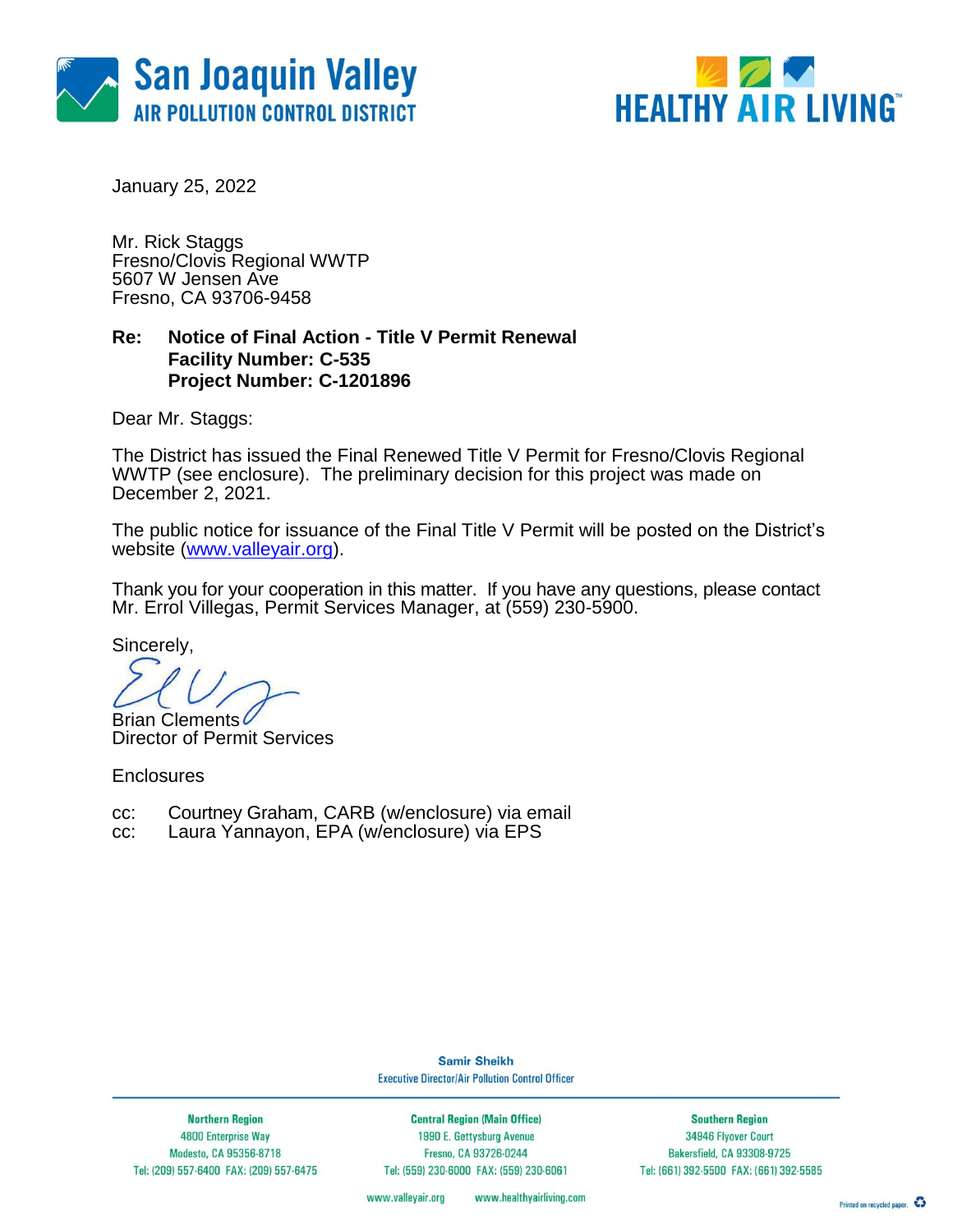



# **Permit to Operate**

**MAILING ADDRESS:** 5607 W JENSEN AVE

**FACILITY:** C-535 **EXPIRATION DATE:** 01/31/2026

**LEGAL OWNER OR OPERATOR:** FRESNO/CLOVIS REGIONAL WWTP FRESNO, CA 93706-9458

**FACILITY LOCATION:** 5607 W JENSEN AVE

**FACILITY DESCRIPTION:** WASTEWATER RECLAMATION FACILITY

The Facility's Permit to Operate may include Facility-wide Requirements as well as requirements that apply to specific permit units.

FRESNO, CA 93706

This Permit to Operate remains valid through the permit expiration date listed above, subject to payment of annual permit fees and compliance with permit conditions and all applicable local, state, and federal regulations. This permit is valid only at the location specified above, and becomes void upon any transfer of ownership or location. Any modification of the equipment or operation, as defined in District Rule 2201, will require prior District approval. This permit shall be posted as prescribed in District Rule 2010.

**Samir Sheikh**<br>Executive Director / APCO

Director of Permit Services

Jan 24 2022 2:02PM -- NORMANR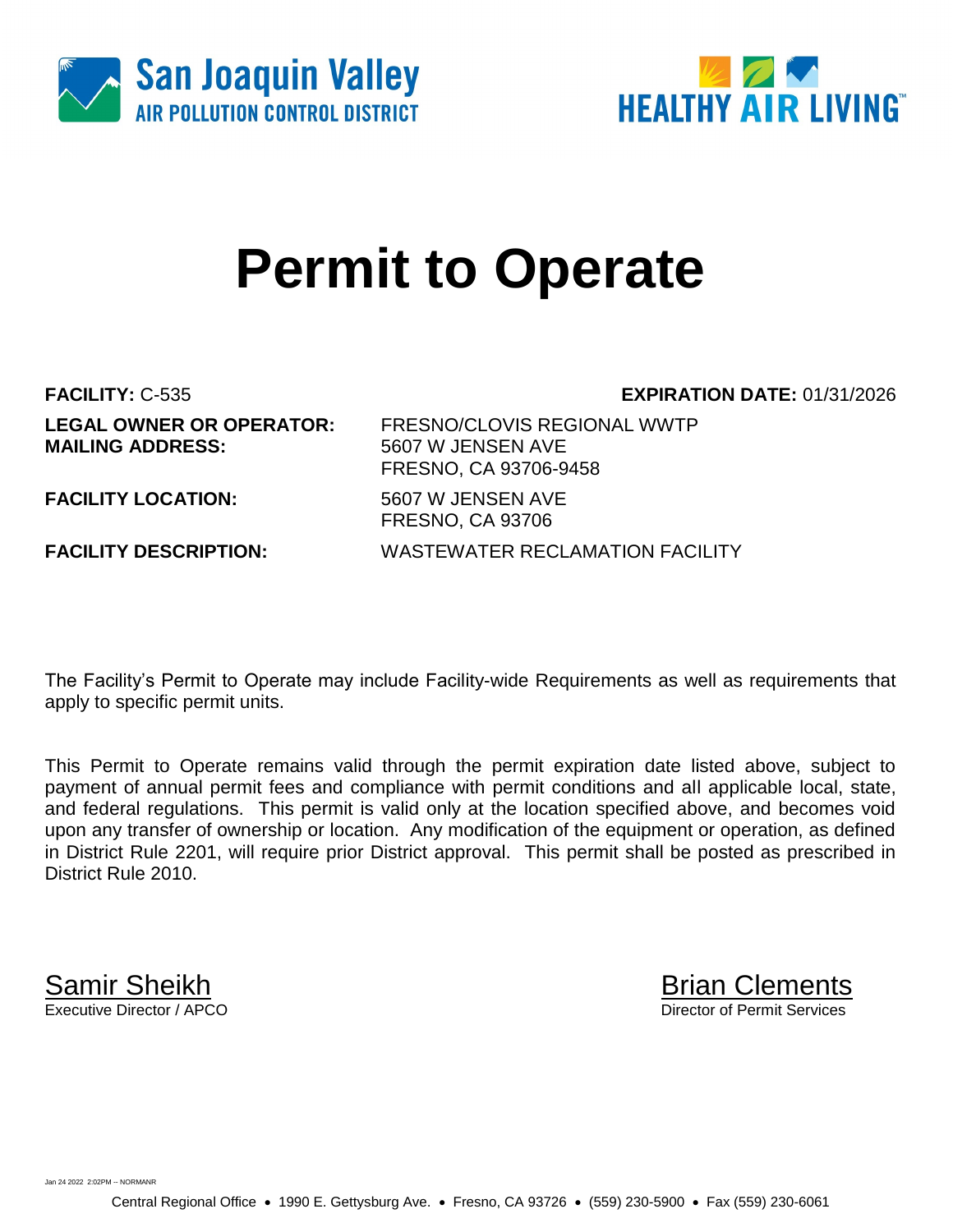### **FACILITY:** C-535-0-4 **EXPIRATION DATE:** 01/31/2026

## **FACILITY-WIDE REQUIREMENTS**

- 1. The owner or operator shall notify the District of any breakdown condition as soon as reasonably possible, but no later than one hour after its detection, unless the owner or operator demonstrates to the District's satisfaction that the longer reporting period was necessary. [District Rule 1100, 6.1; County Rules 110 (Fresno, Stanislaus, San Joaquin); 109 (Merced); 113 (Madera); and 111 (Kern, Tulare, Kings)] Federally Enforceable Through Title V Permit
- 2. The District shall be notified in writing within ten days following the correction of any breakdown condition. The breakdown notification shall include a description of the equipment malfunction or failure, the date and cause of the initial failure, the estimated emissions in excess of those allowed, and the methods utilized to restore normal operations. [District Rule 1100, 7.0; County Rules 110 (Fresno, Stanislaus, San Joaquin); 109 (Merced); 113 (Madera); and 111 (Kern, Tulare, Kings)] Federally Enforceable Through Title V Permit
- 3. The owner or operator of any stationary source operation that emits more than 25 tons per year of nitrogen oxides or reactive organic compounds, shall provide the District annually with a written statement in such form and at such time as the District prescribes, showing actual emissions of nitrogen oxides and reactive organic compounds from that source. [District Rule 1160, 5.0] Federally Enforceable Through Title V Permit
- 4. Any person building, altering or replacing any operation, article, machine, equipment, or other contrivance, the use of which may cause the issuance of air contaminants or the use of which may eliminate, reduce, or control the issuance of air contaminants, shall first obtain an Authority to Construct (ATC) from the District unless exempted by District Rule 2020 (8/18/11). [District Rule 2010, 3.0 and 4.0; and 2020] Federally Enforceable Through Title V Permit
- 5. The permittee must comply with all conditions of the permit including permit revisions originated by the District. All terms and conditions of a permit that are required pursuant to the Clean Air Act (CAA), including provisions to limit potential to emit, are enforceable by the EPA and Citizens under the CAA. Any permit noncompliance constitutes a violation of the CAA and the District Rules and Regulations, and is grounds for enforcement action, for permit termination, revocation, reopening and reissuance, or modification; or for denial of a permit renewal application. [District Rules 2070, 7.0; 2080; and 2520, 9.8.1 and 9.13.1] Federally Enforceable Through Title V Permit
- 6. A Permit to Operate or an Authority to Construct shall not be transferred unless a new application is filed with and approved by the District. [District Rule 2031] Federally Enforceable Through Title V Permit
- 7. Every application for a permit required under Rule 2010 (12/17/92) shall be filed in a manner and form prescribed by the District. [District Rule 2040]
- 8. The operator shall maintain records of required monitoring that include: 1) the date, place, and time of sampling or measurement; 2) the date(s) analyses were performed; 3) the company or entity that performed the analysis; 4) the analytical techniques or methods used; 5) the results of such analysis; and 6) the operating conditions at the time of sampling or measurement. [District Rule 2520, 9.4.1] Federally Enforceable Through Title V Permit
- 9. The operator shall retain records of all required monitoring data and support information for a period of at least 5 years from the date of the monitoring sample, measurement, or report. Support information includes copies of all reports required by the permit and, for continuous monitoring instrumentation, all calibration and maintenance records and all original strip-chart recordings. [District Rule 2520, 9.4.2] Federally Enforceable Through Title V Permit

FACILITY-WIDE REQUIREMENTS CONTINUE ON NEXT PAGE

These terms and conditions are part of the Facility-wide Permit to Operate. Any amendments to these Facility-wide Requirements that affect specific Permit Units may constitute modification of those Permit Units.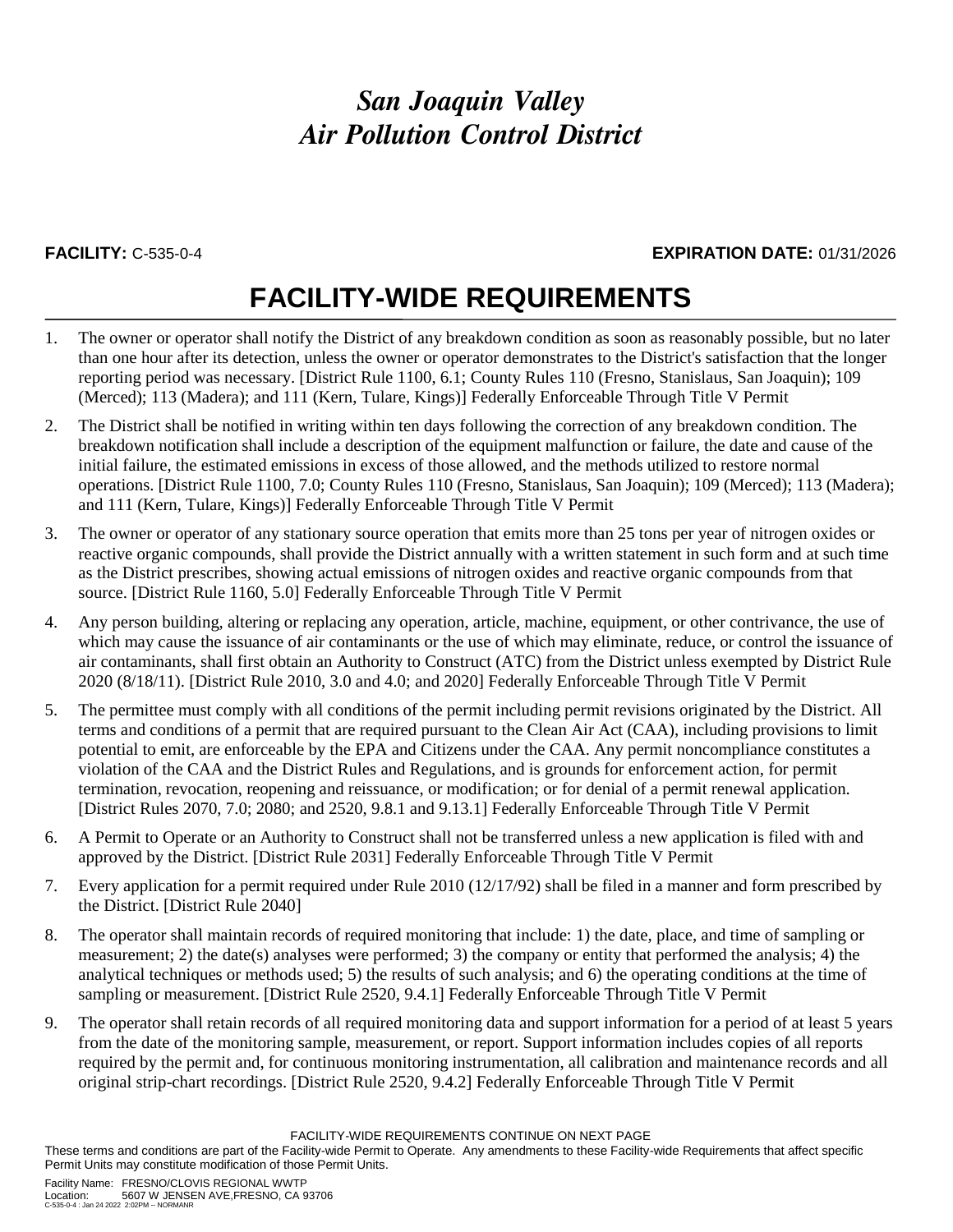Facility-wide Requirements for C-535-0-4 (continued) Page 2 of 4

- 10. The operator shall submit reports of any required monitoring at least every six months unless a different frequency is required by an applicable requirement. All instances of deviations from permit requirements must be clearly identified in such reports. [District Rule 2520, 9.5.1] Federally Enforceable Through Title V Permit
- 11. Deviations from permit conditions must be promptly reported, including deviations attributable to upset conditions, as defined in the permit. For the purpose of this condition, promptly means as soon as reasonably possible, but no later than 10 days after detection. The report shall include the probable cause of such deviations, and any corrective actions or preventive measures taken. All required reports must be certified by a responsible official consistent with section 10.0 of District Rule 2520 (6/21/01). [District Rules 2520, 9.5.2 and 1100, 7.0] Federally Enforceable Through Title V Permit
- 12. If for any reason a permit requirement or condition is being challenged for its constitutionality or validity by a court of competent jurisdiction, the outcome of such challenge shall not affect or invalidate the remainder of the conditions or requirements in that permit. [District Rule 2520, 9.7] Federally Enforceable Through Title V Permit
- 13. It shall not be a defense for a permittee in an enforcement action that it would have been necessary to halt or reduce the permitted activity in order to maintain compliance with the conditions of the permit. [District Rule 2520, 9.8.2] Federally Enforceable Through Title V Permit
- 14. The permit may be modified, revoked, reopened and reissued, or terminated for cause. The filing of a request by the permittee for a permit modification, revocation and reissuance, or termination, or a notification of planned changes or anticipated noncompliance does not stay any permit condition. [District Rule 2520, 9.8.3] Federally Enforceable Through Title V Permit
- 15. The permit does not convey any property rights of any sort, or any exclusive privilege. [District Rule 2520, 9.8.4] Federally Enforceable Through Title V Permit
- 16. The Permittee shall furnish to the District, within a reasonable time, any information that the District may request in writing to determine whether cause exists for modifying, revoking and reissuing, or terminating the permit or to determine compliance with the permit. Upon request, the permittee shall also furnish to the District copies of records required to be kept by the permit or, for information claimed to be confidential, the permittee may furnish such records directly to EPA along with a claim of confidentiality. [District Rule 2520, 9.8.5] Federally Enforceable Through Title V Permit
- 17. The permittee shall pay annual permit fees and other applicable fees as prescribed in Regulation III of the District Rules and Regulations. [District Rule 2520, 9.9] Federally Enforceable Through Title V Permit
- 18. Upon presentation of appropriate credentials, a permittee shall allow an authorized representative of the District to enter the permittee's premises where a permitted source is located or emissions related activity is conducted, or where records must be kept under condition of the permit. [District Rule 2520, 9.13.2.1] Federally Enforceable Through Title V Permit
- 19. Upon presentation of appropriate credentials, a permittee shall allow an authorized representative of the District to have access to and copy, at reasonable times, any records that must be kept under the conditions of the permit. [District Rule 2520, 9.13.2.2] Federally Enforceable Through Title V Permit
- 20. Upon presentation of appropriate credentials, a permittee shall allow an authorized representative of the District to inspect at reasonable times any facilities, equipment, practices, or operations regulated or required under the permit. [District Rule 2520, 9.13.2.3] Federally Enforceable Through Title V Permit
- 21. Upon presentation of appropriate credentials, a permittee shall allow an authorized representative of the District to sample or monitor, at reasonable times, substances or parameters for the purpose of assuring compliance with the permit or applicable requirements. [District Rule 2520, 9.13.2.4] Federally Enforceable Through Title V Permit
- 22. No air contaminants shall be discharged into the atmosphere for a period or periods aggregating more than 3 minutes in any one hour which is as dark or darker than Ringelmann #1 or equivalent to 20% opacity and greater, unless specifically exempted by District Rule 4101 (02/17/05). If the equipment or operation is subject to a more stringent visible emission standard as prescribed in a permit condition, the more stringent visible emission limit shall supersede this condition. [District Rule 4101, and County Rules 401 (in all eight counties in the San Joaquin Valley)] Federally Enforceable Through Title V Permit

FACILITY-WIDE REQUIREMENTS CONTINUE ON NEXT PAGE

These terms and conditions are part of the Facility-wide Permit to Operate.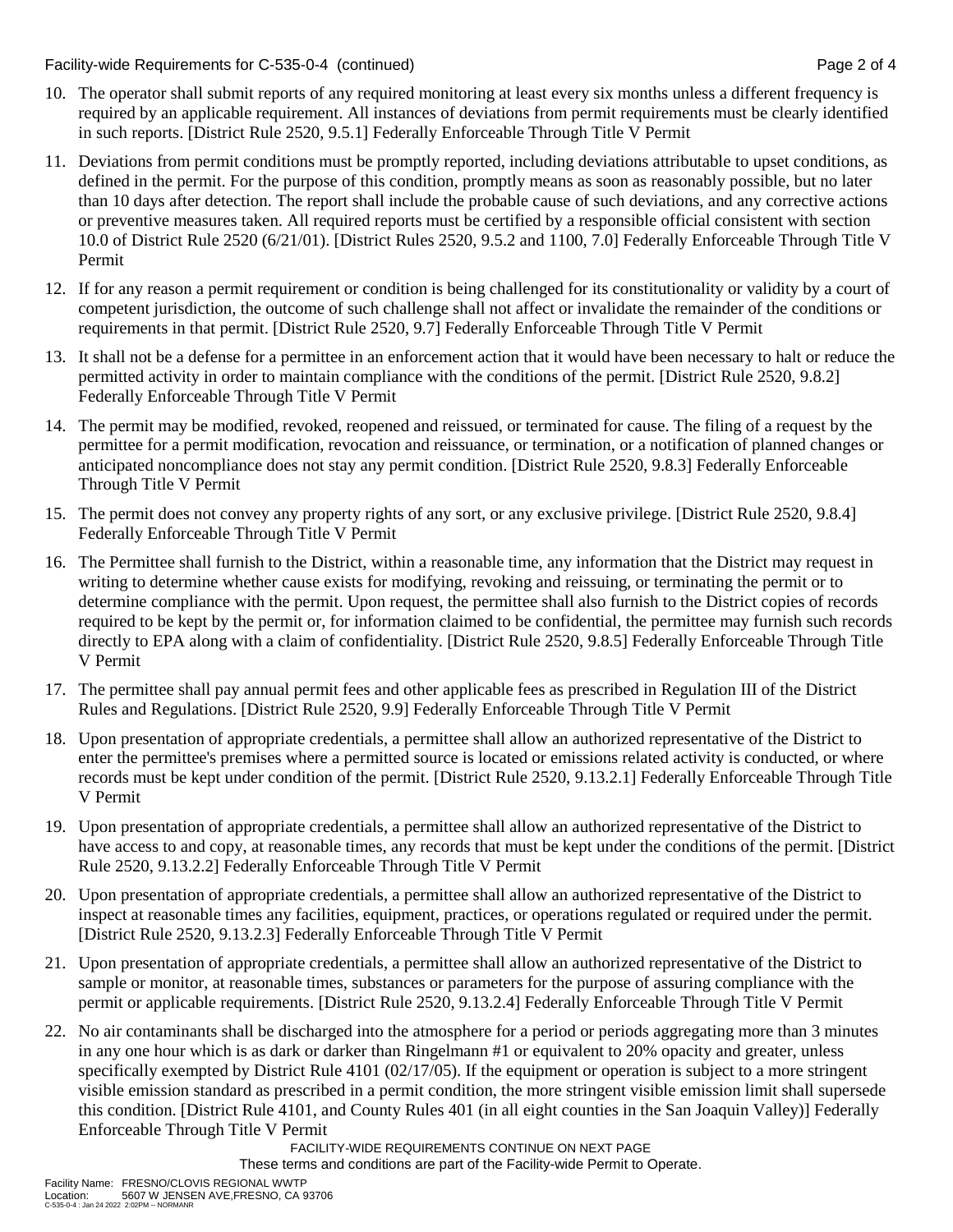Facility-wide Requirements for C-535-0-4 (continued) Page 3 of 4

- 23. No person shall: manufacture, blend, or repackage for use within the District; or supply, sell, market or offer for sale within the District; or solicit for application or apply within the District any architectural coating or colorant with a VOC content in excess of the corresponding limit specified in Table 1 or Table 2 of District Rule 4601 (4/16/20), after the specified effective dates in Table 1 or Table 2 of District Rule 4601. [District Rule 4601, 5.1] Federally Enforceable Through Title V Permit
- 24. All architectural coating containers and containers of any VOC-containing materials subject to Rule 4601 (4/16/20) shall be closed when not in use. [District Rule 4601, 5.4] Federally Enforceable Through Title V Permit
- 25. The permittee shall comply with all the Labeling and Test Methods requirements outlined in Rule 4601, sections 6.1 and 6.3 (4/16/20). [District Rule 4601, 6.1 and 6.3] Federally Enforceable Through Title V Permit
- 26. With each report or document submitted under a permit requirement or a request for information by the District or EPA, the permittee shall include a certification of truth, accuracy, and completeness by a responsible official. [District Rule 2520, 9.13.1 and 10.0] Federally Enforceable Through Title V Permit
- 27. If the permittee performs maintenance on, or services, repairs, or disposes of appliances, the permittee shall comply with the standards for Recycling and Emissions Reduction pursuant to 40 CFR Part 82, Subpart F. [40 CFR 82 Subpart F] Federally Enforceable Through Title V Permit
- 28. If the permittee performs service on motor vehicles when this service involves the ozone-depleting refrigerant in the motor vehicle air conditioner (MVAC), the permittee shall comply with the standards for Servicing of Motor Vehicle Air Conditioners pursuant to all the applicable requirements as specified in 40 CFR Part 82, Subpart B. [40 CFR Part 82, Subpart B] Federally Enforceable Through Title V Permit
- 29. Disturbances of soil related to any construction, demolition, excavation, extraction, or other earthmoving activities shall comply with the requirements for fugitive dust control in District Rule 8021 unless specifically exempted under Section 4.0 of Rule 8021 (8/19/2004) or Rule 8011 (8/19/2004). [District Rules 8011 and 8021] Federally Enforceable Through Title V Permit
- 30. Outdoor handling, storage and transport of any bulk material which emits dust shall comply with the requirements of District Rule 8031, unless specifically exempted under Section 4.0 of Rule 8031 (8/19/2004) or Rule 8011 (8/19/2004). [District Rules 8011 and 8031] Federally Enforceable Through Title V Permit
- 31. An owner/operator shall prevent or cleanup any carryout or trackout in accordance with the requirements of District Rule 8041 Section 5.0, unless specifically exempted under Section 4.0 of Rule 8041 (8/19/2004) or Rule 8011 (8/19/2004). [District Rules 8011 and 8041] Federally Enforceable Through Title V Permit
- 32. Whenever open areas are disturbed, or vehicles are used in open areas, the facility shall comply with the requirements of Section 5.0 of District Rule 8051, unless specifically exempted under Section 4.0 of Rule 8051 (8/19/2004) or Rule 8011 (8/19/2004). [District Rules 8011 and 8051] Federally Enforceable Through Title V Permit
- 33. Any paved road or unpaved road shall comply with the requirements of District Rule 8061 unless specifically exempted under Section 4.0 of Rule 8061 (8/19/2004) or Rule 8011 (8/19/2004). [District Rules 8011 and 8061] Federally Enforceable Through Title V Permit
- 34. Any unpaved vehicle/equipment area that anticipates more than 50 Average annual daily Trips (AADT) shall comply with the requirements of Section 5.1.1 of District Rule 8071. Any unpaved vehicle/equipment area that anticipates more than 150 vehicle trips per day (VDT) shall comply with the requirements of Section 5.1.2 of District Rule 8071. On each day that 25 or more VDT with 3 or more axles will occur on an unpaved vehicle/equipment traffic area, the owner/operator shall comply with the requirements of Section 5.1.3 of District Rule 8071. On each day when a special event will result in 1,000 or more vehicles that will travel/park on an unpaved area, the owner/operator shall comply with the requirements of Section 5.1.4 of District Rule 8071. All sources shall comply with the requirements of Section 5.0 of District Rule 8071 unless specifically exempted under Section 4.0 of Rule 8071 (9/16/2004) or Rule 8011 (8/19/2004). [District Rules 8011 and 8071] Federally Enforceable Through Title V Permit
- 35. Any owner or operator of a demolition or renovation activity, as defined in 40 CFR 61.141, shall comply with the applicable inspection, notification, removal, and disposal procedures for asbestos containing materials as specified in 40 CFR 61.145 (Standard for Demolition and Renovation). [40 CFR 61 Subpart M] Federally Enforceable Through Title V Permit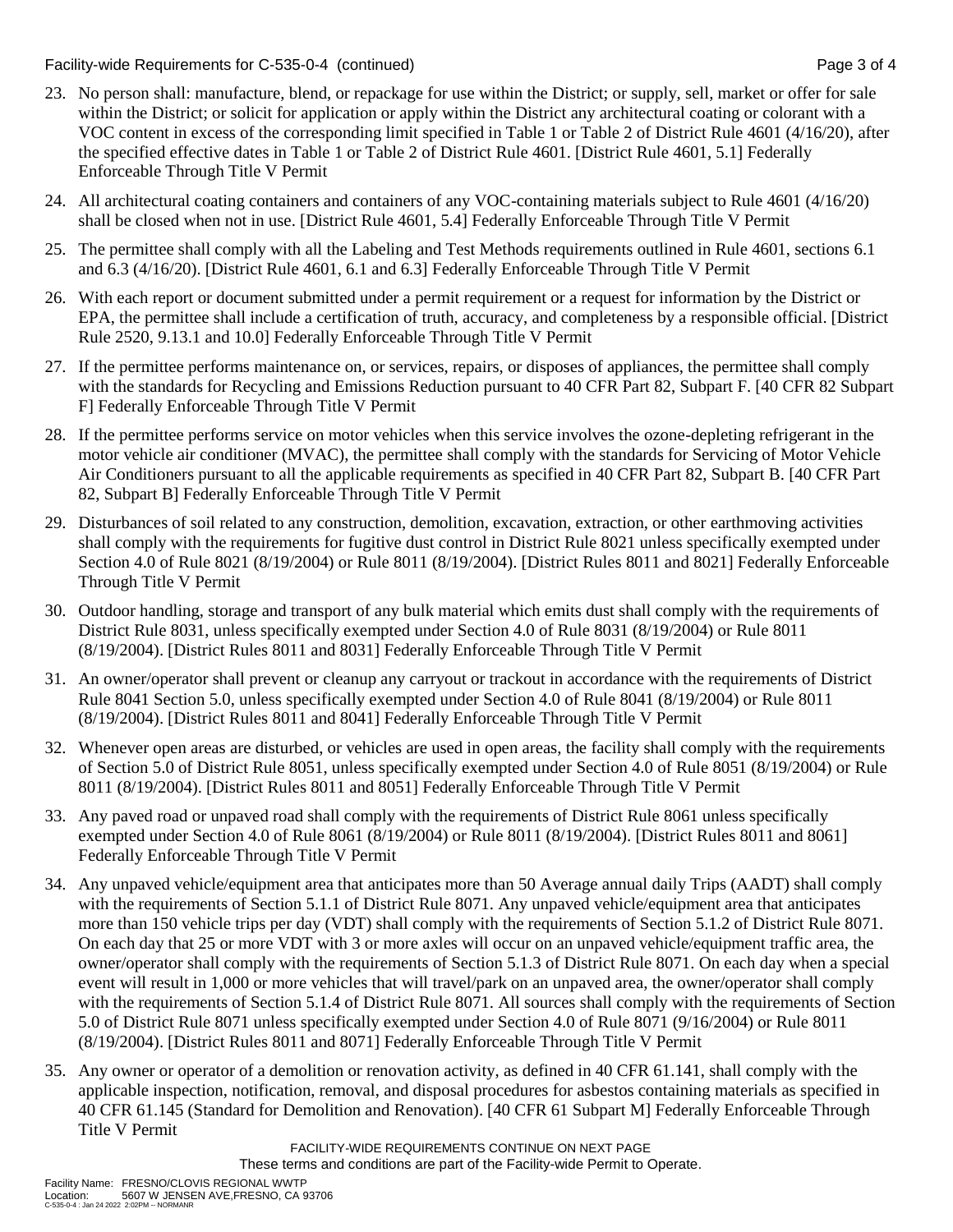Facility-wide Requirements for C-535-0-4 (continued) Page 4 of 4

- 36. The permittee shall submit certifications of compliance with the terms and standards contained in Title V permits, including emission limits, standards and work practices, to the District and the EPA annually (or more frequently as specified in an applicable requirement or as specified by the District). The certification shall include the identification of each permit term or condition, the compliance status, whether compliance was continuous or intermittent, the methods used for determining the compliance status, and any other facts required by the District to determine the compliance status of the source. [District Rule 2520, 9.16] Federally Enforceable Through Title V Permit
- 37. The permittee shall submit an application for Title V permit renewal to the District at least six months, but not greater than 18 months, prior to the permit expiration date. [District Rule 2520, 5.2] Federally Enforceable Through Title V Permit
- 38. When a term is not defined in a Title V permit condition, the definition in the rule cited as the origin and authority for the condition in a Title V permits shall apply. [District Rule 2520, 9.1.1] Federally Enforceable Through Title V Permit
- 39. Compliance with permit conditions in the Title V permit shall be deemed in compliance with the following outdated SIP requirements: Fresno County Rule 110, Fresno County Rule 202, and Fresno County Rule 401. A permit shield is granted from these requirements. [District Rule 2520, 13.2] Federally Enforceable Through Title V Permit
- 40. Compliance with permit conditions in the Title V permit shall be deemed in compliance with the following applicable requirements: SJVUAPCD Rules 2010,Sections 3.0 and 4.0 (12/17/92); 2031 (12/17/92); 2070, section 7.0 (12/17/92); 2080 (12/17/92); 4101 (2/17/05); 8021 (8/19/2004); 8031 (8/19/2004); 8041 (8/19/2004); 8051 (8/19/2004); 8061  $(8/19/2004)$ ; and  $8071 (9/16/2004)$ . A permit shield is granted from these requirements. [District Rule 2520, 13.2] Federally Enforceable Through Title V Permit
- 41. No air contaminant shall be released into the atmosphere which causes a public nuisance. [District Rule 4102]
- 42. Should the facility, as defined in 40 CFR 68.3, become subject to Part 68, then the owner or operator shall submit a risk management plan (RMP) by the date specified in 40 CFR 68.10. The facility shall certify compliance as part of the annual certification as required by 40 CFR Part 70. [40 CFR Part 68] Federally Enforceable Through Title V Permit
- 43. The reporting periods for the Report of Required Monitoring and the Compliance Certification Report begin March 23 of every year, unless alternative dates are approved by the District Compliance Division. These reports are due within 30 days after the end of the reporting period. [District Rule 2520] Federally Enforceable Through Title V Permit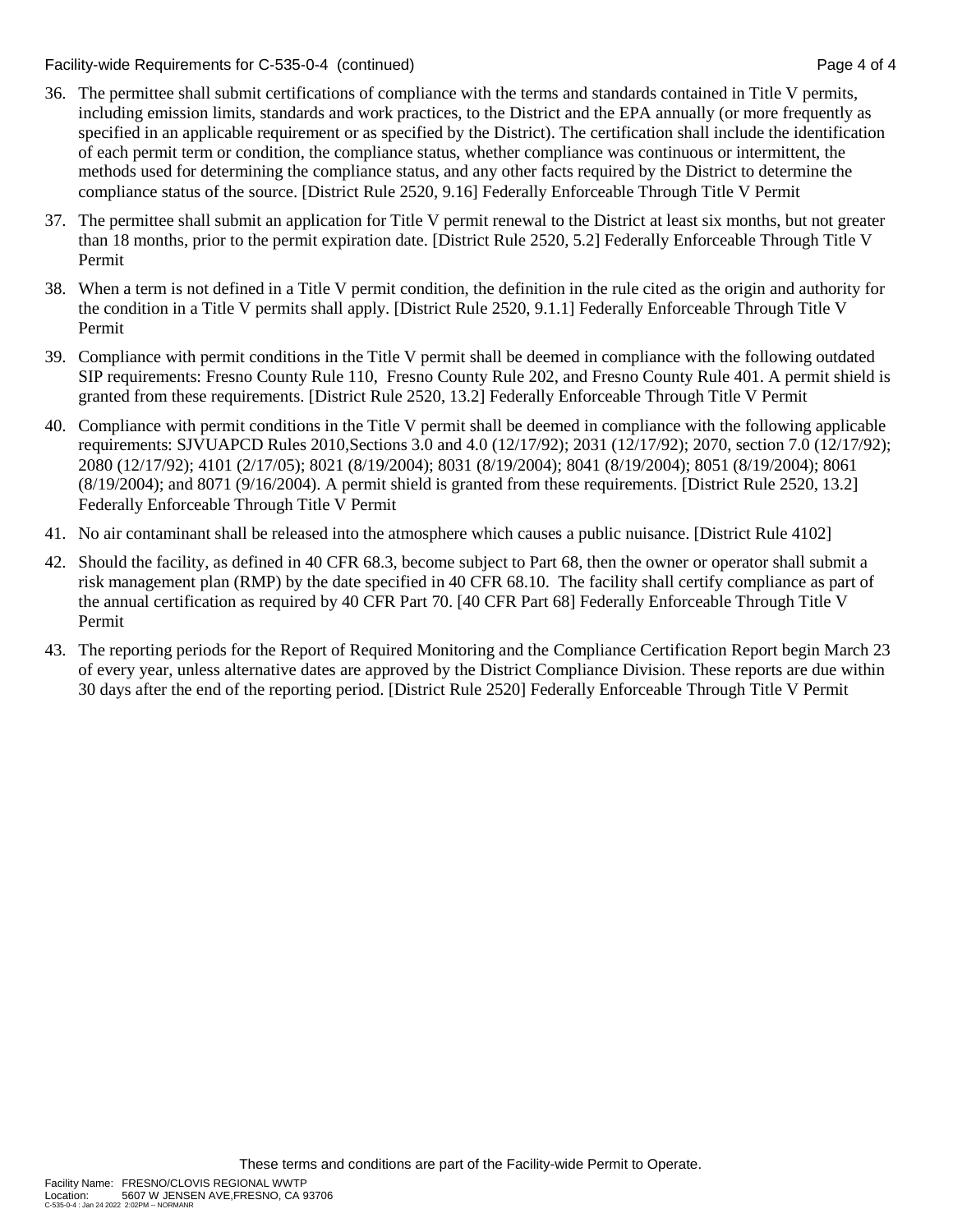## **PERMIT-EXEMPT EQUIPMENT REGISTRATION (PEER)**

**MAILING ADDRESS:** 5607 W JENSEN AVE

**LEGAL OWNER OR OPERATOR:** FRESNO/CLOVIS REGIONAL WWTP FRESNO, CA 93706-9458

FACILITY LOCATION: 5607 W JENSEN AVE

FRESNO, CA 93706

### **EQUIPMENT DESCRIPTION:**

5 MMBTU/HR CLEAVER BROOKS MODEL CFC-E 700-5000-125HW (B-1) S/N 604916400024 NATURAL GAS-FIRED BOILER WITH A EBM-PAPST MODEL G3G315-M3G150FF LOW NOX BURNER

## **CONDITIONS**

- 1. No air contaminant shall be released into the atmosphere which causes a public nuisance. [District Rule 4102]
- 2. Particulate matter emissions shall not exceed 0.1 grains/dscf in concentration. [District Rule 4201]
- 3. No air contaminant shall be discharged into the atmosphere for a period or periods aggregating more than three minutes in any one hour which is as dark as, or darker than, Ringelmann 1 or 20% opacity. [District Rule 4101]
- 4. This unit shall be fired exclusively on Public Utilities Commission (PUC) regulated natural gas. [District Rules 4307 and 4801]
- 5. The unit shall not exceed any of the following emission limits: 9 ppmvd-NOx @ 3% O2 or 0.011 lb-NOx/MMBtu, or 400 ppmvd-CO @ 3% O2. [District Rule 4307]
- 6. The owner/operator shall monitor, at least once a month, the operational characteristics recommended by the manufacturer and approved by the APCO. [District Rule 4307]
- 7. The owner/operator shall have unit tuned at least twice each calendar year, from four to eight months apart, in which it operates, by a technician that is qualified, to the satisfaction of the APCO, in accordance with the procedure described in Rule 4304 (Equipment Tuning Procedure for Boilers, Steam Generators, and Process Heaters). [District Rule 4307]
- 8. If the unit does not operate throughout a continuous six-month period within a calendar year, only one tune-up is required for that calendar year. No tune-up is required for any unit that is not operated during that calendar year; this unit may be test fired to verify availability of the unit for its intended use, but once the test firing is completed the unit shall be shutdown. [District Rule 4307]

### CONDITIONS CONTINUE ON NEXT PAGE

This PEER remains valid through the expiration date listed above, subject to payment of the annual registration fees and compliance with the PEER conditions and all applicable local, state, and federal regulations. This PEER is valid only within the San Joaquin Valley Air Pollution Control District. Any equipment or operation change may require a PEER application be filed with the District.

Executive Director / APCO tion NOT Required

Samir Sheikh Arnaud Marjollet

Central Regional Office • 1990 E. Gettysburg Ave. • Fresno, CA 93726 • (559) 230-5900 • Fax (559) 230-6061

**PEER NO:** C-535-1-0 **EXPIRATION DATE:** 01/27/2026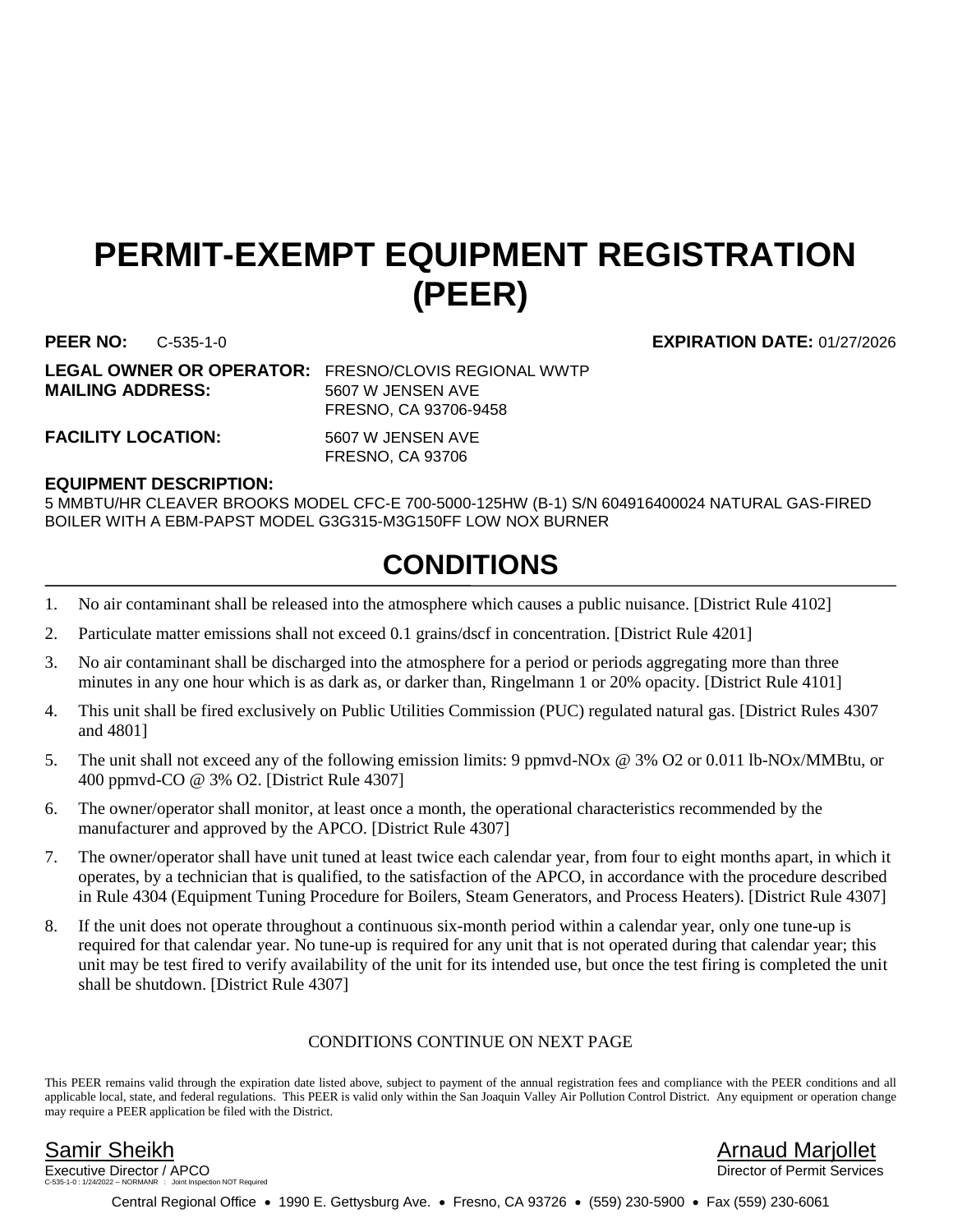Conditions for C-535-1-0 (continued) Conditions for C-535-1-0 (continued)

- 9. In lieu of tuning the unit twice each calendar year, the owner/operator shall monitor the emissions with a portable NOx analyzer at least twice each calendar year and adjust the unit's operating parameters accordingly to assure compliance with the emission limits of this rule. [District Rule 4307]
- 10. Source testing to measure NOx and CO emissions from this unit shall be conducted no later than 60 days after issuance of this PEER or installation, whichever is later. [District Rule 4307]
- 11. Source testing shall be conducted using the methods and procedures approved by the District. The District must be notified at least 30 days prior to any compliance source test, and a source test plan must be submitted for approval at least 15 days prior to testing. [District Rule 1081]
- 12. NOx emissions for source test purposes shall be determined using EPA Method 7E or ARB Method 100 on a ppmv basis, or EPA Method 19 on a heat input basis. [District Rule 4307]
- 13. CO emissions for source test purposes shall be determined using EPA Method 10 or ARB Method 100. [District Rule 4307]
- 14. Stack gas oxygen (O2) shall be determined using EPA Method 3 or 3A or ARB Method 100. [District Rule 4307]
- 15. The results of each source test shall be submitted to the District within 60 days thereafter. [District Rule 4307]
- 16. The owner/operator shall maintain records to verify that the required monitoring of the operational characteristics, and tune-ups or portable NOx analyzing has been performed. [District Rule 4307]
- 17. Tune-up records shall include: 1) date of tune-up, 2) name of technician performing tune-up, and 3) reason that they are qualified. [District Rule 4307]
- 18. Portable analyzer records shall include: 1) date of emissions analyzing, 2) results of emissions analyzing, 3) name of technician performing analyzing, 4) make and model of analyzer, 5) date of last calibration of the analyzer, and 6) a description of any adjustments made to the unit's operating parameters for the purposes of assuring compliance. [District Rule 4307]
- 19. All records shall be maintained and retained on-site for a period of at least 5 years and shall be made available for District inspection upon request. [District Rules 4307]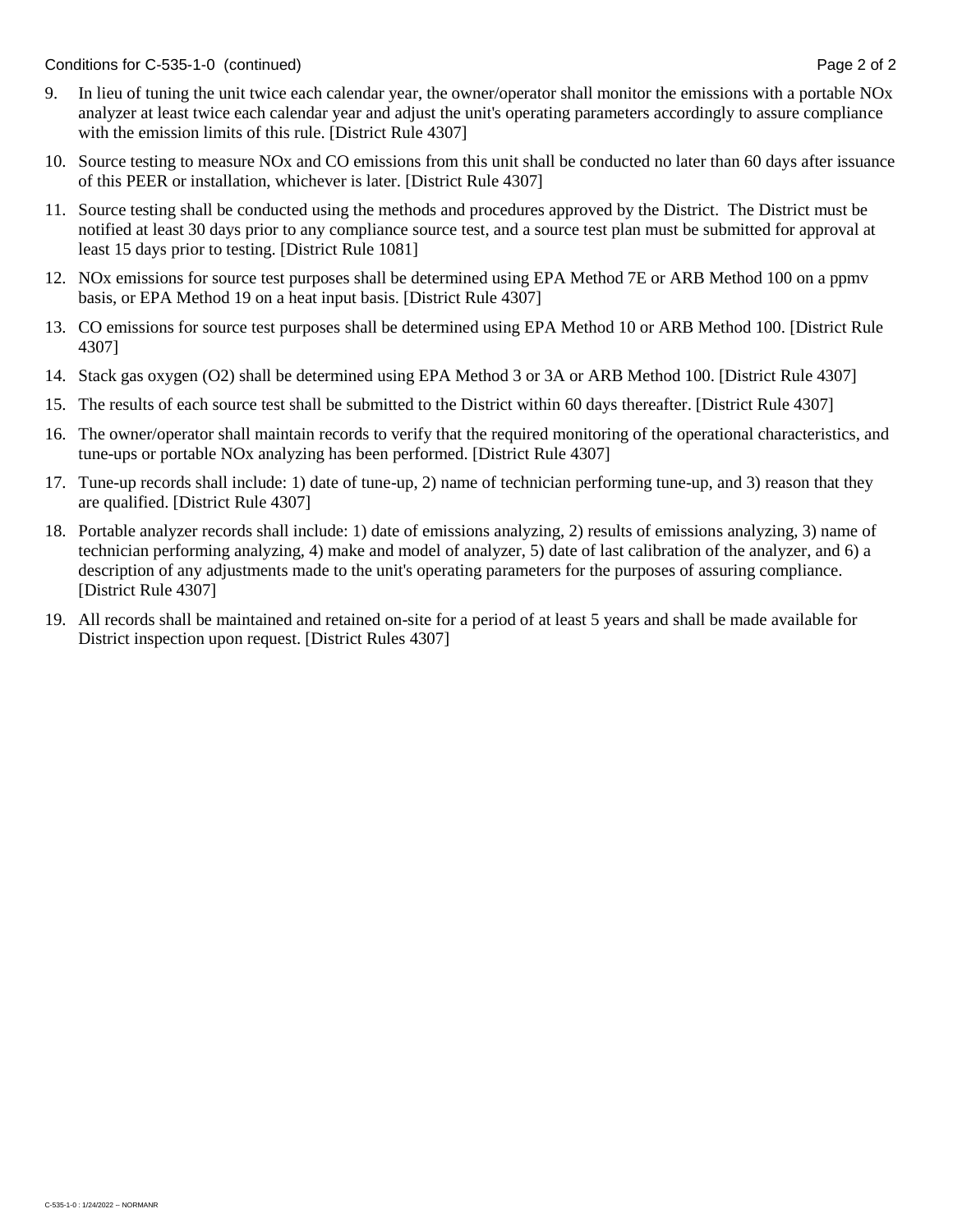### **PERMIT UNIT:** C-535-10-4 **EXPIRATION DATE:** 01/31/2026

#### **EQUIPMENT DESCRIPTION:**

2307 BHP CATERPILLAR MODEL 3516 DIESEL-FIRED EMERGENCY STANDBY IC ENGINE POWERING AN ELECTRICAL GENERATOR

- 1. Particulate matter emissions shall not exceed 0.1 grains/dscf in concentration. [District Rule 4201] Federally Enforceable Through Title V Permit
- 2. This engine shall be equipped with a non-resettable hour meter with a minimum display capability of 9,999 hours, unless the District determines that a non-resettable hour meter with a different minimum display capability is appropriate in consideration of the historical use of the engine and the owner or operator's compliance history. [District Rule 4702, 17 CCR 93115, and 40 CFR 63 Subpart ZZZZ] Federally Enforceable Through Title V Permit
- 3. The engine shall be operated with the timing retarded four degrees from the manufacturer's standard recommended timing. [District Rule 2201] Federally Enforceable Through Title V Permit
- 4. The engine shall be equipped with a turbocharger and with an aftercooler or intercooler. [District Rule 2201] Federally Enforceable Through Title V Permit
- 5. The engine shall be equipped with a positive crankcase ventilation (PCV) system or a crankcase emissions control device of at least 90% control efficiency. [District Rule 2201] Federally Enforceable Through Title V Permit
- 6. Only CARB certified diesel fuel containing not more than 0.0015% sulfur by weight shall be used. [District Rules 2201 and 4801, Fresno County Rule 406, and 17 CCR 93115] Federally Enforceable Through Title V Permit
- 7. This engine shall be operated and maintained in proper operating condition as recommended by the engine manufacturer or emissions control system supplier in a manner consistent with good air pollution control practice for minimizing emissions. [District Rule 4702 and 40 CFR 63 Subpart ZZZZ] Federally Enforceable Through Title V Permit
- 8. This engine shall be operated only for maintenance, testing, and required regulatory purposes, and during emergency situations. Operation of the engine for maintenance, testing, and required regulatory purposes shall not exceed 20 hours per calendar year. [District Rules 2201, 4701, and 4702, 17 CCR 93115, and 40 CFR 63 Subpart ZZZZ] Federally Enforceable Through Title V Permit
- 9. During periods of operation for maintenance, testing, and required regulatory purposes, the permittee shall monitor the operational characteristics of the engine as recommended by the manufacturer or emission control system supplier (for example: check engine fluid levels, battery, cables and connections; change engine oil and filters; replace engine coolant; and/or other operational characteristics as recommended by the manufacturer or supplier). [District Rule 4702] Federally Enforceable Through Title V Permit
- 10. An emergency situation is an unscheduled electrical power outage caused by sudden and reasonably unforeseen natural disasters or sudden and reasonably unforeseen events beyond the control of the permittee. [District Rule 4702] Federally Enforceable Through Title V Permit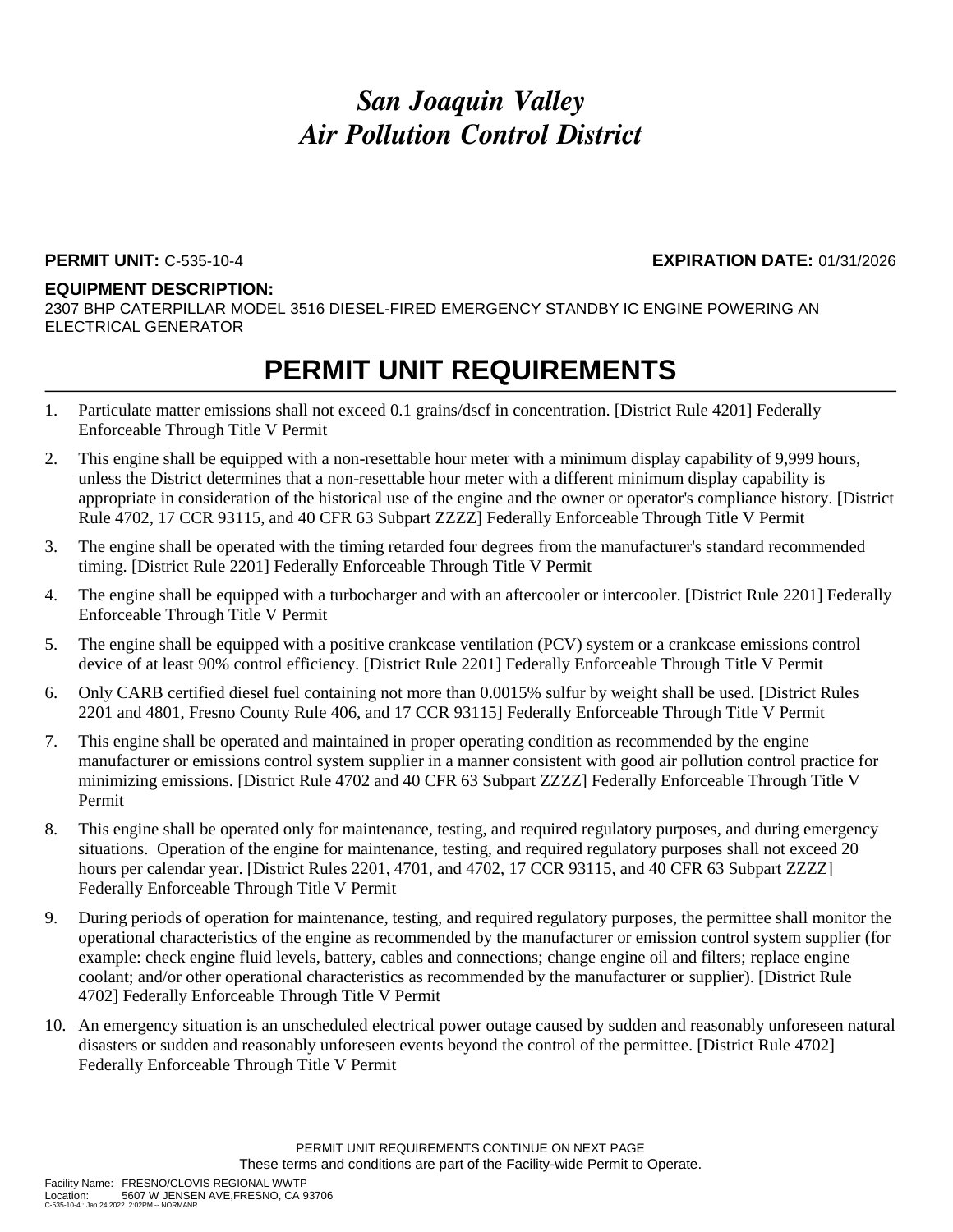Permit Unit Requirements for C-535-10-4 (continued) **Page 2** of 2

- 11. This engine shall not be used to produce power for the electrical distribution system, as part of a voluntary utility demand reduction program, or for an interruptible power contract. [District Rule 4702] Federally Enforceable Through Title V Permit
- 12. The permittee must minimize the engine's time spent at idle during startup and minimize the engine's startup time to a period needed for appropriate and safe loading of the engine, not to exceed 30 minutes. [40 CFR 63 Subpart ZZZZ] Federally Enforceable Through Title V Permit
- 13. The engine's oil and filter shall be changed every 500 hours of operation or every 12 months, whichever comes first. The permittee has the option of utilizing an oil analysis program in order to extend the oil change requirement specified in this condition. The oil analysis must be performed at the same frequency specified for changing the oil in Table 2c or 2d of 40 CFR 63 Subpart ZZZZ. The analysis program must at a minimum analyze the following three parameters: Total Base Number, viscosity, and percent water content. The condemning limits for these parameters are as follows: Total Base Number is less than 30 percent of the Total Base Number of the oil when new; viscosity of the oil has changed by more than 20 percent from the viscosity of the oil when new; or percent water content (by volume) is greater than 0.5. If all of these condemning limits are not exceeded, the engine owner or operator is not required to change the oil. If any of the limits are exceeded, the engine owner or operator must change the oil within 2 days of receiving the results of the analysis; if the engine is not in operation when the results of the analysis are received, the engine owner or operator must change the oil within 2 days or before commencing operation, whichever is later. The owner or operator must keep records of the parameters that are analyzed as part of the program, the results of the analysis, and the oil changes for the engine. The analysis program must be part of the maintenance plan for the engine. [40 CFR 63 Subpart ZZZZ] Federally Enforceable Through Title V Permit
- 14. The engine's air filter shall be inspected every 1,000 hours of operation or every 12 months, whichever comes first, and replaced as necessary. [40 CFR 63 Subpart ZZZZ] Federally Enforceable Through Title V Permit
- 15. The engine's hoses and belts shall be inspected every 500 hours of operation or every 12 months, whichever comes first, and replaced as necessary. [40 CFR 63 Subpart ZZZZ] Federally Enforceable Through Title V Permit
- 16. The permittee must maintain records of all required maintenance performed on the air pollution control and monitoring equipment. [40 CFR 63 Subpart ZZZZ] Federally Enforceable Through Title V Permit
- 17. The permittee shall maintain monthly records of the occurrence and duration of each malfunction of operation (i.e., process equipment) or the air pollution control and monitoring equipment. The permittee shall also maintain monthly records of action taken during periods of malfunction to minimize emissions, including corrective actions to restore malfunctioning process and air pollution control and monitoring equipment to its normal or usual manner of operation. [40 CFR 63 Subpart ZZZZ] Federally Enforceable Through Title V Permit
- 18. The permittee shall maintain monthly records of emergency and non-emergency operation. Records shall include the number of hours of emergency operation, the date and number of hours of all testing and maintenance operations, and the purpose of the operation (for example: load testing, weekly testing, rolling blackout, general area power outage, etc.). For units with automated testing systems, the operator may, as an alternative to keeping records of actual operation for testing purposes, maintain a readily accessible written record of the automated testing schedule. [District Rules 4701 and 4702, 17 CCR 93115, and 40 CFR 63 Subpart ZZZZ] Federally Enforceable Through Title V Permit
- 19. The permittee shall maintain monthly records of the type of fuel purchased and shall retain fuel purchase records that demonstrate that the only CARB certified diesel fuel was purchased to supply this engine. [District Rules 4701 and 4702, and 17 CCR 93115] Federally Enforceable Through Title V Permit
- 20. All records shall be maintained and retained on-site for a minimum of five (5) years, and shall be made available for District inspection upon request. [District Rules 4701 and 4702, 17 CCR 93115, and 40 CFR 63 Subpart ZZZZ] Federally Enforceable Through Title V Permit
- 21. Compliance with permit conditions in the Title V permit shall be deemed compliance with the following applicable requirements of SJVUAPCD Rule 4201 and Fresno County Rule 406. A permit shield is granted from these requirements. [District Rule 2520, 13.2] Federally Enforceable Through Title V Permit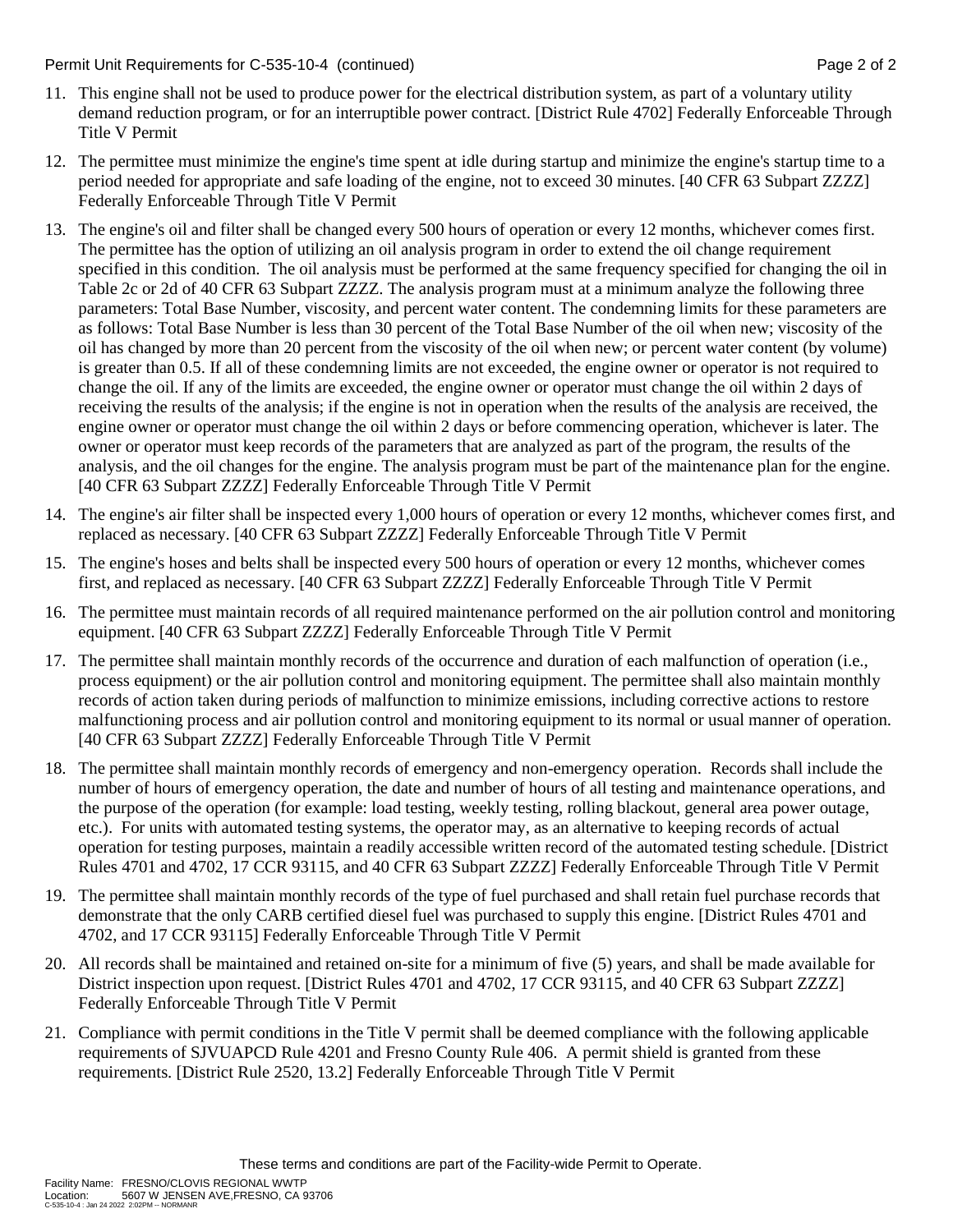#### **PERMIT UNIT:** C-535-11-4 **EXPIRATION DATE:** 01/31/2026

#### **EQUIPMENT DESCRIPTION:**

TRANSPORTABLE 140 BHP CATERPILLAR MODEL #3116-DIT DIESEL-FIRED TURBOCHARGED EMERGENCY IC ENGINE #1 POWERING A WATER TRANSFER PUMP

- 1. Particulate matter emissions shall not exceed 0.1 grains/dscf in concentration. [District Rule 4201] Federally Enforceable Through Title V Permit
- 2. This engine shall be equipped with a non-resettable hour meter with a minimum display capability of 9,999 hours, unless the District determines that a non-resettable hour meter with a different minimum display capability is appropriate in consideration of the historical use of the engine and the owner or operator's compliance history. [District Rule 4702 and 17 CCR 93115] Federally Enforceable Through Title V Permit
- 3. The engine shall be equipped with a positive crankcase ventilation (PCV) system or a crankcase emissions control device of at least 90% control efficiency. [District Rule 2201] Federally Enforceable Through Title V Permit
- 4. This transportable IC engine shall not be attached to a foundation or operated at any location at this facility for more than 12 consecutive months. The period during which the engine is kept at a storage location shall be excluded from the residency time determination. [District Rules 2070 and 4701] Federally Enforceable Through Title V Permit
- 5. Only CARB certified diesel fuel containing not more than 0.0015% sulfur by weight shall be used. [District Rules 2201 and 4801, Fresno County Rule 406, and 17 CCR 93115] Federally Enforceable Through Title V Permit
- 6. NOx emission rate shall not exceed 6.0 g/hp-hr. [District Rule 2201] Federally Enforceable Through Title V Permit
- 7. This engine shall be operated and maintained in proper operating condition as recommended by the engine manufacturer or emissions control system supplier. [District Rule 4702] Federally Enforceable Through Title V Permit
- 8. This engine shall be operated only for maintenance, testing, and required regulatory purposes, and during emergency situations. Operation of the engine for maintenance, testing, and required regulatory purposes shall not exceed 20 hours per calendar year. [District Rules 2201 and 4702, and 17 CCR 93115] Federally Enforceable Through Title V Permit
- 9. During periods of operation for maintenance, testing, and required regulatory purposes, the permittee shall monitor the operational characteristics of the engine as recommended by the manufacturer or emission control system supplier (for example: check engine fluid levels, battery, cables and connections; change engine oil and filters; replace engine coolant; and/or other operational characteristics as recommended by the manufacturer or supplier). [District Rule 4702] Federally Enforceable Through Title V Permit
- 10. An emergency situation is an unscheduled electrical power outage caused by sudden and reasonably unforeseen natural disasters or sudden and reasonably unforeseen events beyond the control of the permittee. [District Rule 4702] Federally Enforceable Through Title V Permit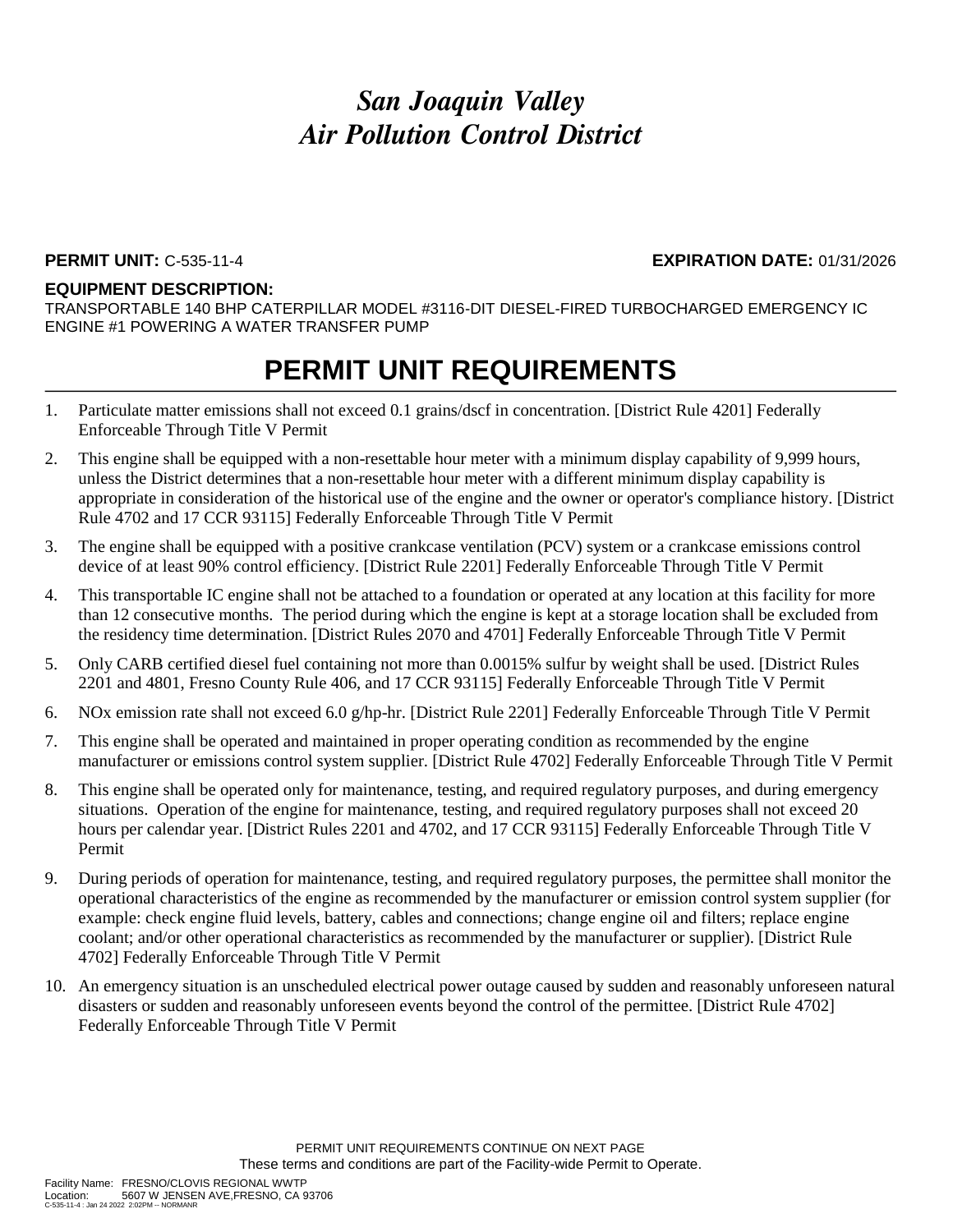Permit Unit Requirements for C-535-11-4 (continued) **Page 2** of 2

- 11. The permittee shall maintain monthly records of emergency and non-emergency operation. Records shall include the number of hours of emergency operation, the date and number of hours of all testing and maintenance operations, and the purpose of the operation (for example: load testing, weekly testing, rolling blackout, general area power outage, etc.). For units with automated testing systems, the operator may, as an alternative to keeping records of actual operation for testing purposes, maintain a readily accessible written record of the automated testing schedule. [District Rule 4702 and 17 CCR 93115] Federally Enforceable Through Title V Permit
- 12. The permittee shall maintain monthly records of the type of fuel purchased and shall retain fuel purchase records that demonstrate that the only CARB certified diesel fuel was purchased to supply this engine. [District Rule 4702 and 17 CCR 93115] Federally Enforceable Through Title V Permit
- 13. All records shall be maintained and retained on-site for a minimum of five (5) years, and shall be made available for District inspection upon request. [District Rule 4702 and 17 CCR 93115] Federally Enforceable Through Title V Permit
- 14. Compliance with permit conditions in the Title V permit shall be deemed compliance with the following applicable requirements of SJVUAPCD Rule 4201 and Fresno County Rule 406. A permit shield is granted from these requirements. [District Rule 2520, 13.2] Federally Enforceable Through Title V Permit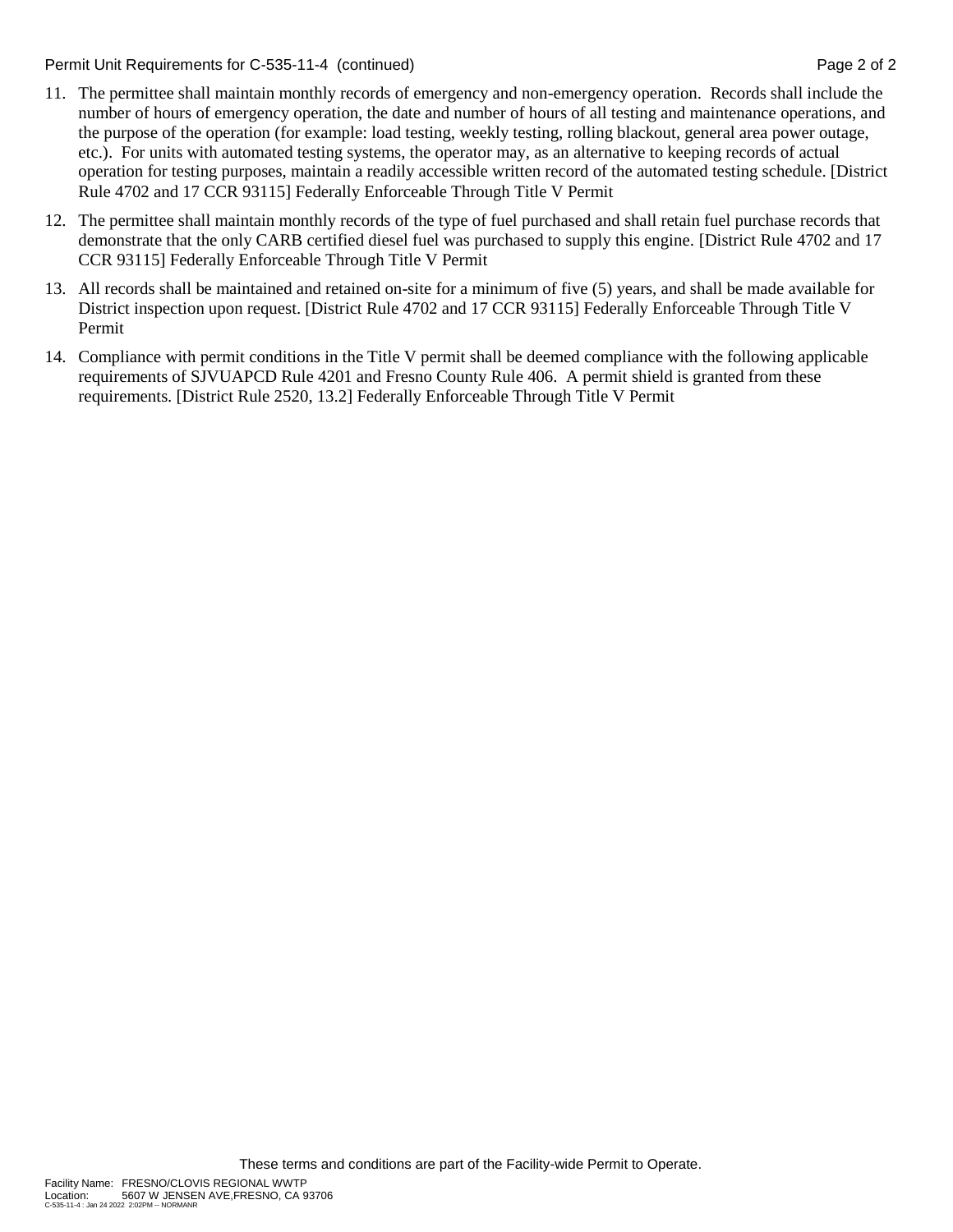#### **PERMIT UNIT:** C-535-12-4 **EXPIRATION DATE:** 01/31/2026

#### **EQUIPMENT DESCRIPTION:**

TRANSPORTABLE 140 HP CATERPILLAR MODEL #3116-DIT DIESEL-FIRED TURBOCHARGED EMERGENCY IC ENGINE #2 SERVING A WATER TRANSFER PUMP

- 1. Particulate matter emissions shall not exceed 0.1 grains/dscf in concentration. [District Rule 4201] Federally Enforceable Through Title V Permit
- 2. This engine shall be equipped with a non-resettable hour meter with a minimum display capability of 9,999 hours, unless the District determines that a non-resettable hour meter with a different minimum display capability is appropriate in consideration of the historical use of the engine and the owner or operator's compliance history. [District Rule 4702 and 17 CCR 93115] Federally Enforceable Through Title V Permit
- 3. The engine shall be equipped with a positive crankcase ventilation (PCV) system or a crankcase emissions control device of at least 90% control efficiency. [District Rule 2201] Federally Enforceable Through Title V Permit
- 4. This transportable IC engine shall not be attached to a foundation or operated at any location at this facility for more than 12 consecutive months. The period during which the engine is kept at a storage location shall be excluded from the residency time determination. [District Rules 2070 and 4701] Federally Enforceable Through Title V Permit
- 5. Only CARB certified diesel fuel containing not more than 0.0015% sulfur by weight shall be used. [District Rules 2201 and 4801, Fresno County Rule 406, and 17 CCR 93115] Federally Enforceable Through Title V Permit
- 6. NOx emission rate shall not exceed 6.0 g/hp-hr. [District Rule 2201] Federally Enforceable Through Title V Permit
- 7. This engine shall be operated and maintained in proper operating condition as recommended by the engine manufacturer or emissions control system supplier. [District Rule 4702] Federally Enforceable Through Title V Permit
- 8. This engine shall be operated only for maintenance, testing, and required regulatory purposes, and during emergency situations. Operation of the engine for maintenance, testing, and required regulatory purposes shall not exceed 20 hours per calendar year. [District Rules 2201 and 4702, and 17 CCR 93115] Federally Enforceable Through Title V Permit
- 9. During periods of operation for maintenance, testing, and required regulatory purposes, the permittee shall monitor the operational characteristics of the engine as recommended by the manufacturer or emission control system supplier (for example: check engine fluid levels, battery, cables and connections; change engine oil and filters; replace engine coolant; and/or other operational characteristics as recommended by the manufacturer or supplier). [District Rule 4702] Federally Enforceable Through Title V Permit
- 10. An emergency situation is an unscheduled electrical power outage caused by sudden and reasonably unforeseen natural disasters or sudden and reasonably unforeseen events beyond the control of the permittee. [District Rule 4702] Federally Enforceable Through Title V Permit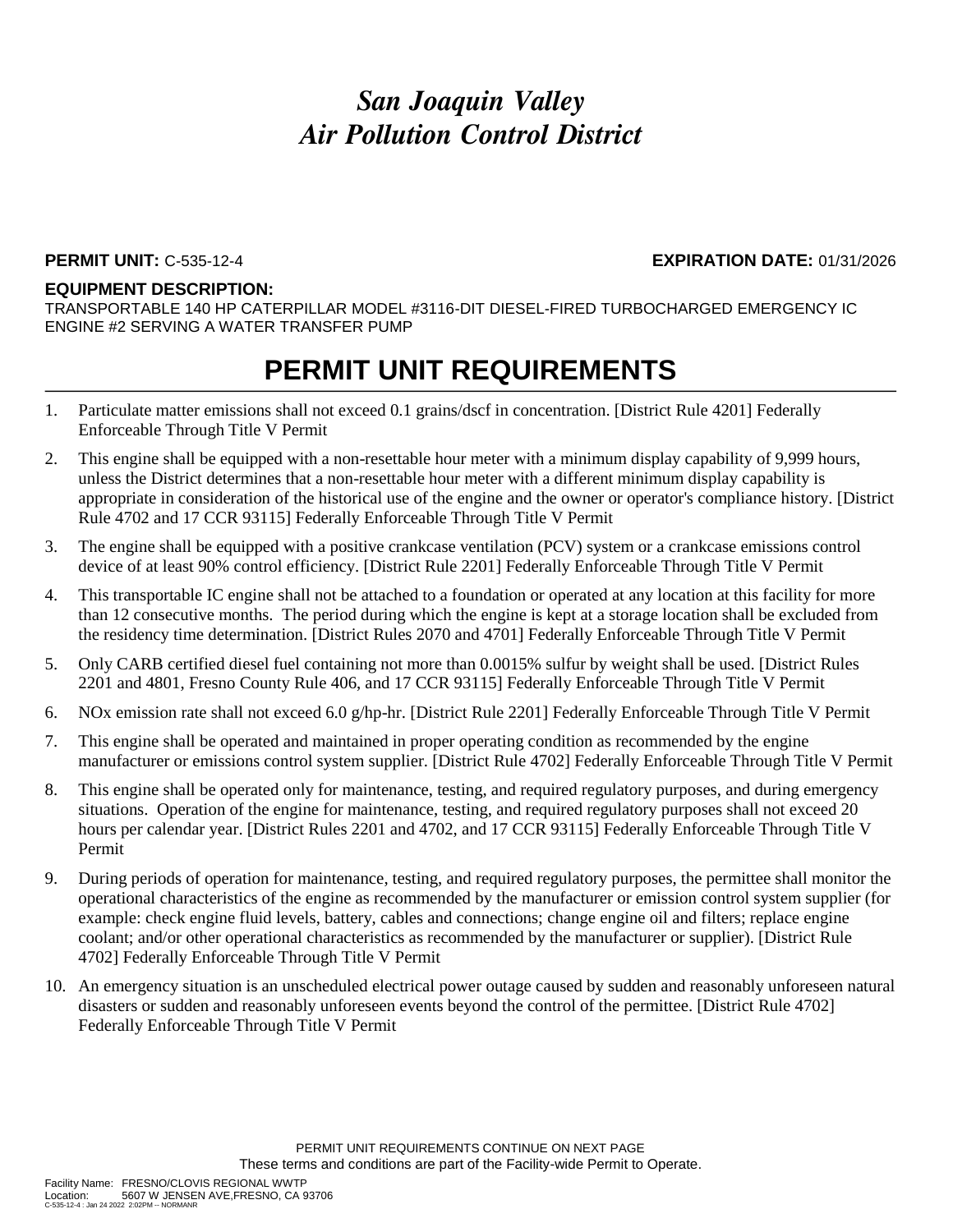Permit Unit Requirements for C-535-12-4 (continued) **Page 2** of 2

- 11. The permittee shall maintain monthly records of emergency and non-emergency operation. Records shall include the number of hours of emergency operation, the date and number of hours of all testing and maintenance operations, and the purpose of the operation (for example: load testing, weekly testing, rolling blackout, general area power outage, etc.). For units with automated testing systems, the operator may, as an alternative to keeping records of actual operation for testing purposes, maintain a readily accessible written record of the automated testing schedule. [District Rule 4702 and 17 CCR 93115] Federally Enforceable Through Title V Permit
- 12. The permittee shall maintain monthly records of the type of fuel purchased and shall retain fuel purchase records that demonstrate that the only CARB certified diesel fuel was purchased to supply this engine. [District Rule 4702 and 17 CCR 93115] Federally Enforceable Through Title V Permit
- 13. All records shall be maintained and retained on-site for a minimum of five (5) years, and shall be made available for District inspection upon request. [District Rule 4702 and 17 CCR 93115] Federally Enforceable Through Title V Permit
- 14. Compliance with permit conditions in the Title V permit shall be deemed compliance with the following applicable requirements of SJVUAPCD Rule 4201 and Fresno County Rule 406. A permit shield is granted from these requirements. [District Rule 2520, 13.2] Federally Enforceable Through Title V Permit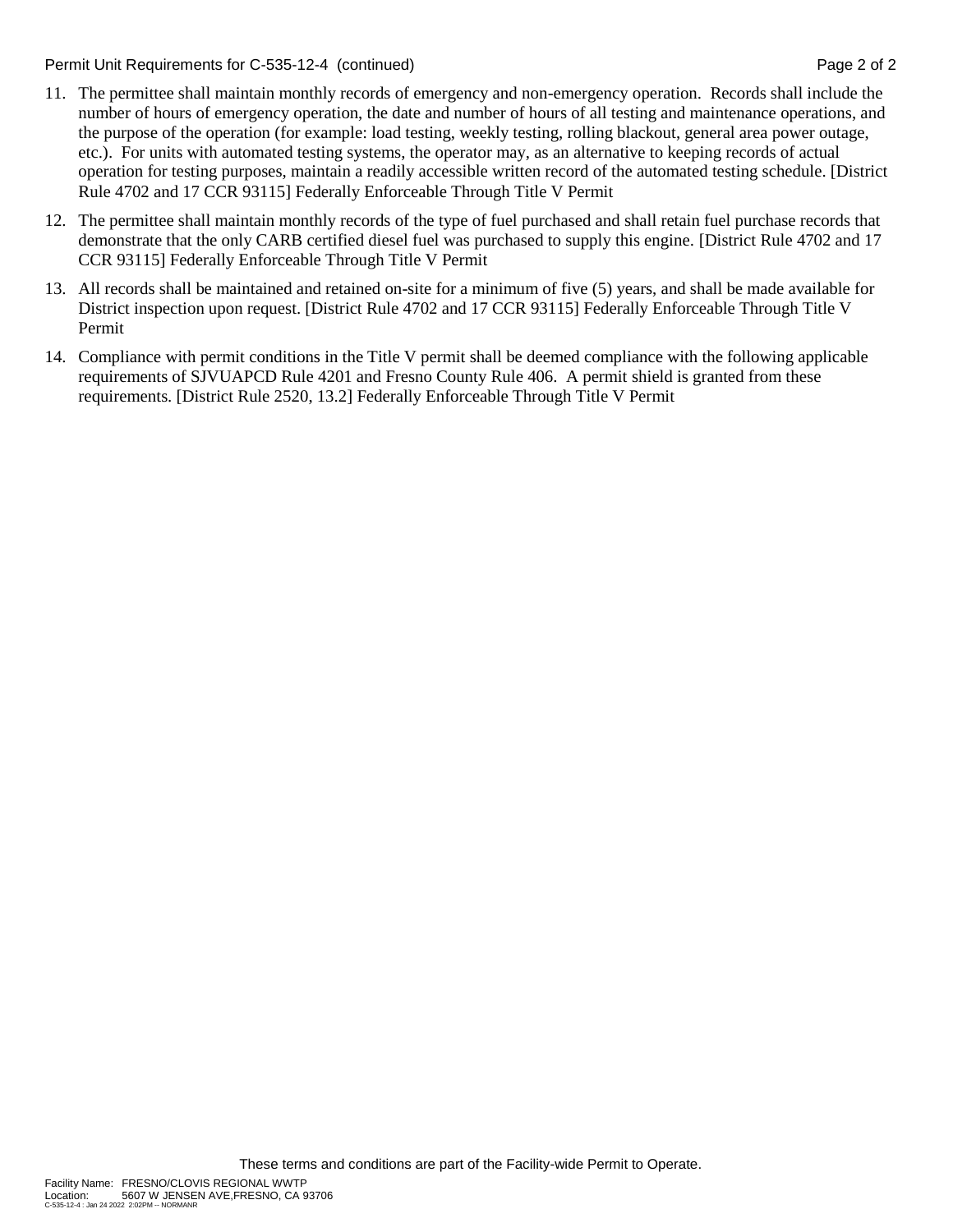#### **PERMIT UNIT:** C-535-13-8 **EXPIRATION DATE:** 01/31/2026

#### **EQUIPMENT DESCRIPTION:**

150 ELECTRIC HP ODOR CONTROL SCRUBBING SYSTEM INCLUDING THREE(3) 50 HP RJ ENVIRONMENTAL PACKED TOWER CAUSTIC SCRUBBERS EACH EQUIPPED WITH A KIMRE MIST ELIMINATOR MODEL B-GON

- 1. All equipment shall be maintained in good operating condition and shall be operated in a manner to minimize emissions of air contaminants into the atmosphere. [District Rule 2201] Federally Enforceable Through Title V Permit
- 2. Maximum design influent flow rate through headworks shall not exceed 106 million gallons per day (MGD). [District Rule 2201] Federally Enforceable Through Title V Permit
- 3. The total emissions from this operation shall not exceed 0.075 pounds VOC per MGD of influent flow. [District Rule 2201] Federally Enforceable Through Title V Permit
- 4. Scrubbers shall be maintained and operated according to manufacturer's specifications. [District Rule 2201] Federally Enforceable Through Title V Permit
- 5. Scrubber liquid to gas ratio shall be observed and recorded weekly during operation of this unit. [District Rule 2520, 9.3.2] Federally Enforceable Through Title V Permit
- 6. Records of scrubber liquid to gas ratio shall be maintained. The records shall include identification of the equipment, date of inspection, corrective action taken, and identification of the individual performing the inspection. [District Rule 2520, 9.3.2] Federally Enforceable Through Title V Permit
- 7. Records of daily influent flow rate through headworks shall be maintained and shall be made available for District inspection upon request. [District Rule 2520, 9.3.2] Federally Enforceable Through Title V Permit
- 8. All records shall be maintained and retained on-site for a minimum of five (5) years, and shall be made available for District inspection upon request. [District Rule 1070 and 2520, 9.4.2] Federally Enforceable Through Title V Permit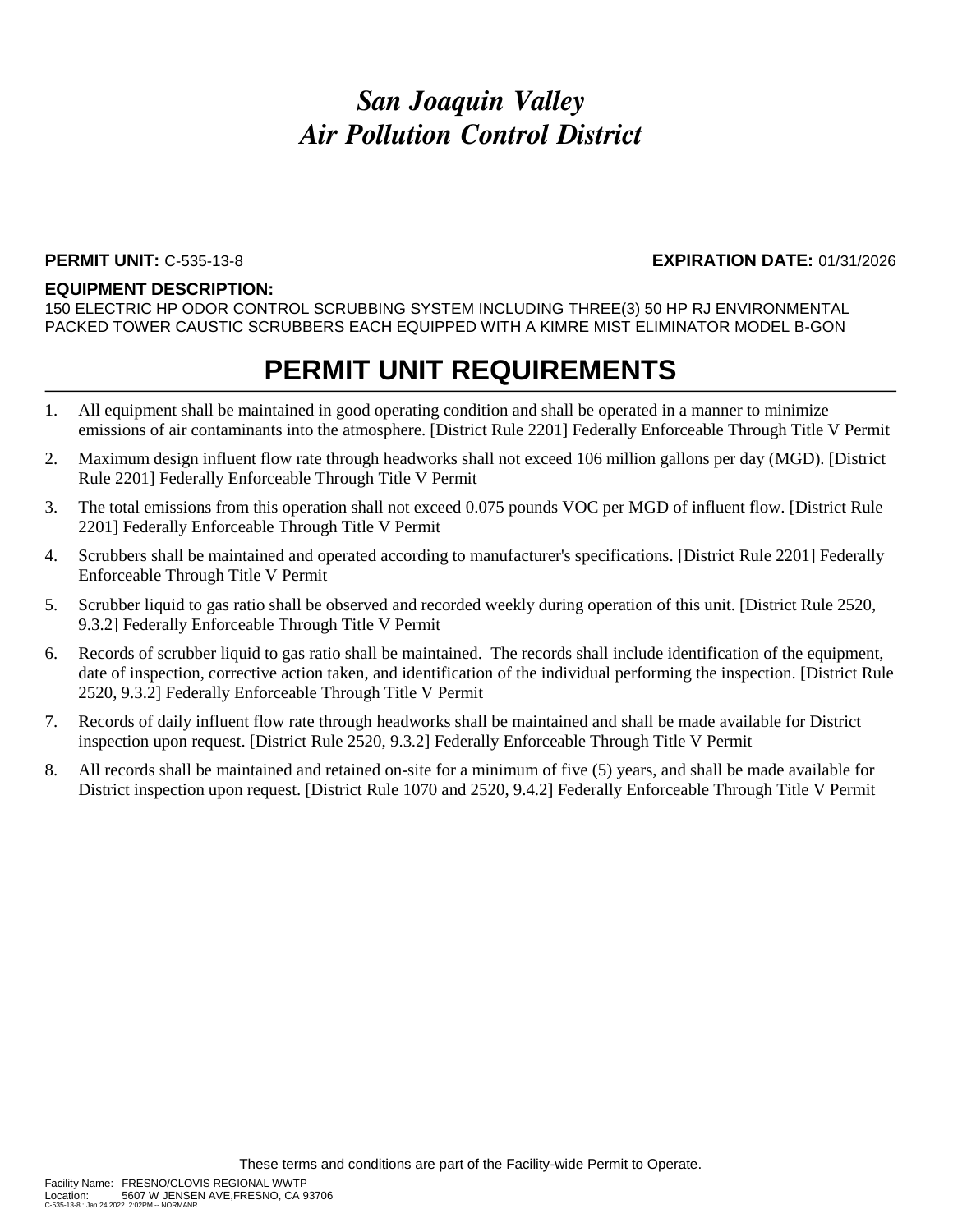### **PERMIT UNIT:** C-535-17-4 **EXPIRATION DATE:** 01/31/2026

#### **EQUIPMENT DESCRIPTION:**

455 BHP CUMMINS MODEL NTA855 DIESEL-FIRED EMERGENCY STANDBY IC ENGINE POWERING AN ELECTRICAL GENERATOR

### **PERMIT UNIT REQUIREMENTS**

- 1. All equipment shall be maintained in good operating condition and shall be operated in a manner to minimize emissions of air contaminants into the atmosphere. [District Rule 2201] Federally Enforceable Through Title V Permit
- 2. Particulate matter emissions shall not exceed 0.1 grains/dscf in concentration. [District Rule 4201] Federally Enforceable Through Title V Permit
- 3. This engine shall be equipped with a non-resettable hour meter with a minimum display capability of 9,999 hours, unless the District determines that a non-resettable hour meter with a different minimum display capability is appropriate in consideration of the historical use of the engine and the owner or operator's compliance history. [District Rule 4702, 17 CCR 93115, and 40 CFR 63 Subpart ZZZZ] Federally Enforceable Through Title V Permit
- 4. Emissions shall not exceed 5.61 g NOx/bhp-hr. [District Rule 2201] Federally Enforceable Through Title V Permit
- 5. The engine shall be equipped with a positive crankcase ventilation (PCV) system or a crankcase emissions control device of at least 90% control efficiency. [District Rule 2201] Federally Enforceable Through Title V Permit
- 6. Only CARB certified diesel fuel containing not more than 0.0015% sulfur by weight shall be used. [District Rules 2201 and 4801, Fresno County Rule 406, and 17 CCR 93115] Federally Enforceable Through Title V Permit
- 7. This engine shall be operated and maintained in proper operating condition as recommended by the engine manufacturer or emissions control system supplier in a manner consistent with good air pollution control practice for minimizing emissions. [District Rule 4702 and 40 CFR 63 Subpart ZZZZ] Federally Enforceable Through Title V Permit
- 8. This engine shall be operated only for maintenance, testing, and required regulatory purposes, and during emergency situations. Operation of the engine for maintenance, testing, and required regulatory purposes shall not exceed 20 hours per calendar year. [District Rules 2201, 4701, and 4702, 17 CCR 93115, and 40 CFR 63 Subpart ZZZZ] Federally Enforceable Through Title V Permit
- 9. During periods of operation for maintenance, testing, and required regulatory purposes, the permittee shall monitor the operational characteristics of the engine as recommended by the manufacturer or emission control system supplier (for example: check engine fluid levels, battery, cables and connections; change engine oil and filters; replace engine coolant; and/or other operational characteristics as recommended by the manufacturer or supplier). [District Rule 4702] Federally Enforceable Through Title V Permit
- 10. An emergency situation is an unscheduled electrical power outage caused by sudden and reasonably unforeseen natural disasters or sudden and reasonably unforeseen events beyond the control of the permittee. [District Rule 4702] Federally Enforceable Through Title V Permit
- 11. This engine shall not be used to produce power for the electrical distribution system, as part of a voluntary utility demand reduction program, or for an interruptible power contract. [District Rule 4702] Federally Enforceable Through Title V Permit

PERMIT UNIT REQUIREMENTS CONTINUE ON NEXT PAGE These terms and conditions are part of the Facility-wide Permit to Operate.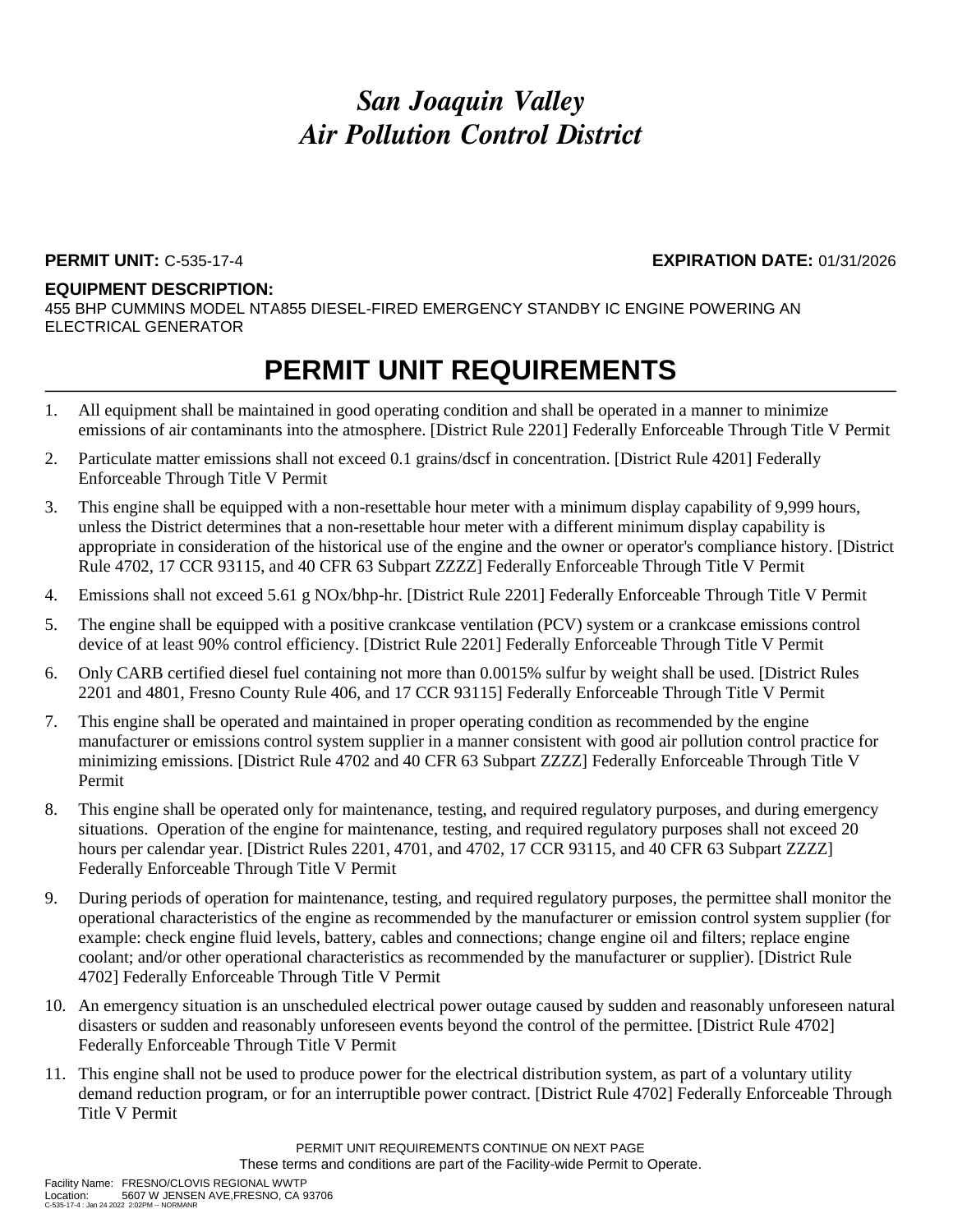#### Permit Unit Requirements for C-535-17-4 (continued) **Page 2** of 2

- 12. The permittee must minimize the engine's time spent at idle during startup and minimize the engine's startup time to a period needed for appropriate and safe loading of the engine, not to exceed 30 minutes. [40 CFR 63 Subpart ZZZZ] Federally Enforceable Through Title V Permit
- 13. The engine's oil and filter shall be changed every 500 hours of operation or every 12 months, whichever comes first. The permittee has the option of utilizing an oil analysis program in order to extend the oil change requirement specified in this condition. The oil analysis must be performed at the same frequency specified for changing the oil in Table 2c or 2d of 40 CFR 63 Subpart ZZZZ. The analysis program must at a minimum analyze the following three parameters: Total Base Number, viscosity, and percent water content. The condemning limits for these parameters are as follows: Total Base Number is less than 30 percent of the Total Base Number of the oil when new; viscosity of the oil has changed by more than 20 percent from the viscosity of the oil when new; or percent water content (by volume) is greater than 0.5. If all of these condemning limits are not exceeded, the engine owner or operator is not required to change the oil. If any of the limits are exceeded, the engine owner or operator must change the oil within 2 days of receiving the results of the analysis; if the engine is not in operation when the results of the analysis are received, the engine owner or operator must change the oil within 2 days or before commencing operation, whichever is later. The owner or operator must keep records of the parameters that are analyzed as part of the program, the results of the analysis, and the oil changes for the engine. The analysis program must be part of the maintenance plan for the engine. [40 CFR 63 Subpart ZZZZ] Federally Enforceable Through Title V Permit
- 14. The engine's air filter shall be inspected every 1,000 hours of operation or every 12 months, whichever comes first, and replaced as necessary. [40 CFR 63 Subpart ZZZZ] Federally Enforceable Through Title V Permit
- 15. The engine's hoses and belts shall be inspected every 500 hours of operation or every 12 months, whichever comes first, and replaced as necessary. [40 CFR 63 Subpart ZZZZ] Federally Enforceable Through Title V Permit
- 16. The permittee must maintain records of all required maintenance performed on the air pollution control and monitoring equipment. [40 CFR 63 Subpart ZZZZ] Federally Enforceable Through Title V Permit
- 17. The permittee shall maintain monthly records of the occurrence and duration of each malfunction of operation (i.e., process equipment) or the air pollution control and monitoring equipment. The permittee shall also maintain monthly records of action taken during periods of malfunction to minimize emissions, including corrective actions to restore malfunctioning process and air pollution control and monitoring equipment to its normal or usual manner of operation. [40 CFR 63 Subpart ZZZZ] Federally Enforceable Through Title V Permit
- 18. The permittee shall maintain monthly records of emergency and non-emergency operation. Records shall include the number of hours of emergency operation, the date and number of hours of all testing and maintenance operations, and the purpose of the operation (for example: load testing, weekly testing, rolling blackout, general area power outage, etc.). For units with automated testing systems, the operator may, as an alternative to keeping records of actual operation for testing purposes, maintain a readily accessible written record of the automated testing schedule. [District Rules 4701 and 4702, 17 CCR 93115, and 40 CFR 63 Subpart ZZZZ] Federally Enforceable Through Title V Permit
- 19. The permittee shall maintain monthly records of the type of fuel purchased and shall retain fuel purchase records that demonstrate that the only CARB certified diesel fuel was purchased to supply this engine. [District Rules 4701 and 4702, and 17 CCR 93115] Federally Enforceable Through Title V Permit
- 20. All records shall be maintained and retained on-site for a minimum of five (5) years, and shall be made available for District inspection upon request. [District Rules 4701 and 4702, 17 CCR 93115, and 40 CFR 63 Subpart ZZZZ] Federally Enforceable Through Title V Permit
- 21. Compliance with permit conditions in the Title V permit shall be deemed compliance with the following applicable requirements of SJVUAPCD Rule 4201 and Fresno County Rule 406. A permit shield is granted from these requirements. [District Rule 2520, 13.2] Federally Enforceable Through Title V Permit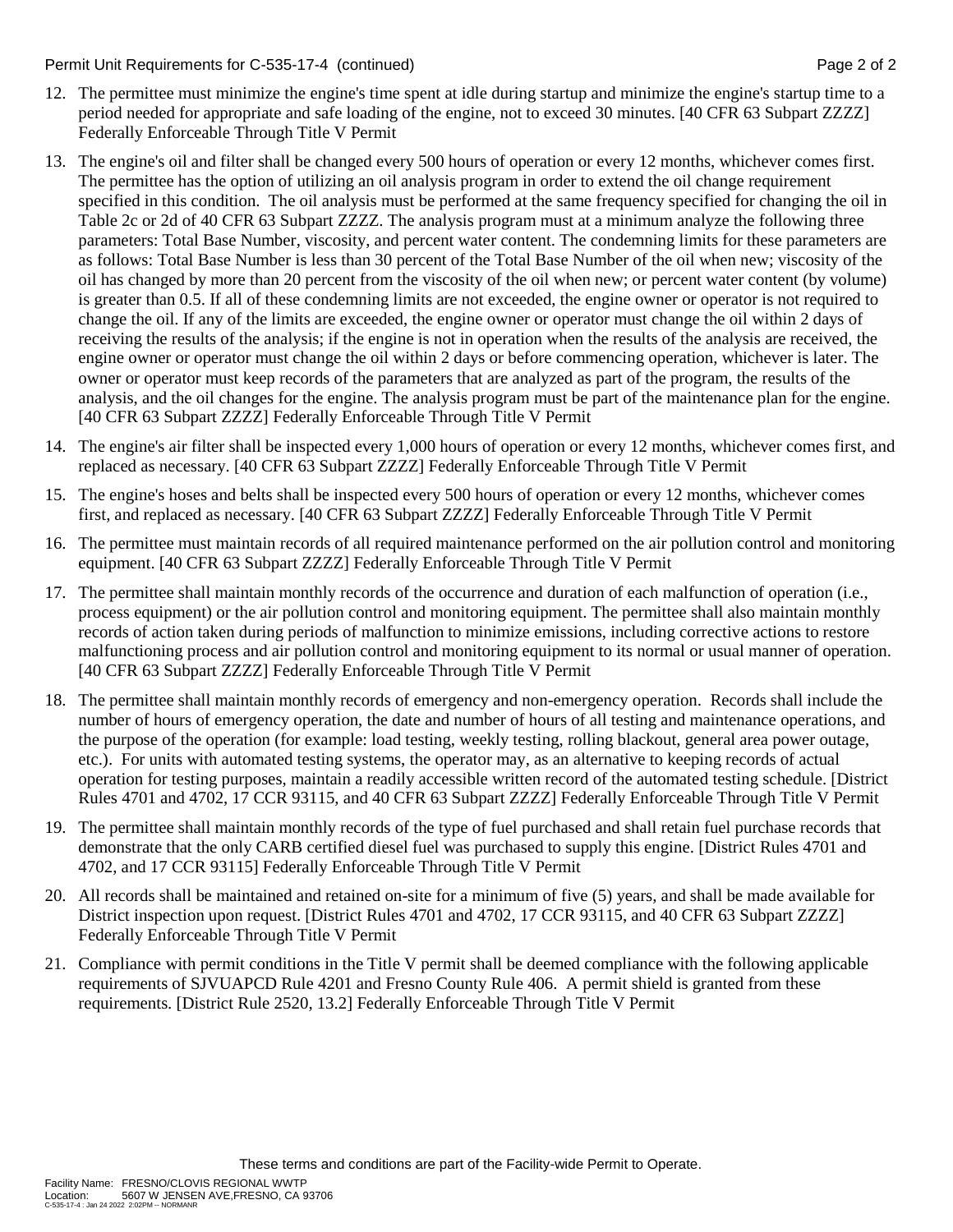## **PERMIT-EXEMPT EQUIPMENT REGISTRATION (PEER)**

**PEER NO:** C-535-2-0 **EXPIRATION DATE:** 01/27/2026

**MAILING ADDRESS:** 5607 W JENSEN AVE

**LEGAL OWNER OR OPERATOR:** FRESNO/CLOVIS REGIONAL WWTP FRESNO, CA 93706-9458

FACILITY LOCATION: 5607 W JENSEN AVE

FRESNO, CA 93706

### **EQUIPMENT DESCRIPTION:**

5 MMBTU/HR CLEAVER BROOKS MODEL CFC-E 700-5000-125HW (B-2) S/N 604916400025 NATURAL GAS-FIRED BOILER WITH A EBM-PSPST MODEL G3G315-M3G150FF LOW NOX BURNER

## **CONDITIONS**

- 1. No air contaminant shall be released into the atmosphere which causes a public nuisance. [District Rule 4102]
- 2. Particulate matter emissions shall not exceed 0.1 grains/dscf in concentration. [District Rule 4201]
- 3. No air contaminant shall be discharged into the atmosphere for a period or periods aggregating more than three minutes in any one hour which is as dark as, or darker than, Ringelmann 1 or 20% opacity. [District Rule 4101]
- 4. This unit shall be fired exclusively on Public Utilities Commission (PUC) regulated natural gas. [District Rules 4307 and 4801]
- 5. The unit shall not exceed any of the following emission limits: 9 ppmvd-NOx @ 3% O2 or 0.011 lb-NOx/MMBtu, or 400 ppmvd-CO @ 3% O2. [District Rule 4307]
- 6. The owner/operator shall monitor, at least once a month, the operational characteristics recommended by the manufacturer and approved by the APCO. [District Rule 4307]
- 7. The owner/operator shall have unit tuned at least twice each calendar year, from four to eight months apart, in which it operates, by a technician that is qualified, to the satisfaction of the APCO, in accordance with the procedure described in Rule 4304 (Equipment Tuning Procedure for Boilers, Steam Generators, and Process Heaters). [District Rule 4307]
- 8. If the unit does not operate throughout a continuous six-month period within a calendar year, only one tune-up is required for that calendar year. No tune-up is required for any unit that is not operated during that calendar year; this unit may be test fired to verify availability of the unit for its intended use, but once the test firing is completed the unit shall be shutdown. [District Rule 4307]

### CONDITIONS CONTINUE ON NEXT PAGE

This PEER remains valid through the expiration date listed above, subject to payment of the annual registration fees and compliance with the PEER conditions and all applicable local, state, and federal regulations. This PEER is valid only within the San Joaquin Valley Air Pollution Control District. Any equipment or operation change may require a PEER application be filed with the District.

Executive Director / APCO tion NOT Required

Samir Sheikh Arnaud Marjollet

Central Regional Office • 1990 E. Gettysburg Ave. • Fresno, CA 93726 • (559) 230-5900 • Fax (559) 230-6061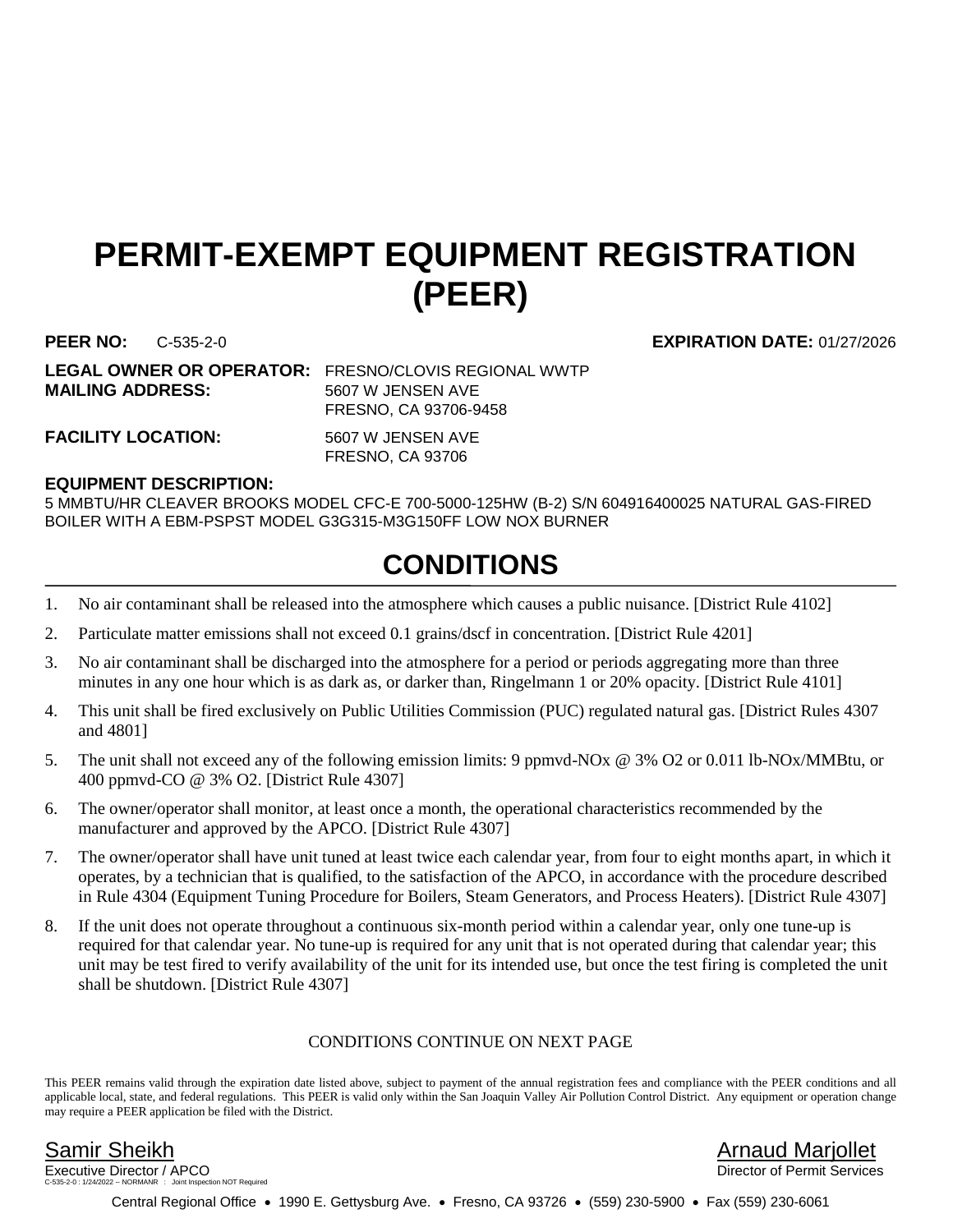Conditions for C-535-2-0 (continued) Conditions for C-535-2-0 (continued)

- 9. In lieu of tuning the unit twice each calendar year, the owner/operator shall monitor the emissions with a portable NOx analyzer at least twice each calendar year and adjust the unit's operating parameters accordingly to assure compliance with the emission limits of this rule. [District Rule 4307]
- 10. Source testing to measure NOx and CO emissions from this unit shall be conducted no later than 60 days after issuance of this PEER or installation, whichever is later. [District Rule 4307]
- 11. Source testing shall be conducted using the methods and procedures approved by the District. The District must be notified at least 30 days prior to any compliance source test, and a source test plan must be submitted for approval at least 15 days prior to testing. [District Rule 1081]
- 12. NOx emissions for source test purposes shall be determined using EPA Method 7E or ARB Method 100 on a ppmv basis, or EPA Method 19 on a heat input basis. [District Rule 4307]
- 13. CO emissions for source test purposes shall be determined using EPA Method 10 or ARB Method 100. [District Rule 4307]
- 14. Stack gas oxygen (O2) shall be determined using EPA Method 3 or 3A or ARB Method 100. [District Rule 4307]
- 15. The results of each source test shall be submitted to the District within 60 days thereafter. [District Rule 4307]
- 16. The owner/operator shall maintain records to verify that the required monitoring of the operational characteristics, and tune-ups or portable NOx analyzing has been performed. [District Rule 4307]
- 17. Tune-up records shall include: 1) date of tune-up, 2) name of technician performing tune-up, and 3) reason that they are qualified. [District Rule 4307]
- 18. Portable analyzer records shall include: 1) date of emissions analyzing, 2) results of emissions analyzing, 3) name of technician performing analyzing, 4) make and model of analyzer, 5) date of last calibration of the analyzer, and 6) a description of any adjustments made to the unit's operating parameters for the purposes of assuring compliance. [District Rule 4307]
- 19. All records shall be maintained and retained on-site for a period of at least 5 years and shall be made available for District inspection upon request. [District Rules 4307]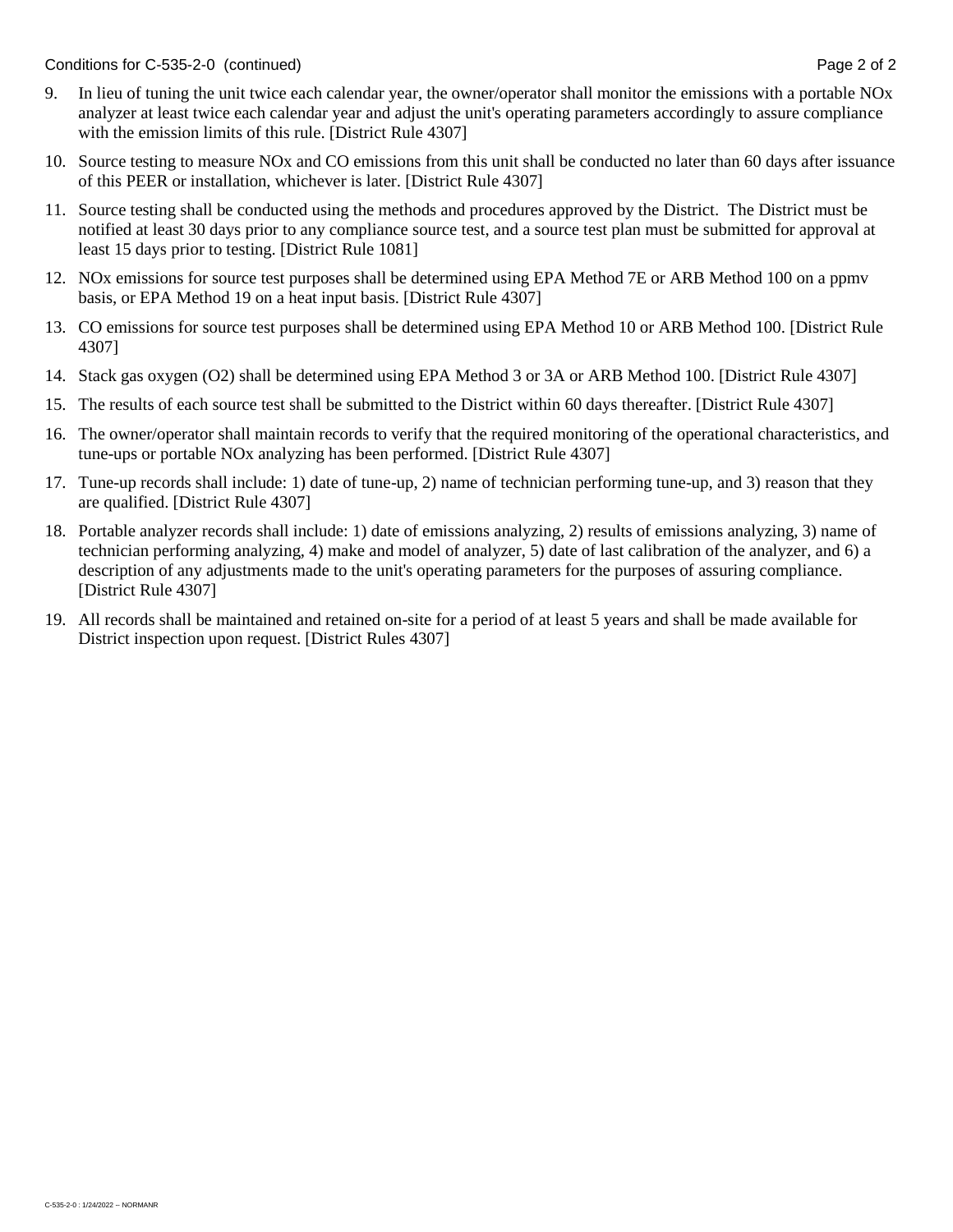### **PERMIT UNIT:** C-535-24-5 **EXPIRATION DATE:** 01/31/2026

#### **EQUIPMENT DESCRIPTION:**

TRANSPORTABLE 125 BHP JOHN DEERE MODEL 4045HF275 TIER 3 CERTIFIED DIESEL-FIRED IC ENGINE POWERING AN AIR COMPRESSOR

- 1. Particulate matter emissions shall not exceed 0.1 grains/dscf in concentration. [District Rule 4201] Federally Enforceable Through Title V Permit
- 2. The exhaust stack shall vent vertically upward. The vertical exhaust flow shall not be impeded by a rain cap, roof overhang, or any other obstruction. [District Rule 4102]
- 3. This engine shall be equipped with an operational non-resettable hour meter. [District Rule 4702 and 17 CCR 93116] Federally Enforceable Through Title V Permit
- 4. The only approved storage and operational location for this IC engine shall be Facility C-535 at 5607 W Jensen Avenue, Fresno, CA. [District Rule 2201] Federally Enforceable Through Title V Permit
- 5. This transportable IC engine shall not be attached to a foundation or operated at any location at this facility for more than 12 consecutive months. The period during which the engine is maintained at a storage location shall be excluded from the residency time determination. [District Rule 4701 and 17 CCR 93116] Federally Enforceable Through Title V Permit
- 6. Only CARB certified diesel fuel containing not more than 0.0015% sulfur by weight shall be used. [District Rules 2201, 4702, and 4801, Fresno County Rule 406, and 17 CCR 93116] Federally Enforceable Through Title V Permit
- 7. Emissions from this IC engine shall not exceed any of the following limits: 4.10 g-NOx/bhp-hr, 0.75 g-CO/bhp-hr, or 0.30 g-VOC/bhp-hr. [District Rule 2201 and 17 CCR 93116] Federally Enforceable Through Title V Permit
- 8. Emissions from this IC engine shall not exceed 0.19 g-PM10/bhp-hr based on USEPA certification using ISO 8178 test procedure. [District Rules 2201 and 4102, and 17 CCR 93116] Federally Enforceable Through Title V Permit
- 9. This engine shall be operated and maintained in proper operating condition as recommended by the engine manufacturer or emissions control system supplier. [District Rule 4702] Federally Enforceable Through Title V Permit
- 10. During periods of operation, the permittee shall monitor the operational characteristics of the engine as recommended by the manufacturer or emission control system supplier (for example: check engine fluid levels, battery, cables and connections; change engine oil and filters; replace engine coolant; and/or other operational characteristics as recommended by the manufacturer or supplier). [District Rule 4702] Federally Enforceable Through Title V Permit
- 11. The permittee shall maintain an engine-operating log that shall include the following: daily records of the date, location at the facility, operational time; a record of the total annual hours of operation of the engine; and records of operational characteristics monitoring. [District Rules 2201 and 4702] Federally Enforceable Through Title V Permit
- 12. The permittee shall maintain monthly records of the type of fuel purchased and shall retain fuel purchase records that demonstrate that the only CARB certified diesel fuel was purchased to supply this engine. [District Rule 4702] Federally Enforceable Through Title V Permit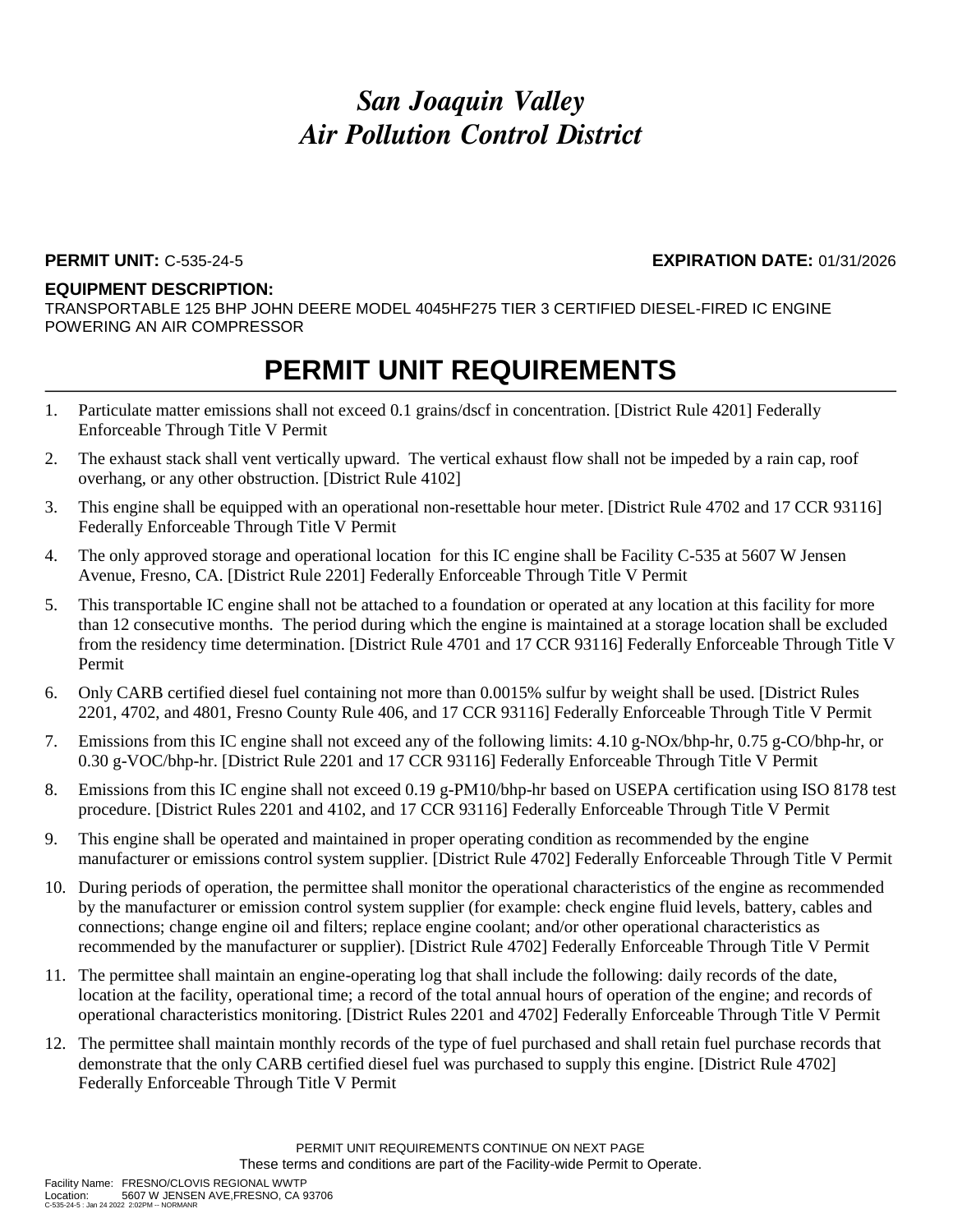Permit Unit Requirements for C-535-24-5 (continued) **Page 2** of 2

- 13. Total combined annual NOx emissions from the waste gas flare (C-535-9), the transportable diesel-fired IC engine powering an air compressor (C-535-24), and the transportable diesel-fired IC engine powering a pump (C-535-44) shall not exceed 19,272 pounds in any calendar year. [District Rule 2201] Federally Enforceable Through Title V Permit
- 14. Total combined annual NOx emissions from the waste gas flare (C-535-9), the transportable diesel-fired IC engine powering an air compressor (C-535-24), and the transportable diesel-fired IC engine powering a pump (C-535-44) shall be calculated as follows: Annual NOx Emissions (lbs/year) = [(33.0 lb/MMscf x Waste Gas Flare's Annual Fuel Combusted (MMscf/year)) + (1.13 lbs/hr x IC Engine Powering an Air Compressor Annual Hours of Operation (hrs/year)) + (0.51 lbs/hr x IC Engine Powering a Pump Annual Hours of Operation (hrs/year))]. [District Rule 2201] Federally Enforceable Through Title V Permit
- 15. Records of the total annual NOx emissions from units C-535-9, -24, and -44 shall be maintained and updated monthly. [District Rules 1070 and 2520, 9.4] Federally Enforceable Through Title V Permit
- 16. All records shall be maintained and retained on-site for a minimum of five (5) years, and shall be made available for District inspection upon request. [District Rule 4702 and 17 CCR 93116] Federally Enforceable Through Title V Permit
- 17. This transportable IC engine shall not be operated on or after January 1, 2027, unless it is designated a low-use engine permitted to operate no more than 200 hours in any calendar year, designated an emergency-use engine prior to this date, or otherwise demonstrates compliance with the applicable requirements of the California Airborne Toxic Control Measure (ATCM) for Diesel particulate Matter from Portable Engines Rated at 50 hp and Greater (California Code of Regulations (CCR) Title 17, Section 93116). [17 CCR 93116]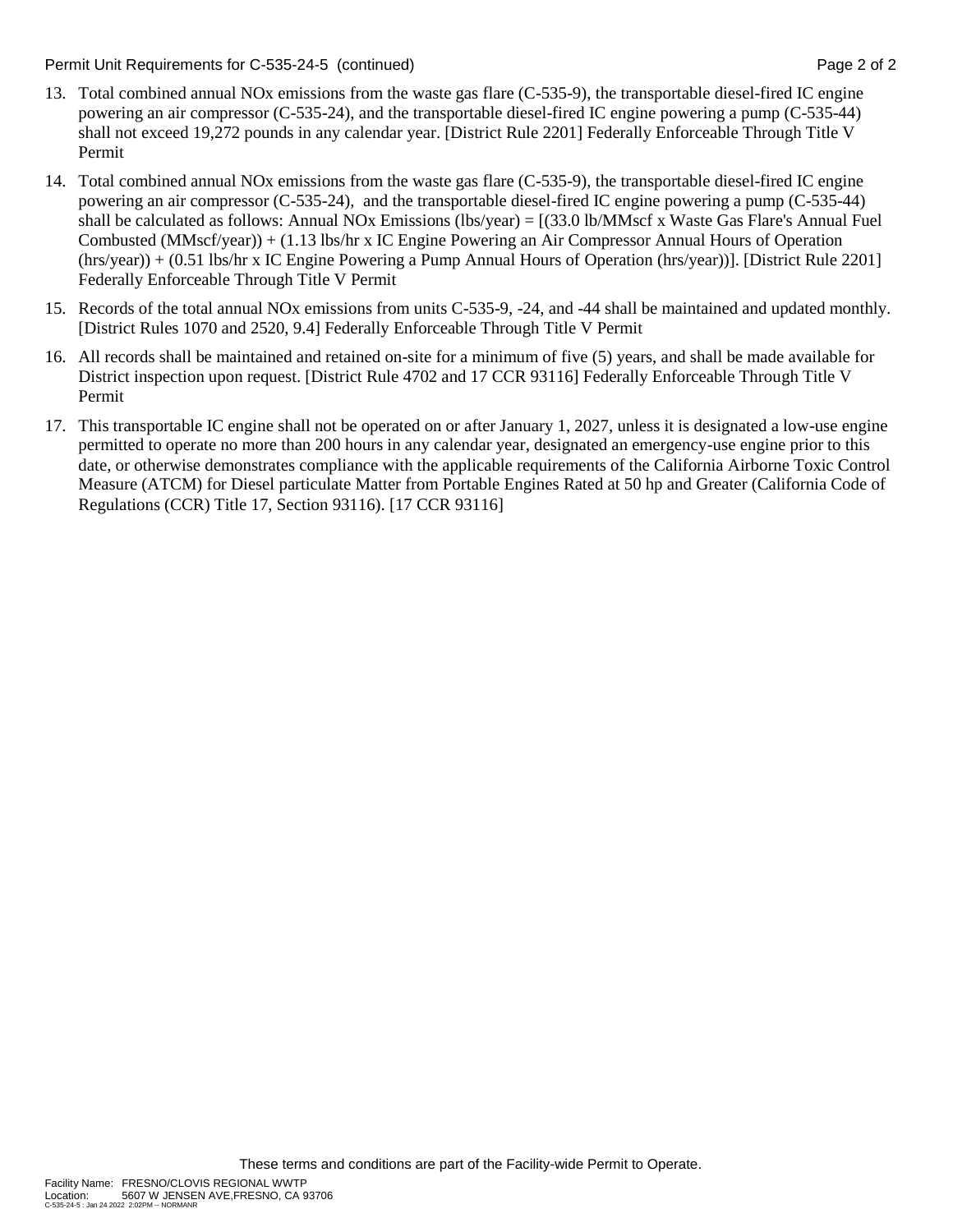### **PERMIT UNIT:** C-535-26-7 **EXPIRATION DATE:** 01/31/2026

### **EQUIPMENT DESCRIPTION:**

DIGESTER GAS TREATMENT SYSTEM CONSISTING OF A CHILLER; COMPRESSOR; HYDROGEN SULFIDE REMOVAL UNIT; MEMBRANE PROCESSING UNIT; A 7.46 MMBTU/HR JOHN ZINK MODEL ZBRID WASTE GAS COMBUSTION DEVICE USING RAW DIGESTER GAS OR PUC-QUALITY NATURAL GAS AS SUPPLEMENTAL FUEL; AND ACTIVATED CARBON ADSORPTION BEDS

### **PERMIT UNIT REQUIREMENTS**

- 1. Particulate matter emissions from the exhaust of the combustion device shall not exceed 0.1 grains/dscf in concentration. [District Rule 4201] Federally Enforceable Through Title V Permit
- 2. All equipment shall be maintained in good operating condition and shall be operated in a manner to minimize emissions of air contaminants into the atmosphere. [District Rule 2201] Federally Enforceable Through Title V Permit
- 3. The exhaust stack shall vent vertically upward. The vertical exhaust flow shall not be impeded by a rain cap (flapper ok), roof overhang, or any other obstruction. [District Rule 4102]
- 4. The combustion device shall only be fired on raw digester gas or PUC-quality natural gas. [District Rule 2201] Federally Enforceable Through Title V Permit
- 5. Emission rates from the combustion device shall not exceed any of the following limits: NOx 0.06 lb/MMBtu; PM10 - 0.016 lb/MMBtu, CO - 0.20 lb/MMBtu; or 20 ppmv VOC @ 3% O2 (as hexane) or 0.084 lb-VOC/MMBtu. [District Rule 2201] Federally Enforceable Through Title V Permit
- 6. The H2S content of the raw digester gas processed through this gas treatment system shall not exceed 200 ppmv. [District Ruled 2201 and 4801] Federally Enforceable Through Title V Permit
- 7. Source testing of the NOx and CO emissions from the exhaust of the combustion device shall be performed at least once every five years. Source testing is only required for the fuel type being used at the time. [District Rules 2201 and 2520] Federally Enforceable Through Title V Permit
- 8. Within 60 days of commencing operation after switching the fuel type between digester gas and PUC-quality natural gas, source testing of the NOx and CO emissions from the exhaust of the combustion device shall be performed on the new fuel type, unless source testing on the new fuel has been completed within the last 5 years. [District Rule 2201] Federally Enforceable Through Title V Permit
- 9. Testing to demonstrate compliance with the raw digester gas H2S content limit shall be conducted quarterly. Once eight (8) consecutive quarterly test show compliance, the H2S content testing frequency may be reduce to once every calendar year. If an annual test shows violation of the H2S content limit, then quarterly testing shall resume and continue until eight (8) consecutive tests show compliance. Once compliance is shown on eight (8) consecutive quarterly tests, then testing may return to once every calendar year. [District Rule 2201] Federally Enforceable Through Title V Permit
- 10. Source testing shall be conducted using the methods and procedures approved by the District. The District must be notified at least 30 days prior to any compliance source test, and a source test plan must be submitted for approval at least 15 days prior to testing. [District Rule 1081] Federally Enforceable Through Title V Permit
- 11. NOx emissions for source test purposes shall be determined using EPA Method 19. [District Rules 2201 and 2520] Federally Enforceable Through Title V Permit

PERMIT UNIT REQUIREMENTS CONTINUE ON NEXT PAGE

These terms and conditions are part of the Facility-wide Permit to Operate.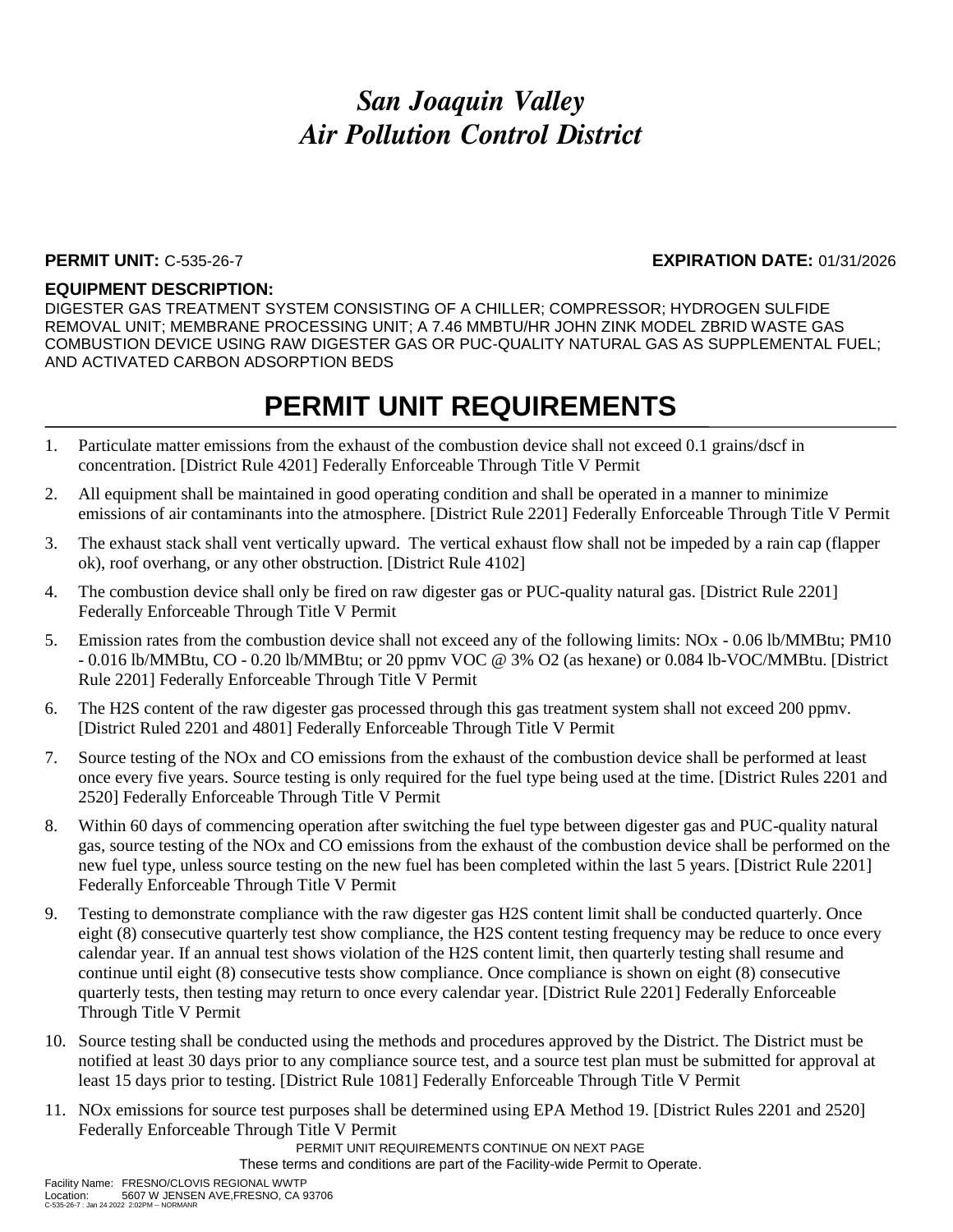Permit Unit Requirements for C-535-26-7 (continued) **Page 2** of 2

- 12. CO emissions for source test purposes shall be determined using EPA Method 10 or ARB Method 100. [District Rules 2201 and 2520] Federally Enforceable Through Title V Permit
- 13. Testing to measure the H2S content of the fuel shall be conducted using either EPA Method 15, ASTM Method D1072, D3031, D3246, D4084, D4810, D5504, D6228 or with the use of the Testo 350 XL portable analyzer. [District Rule 2201] Federally Enforceable Through Title V Permit
- 14. The results of each source test shall be submitted to the District within 60 days thereafter. [District Rule 1081] Federally Enforceable Through Title V Permit
- 15. The combustion zone of the combustion device shall be maintained at a minimum of 1,400 degrees Fahrenheit. [District Rule 2520] Federally Enforceable Through Title V Permit
- 16. The combustion device shall be equipped with a continuous temperature monitoring and recording device, in operation at all times. [District Rule 2520] Federally Enforceable Through Title V Permit
- 17. The permittee shall maintain daily records of the thermal oxidizer combustion temperature. [District Rule 2520] Federally Enforceable Through Title V Permit
- 18. The permittee shall maintain records of: (1) daily amount of waste gas, raw digester gas, and/or PUC-quality natural gas consumed by the combustion device, in standard cubic feet; (2) copy of source test reports; and (3) copies of all annual reports submitted to the District. [District Rules 2201 and 2520] Federally Enforceable Through Title V Permit
- 19. All records shall be maintained and retained on-site for a minimum of five (5) years, and shall be made available for District inspection upon request. [District Rules 2201 and 2520] Federally Enforceable Through Title V Permit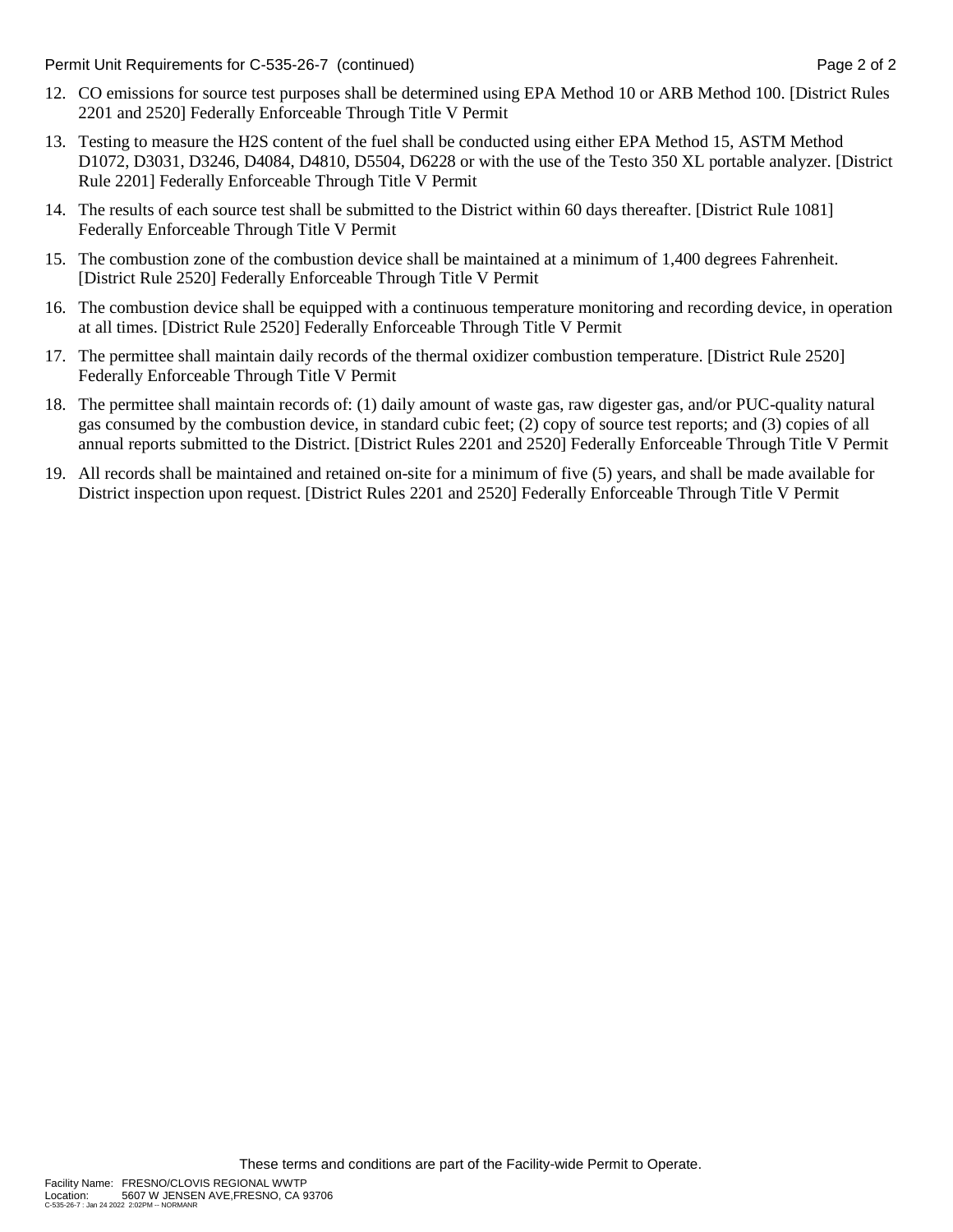#### **PERMIT UNIT:** C-535-28-2 **EXPIRATION DATE:** 01/31/2026

#### **EQUIPMENT DESCRIPTION:**

UNCONFINED ABRASIVE BLASTING OPERATION WITH A 600 LB SARACCO NATIONAL BOARD #34188 BLASTING POT (POWERED BY ENGINE PERMITTED UNDER C-535-24)

- 1. All equipment shall be maintained in good operating condition and shall be operated in a manner to minimize emissions of air contaminants into the atmosphere. [District Rule 4102]
- 2. The blasting operations shall be carried out in a manner to prevent any nuisances. [District Rule 4102]
- 3. All abrasive blasting shall be conducted in accordance with California Code of Regulations Title 17, Subchapter 6, Sections 92000 through 92540. [92000 through 92540 CCR]
- 4. A used certified abrasive shall not be considered certified for reuse unless the abrasive conforms to its original cutpoint fineness. [92530 CCR]
- 5. Unconfined abrasive blasting operations shall not discharge air contaminants into the atmosphere for a period or periods aggregating more than three minutes in any one hour which is as dark or darker than Ringelmann 2 or equivalent to 40% opacity. [92200 CCR]
- 6. Except as otherwise provided in this permit, abrasive blasting shall be conducted within a permanent building unless steel or iron shot/grit is used. [92500 CCR]
- 7. Abrasive blasting of items exceeding 8 feet in any dimension, or of a surface situated at its permanent location, or no further away from its permanent location than is necessary to allow the surface to be blasted, may be performed outside a permanent building only if one of the following is used: steel or iron shot/grit; abrasives certified by CARB for permissible dry outdoor blasting; wet abrasive blasting, hydroblasting; or vacuum blasting. [92500 CCR]
- 8. Unconfined abrasive blasting shall be limited to 5 hours in any one day and 250 hours per rolling 12-month period. [District Rule 4102]
- 9. Operator shall record the date and hours when unconfined blasting occurs. [District Rules 1070 and 4102]
- 10. All records required by this permit shall be retained on-site for a period of at least five years and shall be made available for District inspection upon request. [District Rules 1070 and 4102]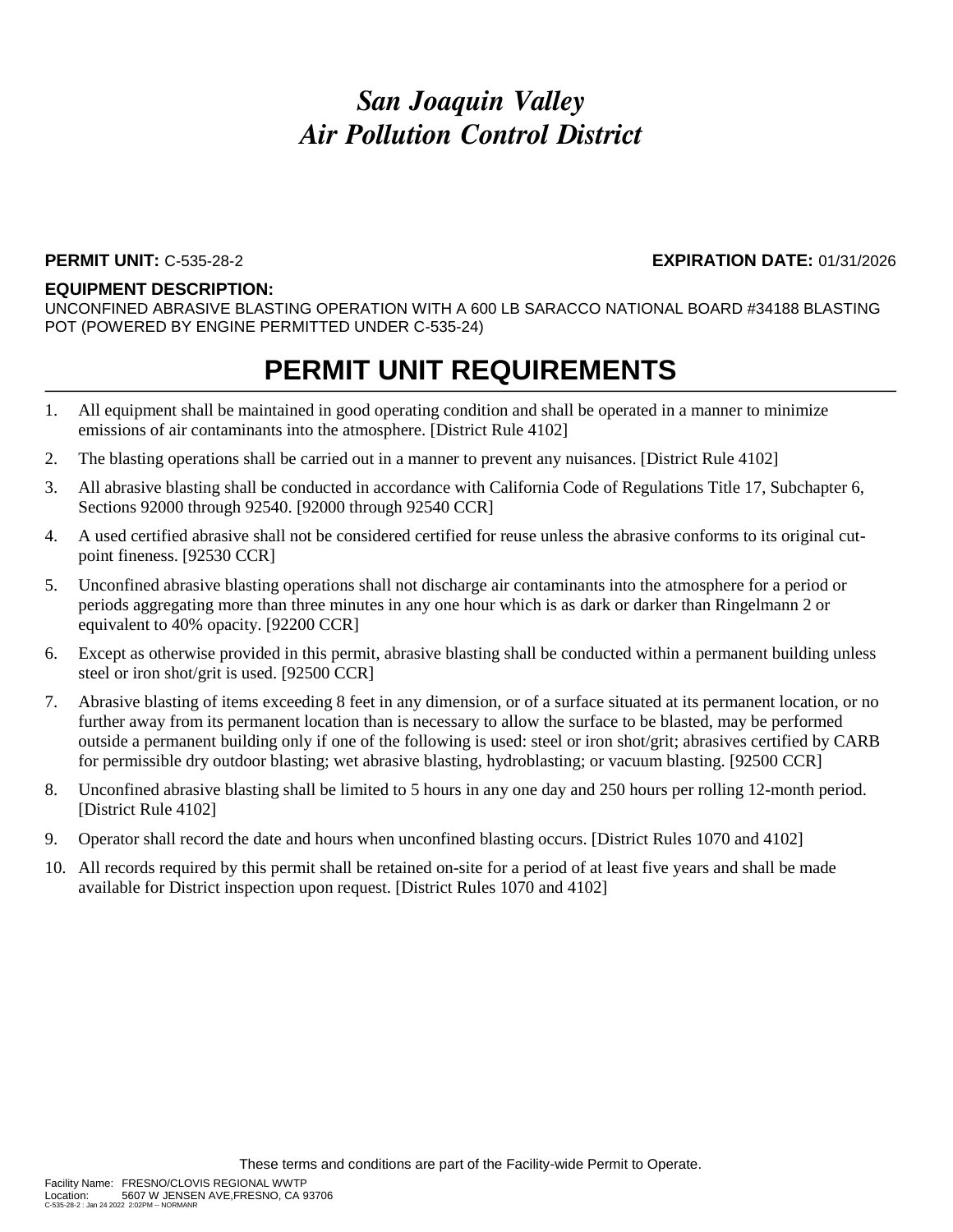## **PERMIT-EXEMPT EQUIPMENT REGISTRATION (PEER)**

**LEGAL OWNER OR OPERATOR:** FRESNO/CLOVIS REGIONAL WWTP **MAILING ADDRESS:** 5607 W JENSEN AVE

FRESNO, CA 93706-9458

FACILITY LOCATION: 5607 W JENSEN AVE

FRESNO, CA 93706

### **EQUIPMENT DESCRIPTION:**

5 MMBTU/HR CLEAVER BROOKS MODEL CFC-E 700-5000-125HW (B-3) S/N 604916400026 NATURAL GAS-FIRED BOILER WITH A EBM-PAPST MODEL G3G315-M3G150FF LOW NOX BURNER

## **CONDITIONS**

- 1. No air contaminant shall be released into the atmosphere which causes a public nuisance. [District Rule 4102]
- 2. Particulate matter emissions shall not exceed 0.1 grains/dscf in concentration. [District Rule 4201]
- 3. No air contaminant shall be discharged into the atmosphere for a period or periods aggregating more than three minutes in any one hour which is as dark as, or darker than, Ringelmann 1 or 20% opacity. [District Rule 4101]
- 4. This unit shall be fired exclusively on Public Utilities Commission (PUC) regulated natural gas. [District Rules 4307 and 4801]
- 5. The unit shall not exceed any of the following emission limits: 9 ppmvd-NOx @ 3% O2 or 0.011 lb-NOx/MMBtu, or 400 ppmvd-CO @ 3% O2. [District Rule 4307]
- 6. The owner/operator shall monitor, at least once a month, the operational characteristics recommended by the manufacturer and approved by the APCO. [District Rule 4307]
- 7. The owner/operator shall have unit tuned at least twice each calendar year, from four to eight months apart, in which it operates, by a technician that is qualified, to the satisfaction of the APCO, in accordance with the procedure described in Rule 4304 (Equipment Tuning Procedure for Boilers, Steam Generators, and Process Heaters). [District Rule 4307]
- 8. If the unit does not operate throughout a continuous six-month period within a calendar year, only one tune-up is required for that calendar year. No tune-up is required for any unit that is not operated during that calendar year; this unit may be test fired to verify availability of the unit for its intended use, but once the test firing is completed the unit shall be shutdown. [District Rule 4307]

### CONDITIONS CONTINUE ON NEXT PAGE

This PEER remains valid through the expiration date listed above, subject to payment of the annual registration fees and compliance with the PEER conditions and all applicable local, state, and federal regulations. This PEER is valid only within the San Joaquin Valley Air Pollution Control District. Any equipment or operation change may require a PEER application be filed with the District.

Executive Director / APCO tion NOT Required

Samir Sheikh Arnaud Marjollet

Central Regional Office • 1990 E. Gettysburg Ave. • Fresno, CA 93726 • (559) 230-5900 • Fax (559) 230-6061

**PEER NO:** C-535-3-0 **EXPIRATION DATE:** 01/27/2026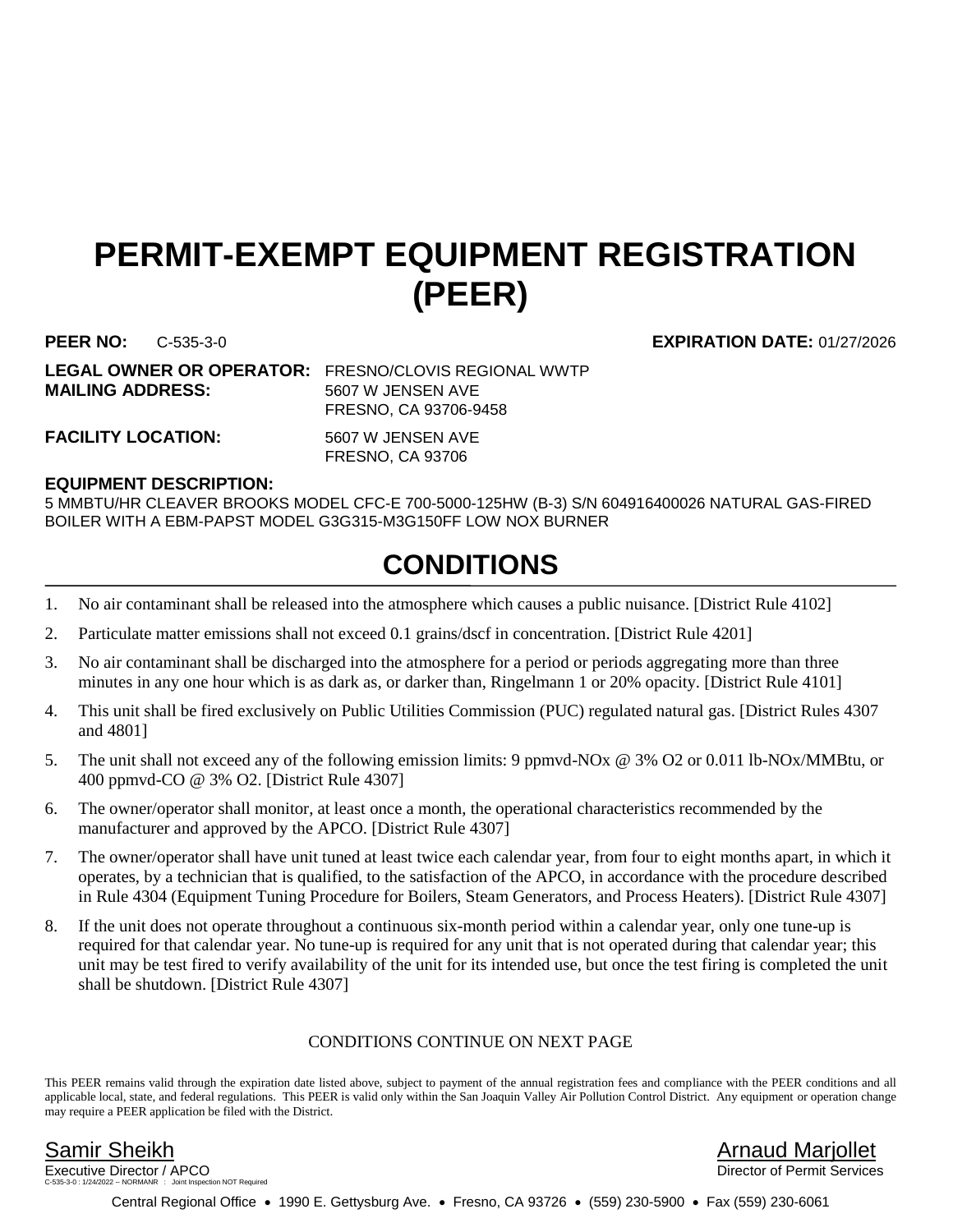Conditions for C-535-3-0 (continued) Conditions for C-535-3-0 (continued)

- 9. In lieu of tuning the unit twice each calendar year, the owner/operator shall monitor the emissions with a portable NOx analyzer at least twice each calendar year and adjust the unit's operating parameters accordingly to assure compliance with the emission limits of this rule. [District Rule 4307]
- 10. Source testing to measure NOx and CO emissions from this unit shall be conducted no later than 60 days after issuance of this PEER or installation, whichever is later. [District Rule 4307]
- 11. Source testing shall be conducted using the methods and procedures approved by the District. The District must be notified at least 30 days prior to any compliance source test, and a source test plan must be submitted for approval at least 15 days prior to testing. [District Rule 1081]
- 12. NOx emissions for source test purposes shall be determined using EPA Method 7E or ARB Method 100 on a ppmv basis, or EPA Method 19 on a heat input basis. [District Rule 4307]
- 13. CO emissions for source test purposes shall be determined using EPA Method 10 or ARB Method 100. [District Rule 4307]
- 14. Stack gas oxygen (O2) shall be determined using EPA Method 3 or 3A or ARB Method 100. [District Rule 4307]
- 15. The results of each source test shall be submitted to the District within 60 days thereafter. [District Rule 4307]
- 16. The owner/operator shall maintain records to verify that the required monitoring of the operational characteristics, and tune-ups or portable NOx analyzing has been performed. [District Rule 4307]
- 17. Tune-up records shall include: 1) date of tune-up, 2) name of technician performing tune-up, and 3) reason that they are qualified. [District Rule 4307]
- 18. Portable analyzer records shall include: 1) date of emissions analyzing, 2) results of emissions analyzing, 3) name of technician performing analyzing, 4) make and model of analyzer, 5) date of last calibration of the analyzer, and 6) a description of any adjustments made to the unit's operating parameters for the purposes of assuring compliance. [District Rule 4307]
- 19. All records shall be maintained and retained on-site for a period of at least 5 years and shall be made available for District inspection upon request. [District Rules 4307]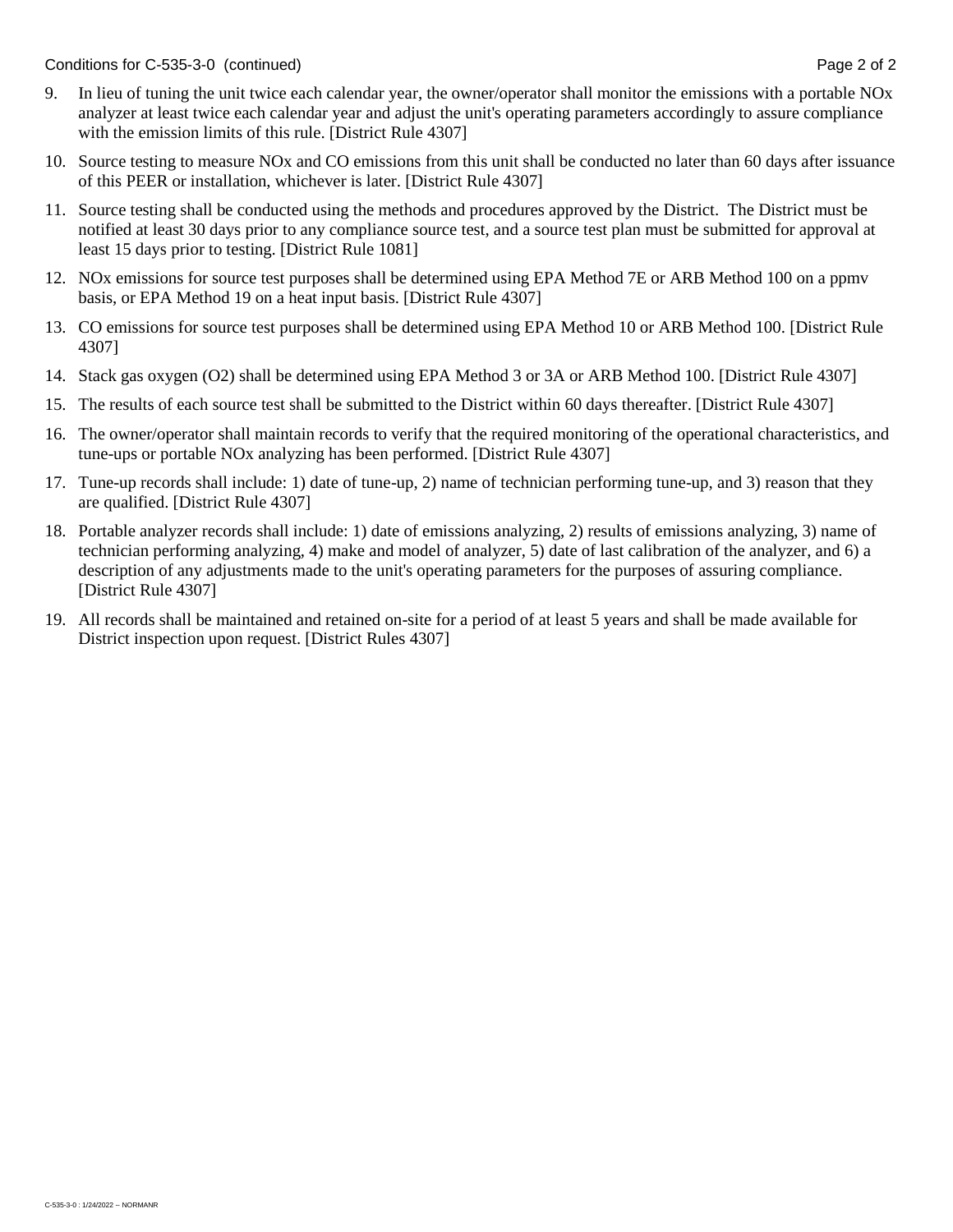## **PERMIT-EXEMPT EQUIPMENT REGISTRATION (PEER)**

**PEER NO:** C-535-4-0 **EXPIRATION DATE:** 01/27/2026

**MAILING ADDRESS:** 5607 W JENSEN AVE

**LEGAL OWNER OR OPERATOR:** FRESNO/CLOVIS REGIONAL WWTP FRESNO, CA 93706-9458

FACILITY LOCATION: 5607 W JENSEN AVE

FRESNO, CA 93706

### **EQUIPMENT DESCRIPTION:**

5 MMBTU/HR CLEAVER BROOKS MODEL CFC-E 700-5000-125HW (B-4) S/N 604916400027 NATURAL GAS-FIRED BOILER WITH A EBM-PAPST MODEL G3G315-M3G150FF LOW NOX BURNER

## **CONDITIONS**

- 1. No air contaminant shall be released into the atmosphere which causes a public nuisance. [District Rule 4102]
- 2. Particulate matter emissions shall not exceed 0.1 grains/dscf in concentration. [District Rule 4201]
- 3. No air contaminant shall be discharged into the atmosphere for a period or periods aggregating more than three minutes in any one hour which is as dark as, or darker than, Ringelmann 1 or 20% opacity. [District Rule 4101]
- 4. This unit shall be fired exclusively on Public Utilities Commission (PUC) regulated natural gas. [District Rules 4307 and 4801]
- 5. The unit shall not exceed any of the following emission limits: 9 ppmvd-NOx @ 3% O2 or 0.011 lb-NOx/MMBtu, or 400 ppmvd-CO @ 3% O2. [District Rule 4307]
- 6. The owner/operator shall monitor, at least once a month, the operational characteristics recommended by the manufacturer and approved by the APCO. [District Rule 4307]
- 7. The owner/operator shall have unit tuned at least twice each calendar year, from four to eight months apart, in which it operates, by a technician that is qualified, to the satisfaction of the APCO, in accordance with the procedure described in Rule 4304 (Equipment Tuning Procedure for Boilers, Steam Generators, and Process Heaters). [District Rule 4307]
- 8. If the unit does not operate throughout a continuous six-month period within a calendar year, only one tune-up is required for that calendar year. No tune-up is required for any unit that is not operated during that calendar year; this unit may be test fired to verify availability of the unit for its intended use, but once the test firing is completed the unit shall be shutdown. [District Rule 4307]

### CONDITIONS CONTINUE ON NEXT PAGE

This PEER remains valid through the expiration date listed above, subject to payment of the annual registration fees and compliance with the PEER conditions and all applicable local, state, and federal regulations. This PEER is valid only within the San Joaquin Valley Air Pollution Control District. Any equipment or operation change may require a PEER application be filed with the District.

Executive Director / APCO tion NOT Required

Samir Sheikh Arnaud Marjollet

Central Regional Office • 1990 E. Gettysburg Ave. • Fresno, CA 93726 • (559) 230-5900 • Fax (559) 230-6061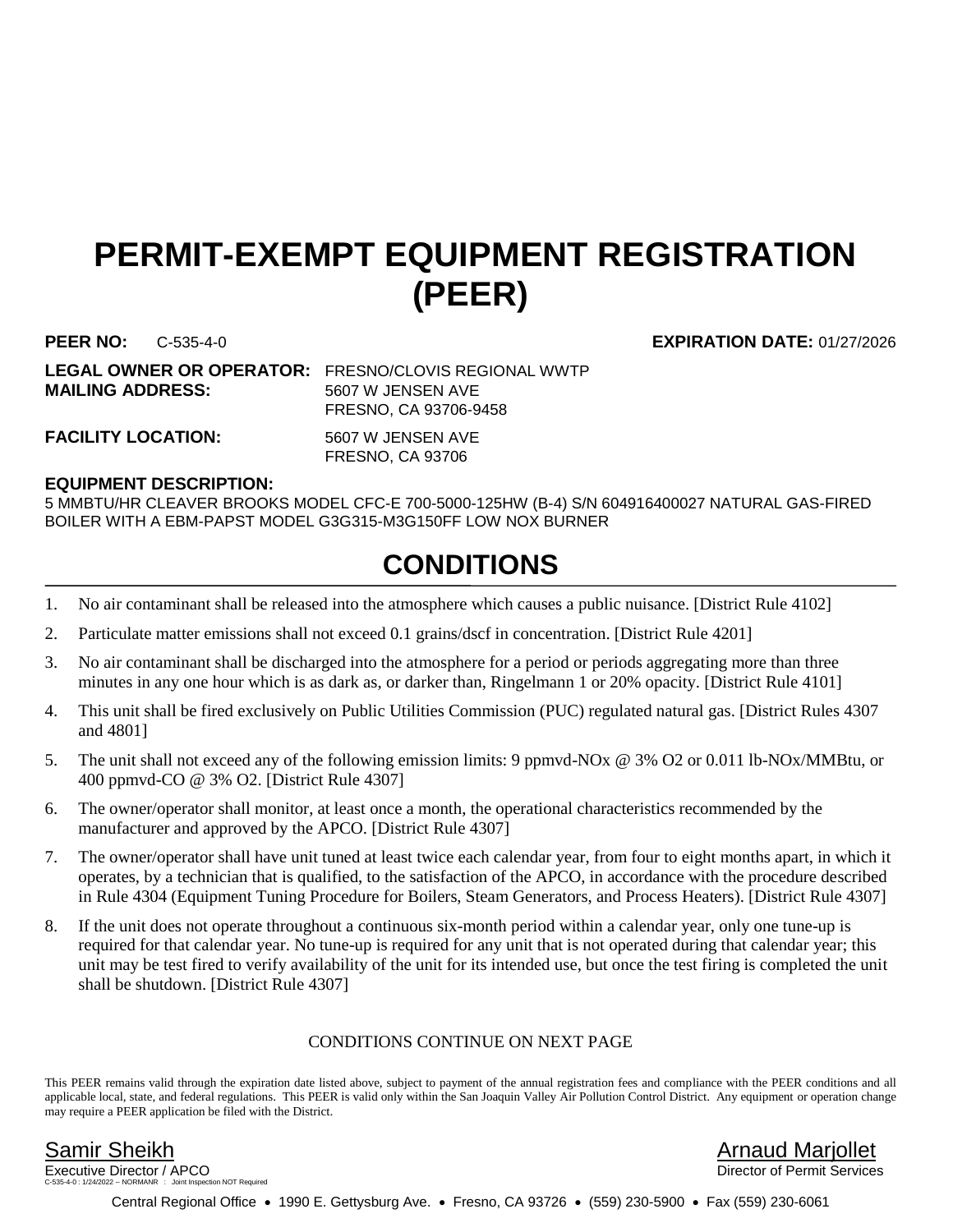Conditions for C-535-4-0 (continued) Conditions for C-535-4-0 (continued)

- 9. In lieu of tuning the unit twice each calendar year, the owner/operator shall monitor the emissions with a portable NOx analyzer at least twice each calendar year and adjust the unit's operating parameters accordingly to assure compliance with the emission limits of this rule. [District Rule 4307]
- 10. Source testing to measure NOx and CO emissions from this unit shall be conducted no later than 60 days after issuance of this PEER or installation, whichever is later. [District Rule 4307]
- 11. Source testing shall be conducted using the methods and procedures approved by the District. The District must be notified at least 30 days prior to any compliance source test, and a source test plan must be submitted for approval at least 15 days prior to testing. [District Rule 1081]
- 12. NOx emissions for source test purposes shall be determined using EPA Method 7E or ARB Method 100 on a ppmv basis, or EPA Method 19 on a heat input basis. [District Rule 4307]
- 13. CO emissions for source test purposes shall be determined using EPA Method 10 or ARB Method 100. [District Rule 4307]
- 14. Stack gas oxygen (O2) shall be determined using EPA Method 3 or 3A or ARB Method 100. [District Rule 4307]
- 15. The results of each source test shall be submitted to the District within 60 days thereafter. [District Rule 4307]
- 16. The owner/operator shall maintain records to verify that the required monitoring of the operational characteristics, and tune-ups or portable NOx analyzing has been performed. [District Rule 4307]
- 17. Tune-up records shall include: 1) date of tune-up, 2) name of technician performing tune-up, and 3) reason that they are qualified. [District Rule 4307]
- 18. Portable analyzer records shall include: 1) date of emissions analyzing, 2) results of emissions analyzing, 3) name of technician performing analyzing, 4) make and model of analyzer, 5) date of last calibration of the analyzer, and 6) a description of any adjustments made to the unit's operating parameters for the purposes of assuring compliance. [District Rule 4307]
- 19. All records shall be maintained and retained on-site for a period of at least 5 years and shall be made available for District inspection upon request. [District Rules 4307]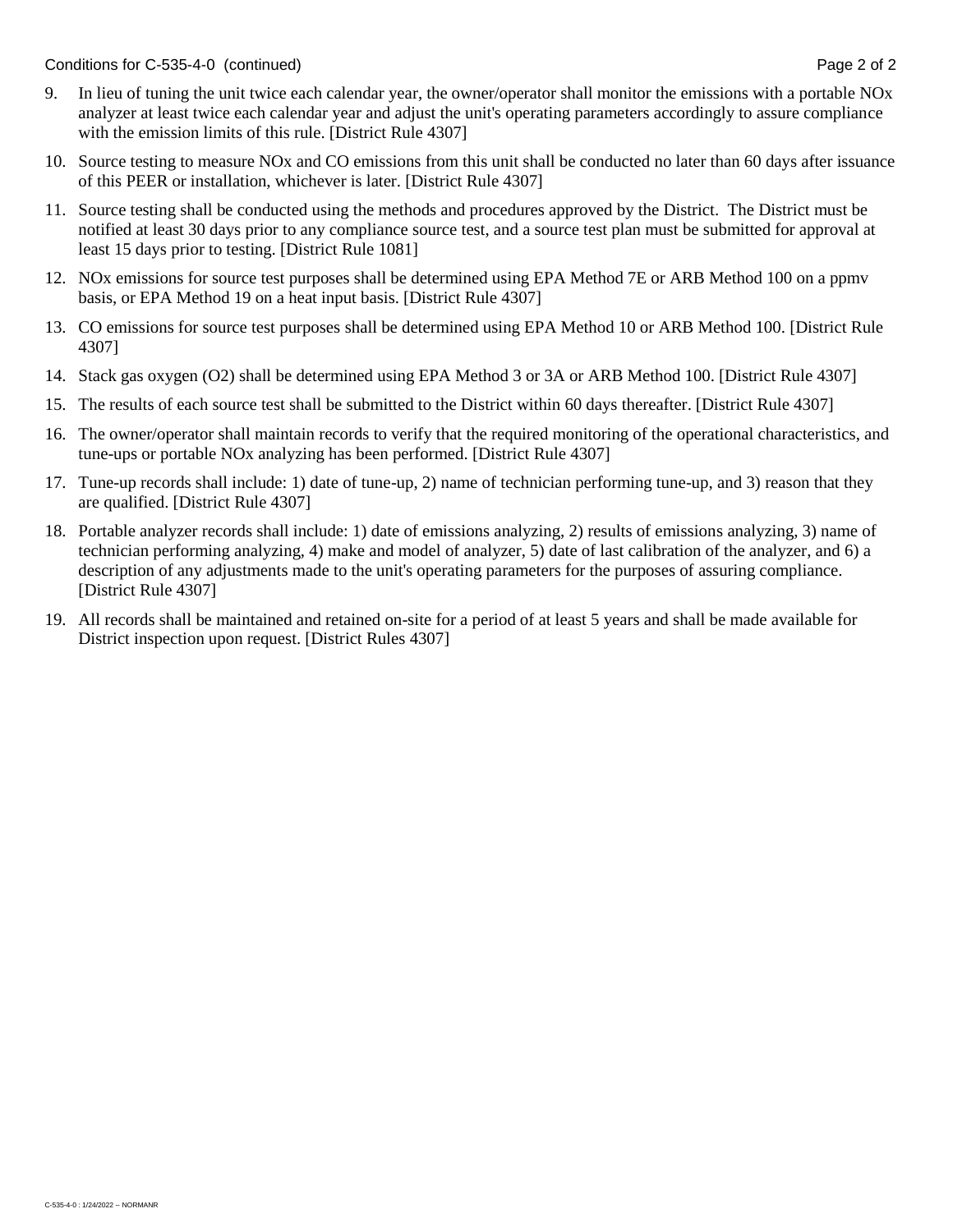### **PERMIT UNIT:** C-535-44-1 **EXPIRATION DATE:** 01/31/2026

### **EQUIPMENT DESCRIPTION:**

TRANSPORTABLE 74 BHP JOHN DEERE MODEL 4045TFC03 TIER 4 FINAL CERTIFIED DIESEL-FIRED IC ENGINE POWERING A PUMP

- 1. Particulate matter emissions shall not exceed 0.1 grains/dscf in concentration. [District Rule 4201] Federally Enforceable Through Title V Permit
- 2. The exhaust stack shall vent vertically upward. The vertical exhaust flow shall not be impeded by a rain cap, roof overhang, or any other obstruction. [District Rule 4102]
- 3. This engine shall be equipped with an operational non-resettable hour meter. [District Rule 4702 and 17 CCR 93116] Federally Enforceable Through Title V Permit
- 4. The only approved storage and operational location for this IC engine shall be Facility C-535 at 5607 W Jensen Avenue, Fresno. [District Rule 2201] Federally Enforceable Through Title V Permit
- 5. This transportable IC engine shall not be attached to a foundation or operated at any location at this facility for more than 12 consecutive months. The period during which the engine is maintained at a storage location shall be excluded from the residency time determination. [District Rule 4701 and 17 CCR 93116] Federally Enforceable Through Title V Permit
- 6. Only CARB certified diesel fuel containing not more than 0.0015% sulfur by weight shall be used. [District Rules 2201, 4702, and 4801 and 17 CCR 93116] Federally Enforceable Through Title V Permit
- 7. Emissions from this IC engine shall not exceed any of the following limits: 3.12 g-NOx/bhp-hr, 0.0746 g-CO/bhp-hr, or 0.16 g-VOC/bhp-hr. [District Rule 2201 and 17 CCR 93116] Federally Enforceable Through Title V Permit
- 8. Emissions from this IC engine shall not exceed 0.0007 g-PM10/bhp-hr based on USEPA certification using ISO 8178 test procedure. [District Rules 2201 and 4102, and 17 CCR 93116] Federally Enforceable Through Title V Permit
- 9. This engine shall be operated and maintained in proper operating condition as recommended by the engine manufacturer or emissions control system supplier. [District Rule 4702] Federally Enforceable Through Title V Permit
- 10. Operation of this engine shall not exceed 2,160 hours per year. [District Rule 2201] Federally Enforceable Through Title V Permit
- 11. During periods of operation, the permittee shall monitor the operational characteristics of the engine as recommended by the manufacturer or emission control system supplier (for example: check engine fluid levels, battery, cables and connections; change engine oil and filters; replace engine coolant; and/or other operational characteristics as recommended by the manufacturer or supplier). [District Rule 4702] Federally Enforceable Through Title V Permit
- 12. The permittee shall maintain an engine-operating log that shall include the following: daily records of the date, location at the facility, operational time; a record of the total annual hours of operation of the engine; and records of operational characteristics monitoring. [District Rules 2201 and 4702] Federally Enforceable Through Title V Permit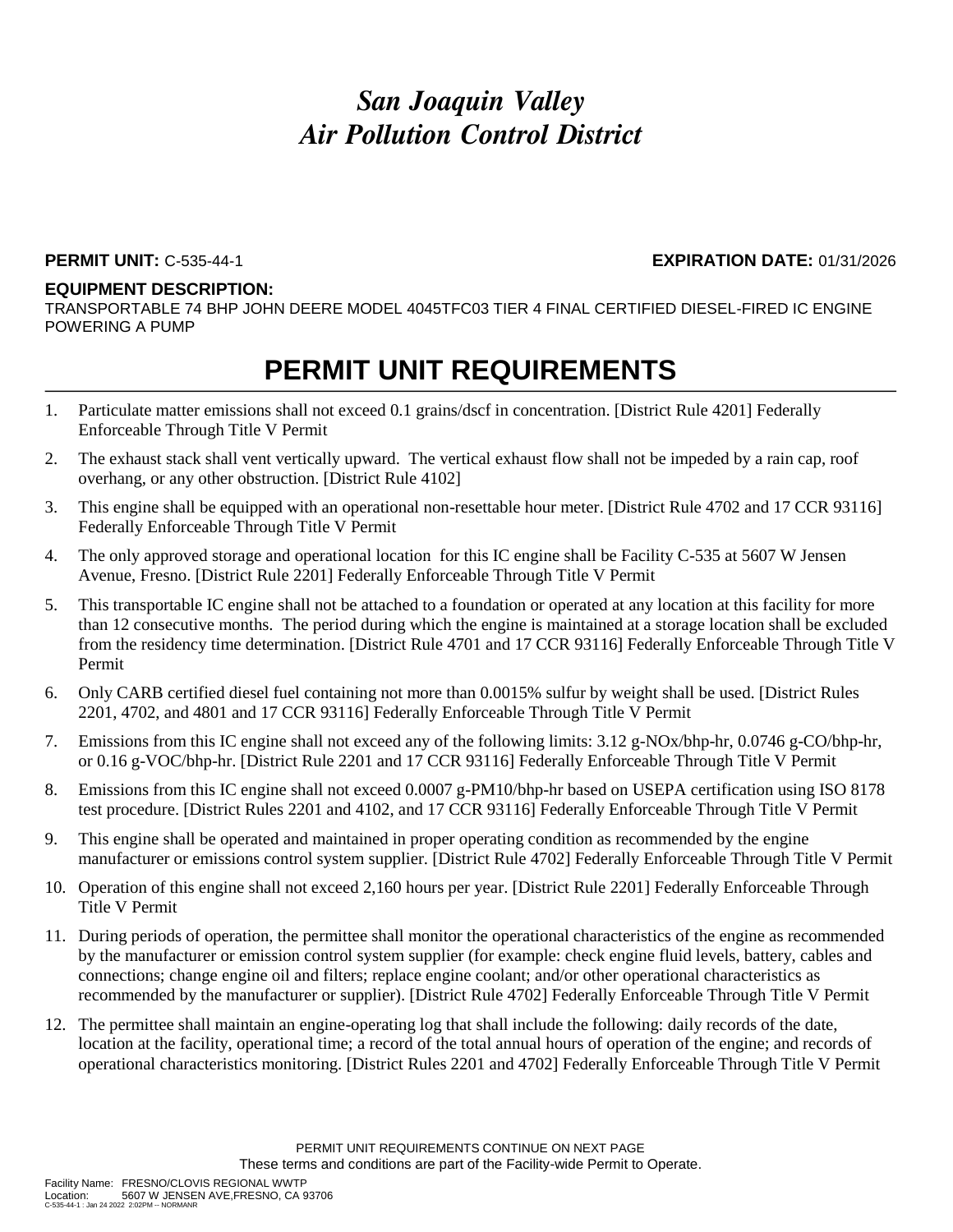Permit Unit Requirements for C-535-44-1 (continued) **Page 2** of 2

- 13. The permittee shall maintain monthly records of the type of fuel purchased and shall retain fuel purchase records that demonstrate that the only CARB certified diesel fuel was purchased to supply this engine. [District Rule 4702] Federally Enforceable Through Title V Permit
- 14. Total combined annual NOx emissions from the waste gas flare (C-535-9), the transportable diesel-fired IC engine powering an air compressor (C-535-24), and the transportable diesel-fired IC engine powering a pump (C-535-44) shall not exceed 19,272 pounds in any calendar year. [District Rule 2201] Federally Enforceable Through Title V Permit
- 15. Total combined annual NOx emissions from the waste gas flare (C-535-9), the transportable diesel-fired IC engine powering an air compressor (C-535-24), and the transportable diesel-fired IC engine powering a pump (C-535-44) shall be calculated as follows: Annual NOx Emissions (lbs/year) = [(33.0 lb/MMscf x Waste Gas Flare's Annual Fuel Combusted (MMscf/year)) + (1.13 lbs/hr x IC Engine Powering an Air Compressor Annual Hours of Operation (hrs/year)) + (0.51 lbs/hr x IC Engine Powering a Pump Annual Hours of Operation (hrs/year))]. [District Rule 2201] Federally Enforceable Through Title V Permit
- 16. Records of the total annual NOx emissions from units C-535-9, -24, and -44 shall be maintained and updated monthly. [District Rules 1070 and 2520, 9.4] Federally Enforceable Through Title V Permit
- 17. All records shall be maintained and retained on-site for a minimum of five (5) years, and shall be made available for District inspection upon request. [District Rule 4702 and 17 CCR 93116] Federally Enforceable Through Title V Permit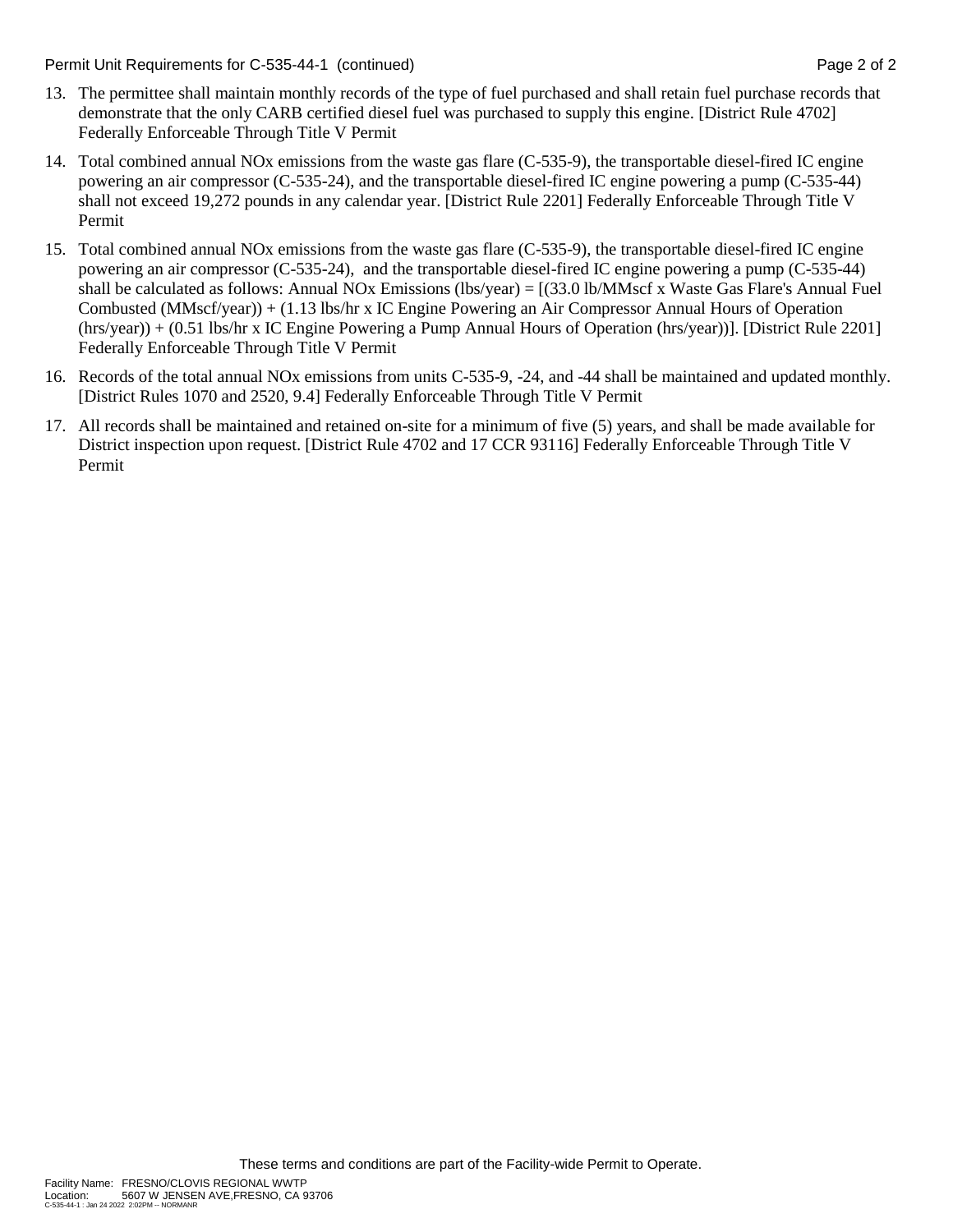### **PERMIT UNIT:** C-535-48-1 **EXPIRATION DATE:** 01/31/2026

### **EQUIPMENT DESCRIPTION:**

METAL PARTS AND PRODUCTS AND WOOD PRODUCTS COATING OPERATIONS SERVED BY A PAINT SPRAY BOOTH WITH DRY EXHAUST FILTERS

### **PERMIT UNIT REQUIREMENTS**

- 1. The exhaust stack shall vent vertically upward. The vertical exhaust flow shall not be impeded by a rain cap (flapper ok), roof overhang, or any other obstruction. [District Rule 4102]
- 2. All coating shall be conducted in booth with filters in place, fan(s) operating, and doors closed. [District Rule 2201] Federally Enforceable Through Title V Permit
- 3. VOC emissions from metal parts and products coating operations shall not exceed 11.2 lb/day or 280 lb/year. [District Rules 2201 and 4102] Federally Enforceable Through Title V Permit
- 4. VOC emissions from wood products coating operations shall not exceed 9.2 lb/day or 230 lb/year. [District Rules 2201 and 4102] Federally Enforceable Through Title V Permit
- 5. PM10 emissions from each coating operations shall not exceed 0.3 lb/day or 7 lb/year. [District Rule 2201] Federally Enforceable Through Title V Permit
- 6. For the metal parts and products coating operation, the VOC content of any coating as applied, excluding water and exempt compounds, shall not exceed 340 g/l (2.8 lb/gal). [District Rules 2201 and 4603] Federally Enforceable Through Title V Permit
- 7. For the wood products coating operation, the VOC content of any coating as applied, excluding water and exempt compounds, shall not exceed either of the following limits: clear topcoat 275 g/l (2.3 lb/gallon), or pigmented coating 275 g/l (2.3 lb/gallon). [District Rules 2201 and 4606] Federally Enforceable Through Title V Permit
- 8. Only HVLP, roll, or brush coating application equipment, or other application equipment pre-approved by the District in writing, shall be used. All application equipment shall be operated in accordance with the manufacturer's recommendations. [District Rules 2201, 4603, and 4606] Federally Enforceable Through Title V Permit
- 9. If an HVLP spray gun is used, the operator must demonstrate that the spray gun operates between 0.1 and 10 pounds per square inch, gauge, (psig) air atomizing pressure, measured dynamically at the center of the air cap and at the air horns. For a gun permanently labeled HVLP by the manufacturer, a satisfactory demonstration shall either be in the form of manufacturer's published technical information or by a demonstration of the operation of the gun using an air pressure tip gauge from the manufacturer of the gun. For a gun not permanently labeled HVLP by the manufacturer, a satisfactory demonstration shall be based on manufacturer's published technical material and by a demonstration of the operation of the gun using an air pressure tip gauge from the manufacturer of the gun. [District Rules 4603 and 4606] Federally Enforceable Through Title V Permit
- 10. The operator shall comply with the following work practice standards: 1) store all VOC-containing coatings, thinners, cleaning materials, and waste materials in closed non-absorbent and non-leaking containers, keeping the containers closed at all times except when specifically in use; 2) close mixing vessels that contain VOC coatings and other materials, except when specifically in use; 3) minimize spills of any VOC-containing materials and clean up spills immediately; and 4) convey VOC-containing materials in closed containers or pipes. [District Rules 4603 and 4606] Federally Enforceable Through Title V Permit

PERMIT UNIT REQUIREMENTS CONTINUE ON NEXT PAGE These terms and conditions are part of the Facility-wide Permit to Operate.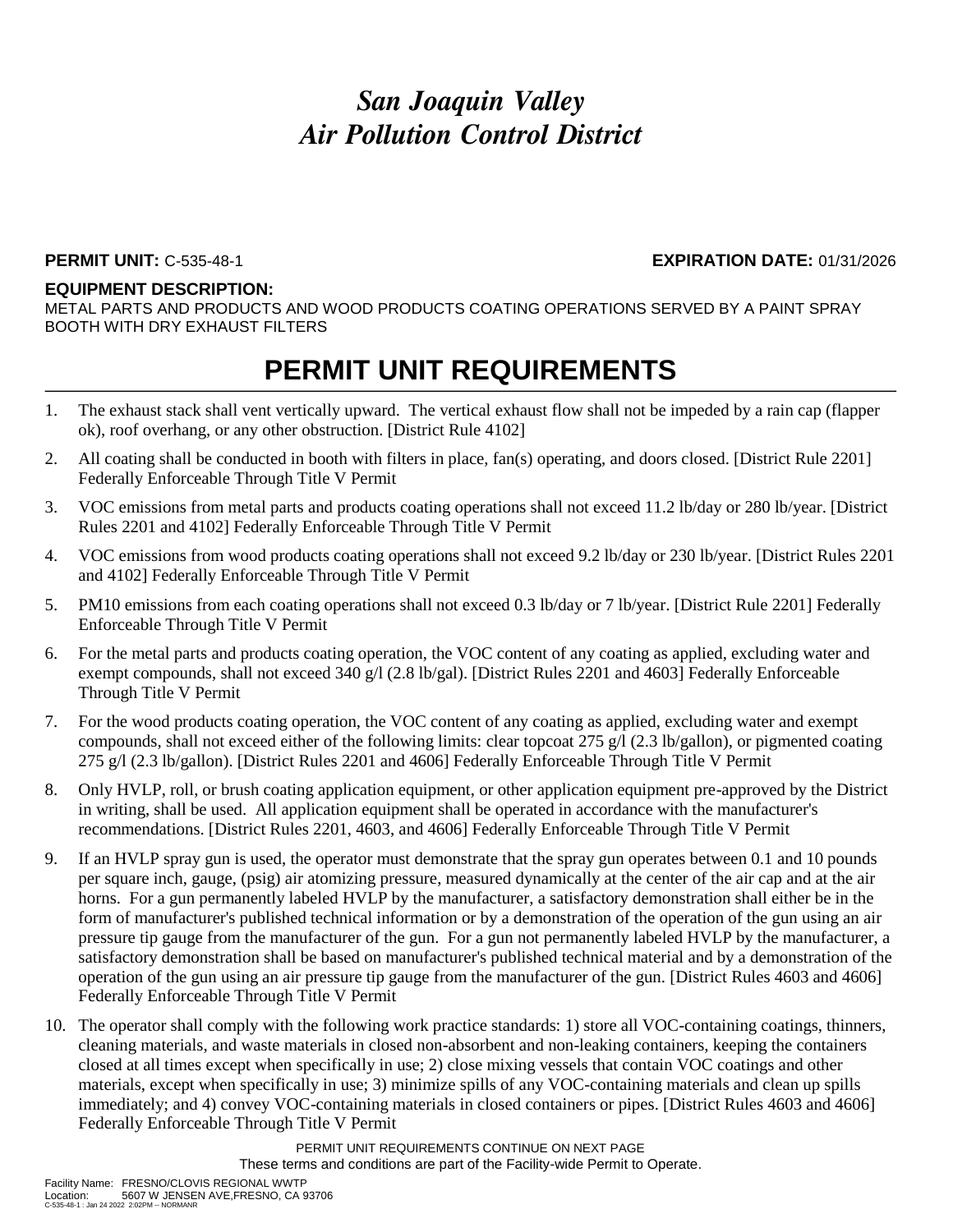Permit Unit Requirements for C-535-48-1 (continued) **Page 2** of 2

- 11. VOC content of solvents used shall not exceed 25 g/l (0.21 lb/gal). [District Rules 4603 and 4606] Federally Enforceable Through Title V Permit
- 12. An operator shall store or dispose of fresh or spent solvents, waste solvent cleaning materials such as cloth, paper, etc., coatings, adhesives, catalysts, and thinners in closed, non-absorbent and non-leaking containers. The containers shall remain closed at all times except when depositing or removing the contents of the containers or when the container is empty. [District Rules 4603 and 4606] Federally Enforceable Through Title V Permit
- 13. All solvents shall indicate on the solvent container, or on a separate product data sheet or material safety data sheet, the name of the solvent, manufacturer's name, the VOC content (in gm/liter or lb/gallon), and density of the solvent, as supplied. [District Rules 4603 and 4606] Federally Enforceable Through Title V Permit
- 14. Each container or accompanying data sheet of any coating shall display: 1) a statement of the manufacturer's recommendation regarding thinning of the coating, excluding the thinning of coatings with water, and 2) the maximum VOC content of the coating, as applied, and after any thinning as recommended by the manufacturer. VOC content shall be displayed as grams of VOC per liter of coating (less water and exempt compounds). [District Rules 4603 and 4606] Federally Enforceable Through Title V Permit
- 15. The permittee shall maintain a current list of coatings and solvents in use which contains all of the coating data necessary to evaluate compliance, including the following information, as applicable: mix ratio of components used, VOC content and specific chemical constituents of coatings as applied, and VOC content and specific chemical constituents of solvents used for surface preparation and cleanup. [District Rules 4603 and 4606] Federally Enforceable Through Title V Permit
- 16. On a daily basis, the permittee shall calculate and record the daily PM10 emissions, in pounds, for each coating applied. [District Rule 2201] Federally Enforceable Through Title V Permit
- 17. Daily PM10 emissions of each coating applied shall be calculated as follows: daily PM10 emissions = coating density (lb/gallon) x coating solids content (%) x usage (gallons/day) x 0.05 x (1 - Transfer Efficiency). The transfer efficiency is equal to: 0.75 for HVLP gun, and 1.0 for manual application (brush or roll). Total daily PM10 emissions is the sum of PM10 emissions from all coatings applied. [District Rule 2201] Federally Enforceable Through Title V Permit
- 18. Daily VOC emissions of each coating and/or solvent shall be calculated as follows: daily VOC emissions = VOC content (lb/gallon) as applied x usage (gallon/day). Total daily VOC emissions is the sum of VOC emissions from all coatings and/or solvents used. [District Rule 2201] Federally Enforceable Through Title V Permit
- 19. Permittee shall maintain daily records of quantity (gallons), density, and solids content of coating applied. Permittee shall also maintain daily records of VOC content as applied (lb/gal) of each coating used, quantity (gallons) of each coating used, and calculated daily VOC emissions. [District Rule 2201] Federally Enforceable Through Title V Permit
- 20. Permittee shall maintain daily records of the following: application method, substrate coating applied to, quantity and type of coatings and solvents used, mix ratios (by volume) of components added to each coating, volume of coatings applied, VOC content of each coating as applied, and VOC content of each solvent or stripper. [District Rules 2201, 4603 and 4606] Federally Enforceable Through Title V Permit
- 21. Permittee shall keep annual VOC and PM10 emissions records for each coating operation based on a 12 month rolling average. [District Rule 2201] Federally Enforceable Through Title V Permit
- 22. Records shall be retained on-site for a minimum of five years and made available for District inspection upon request. [District Rules 2201, 4603, and 4606] Federally Enforceable Through Title V Permit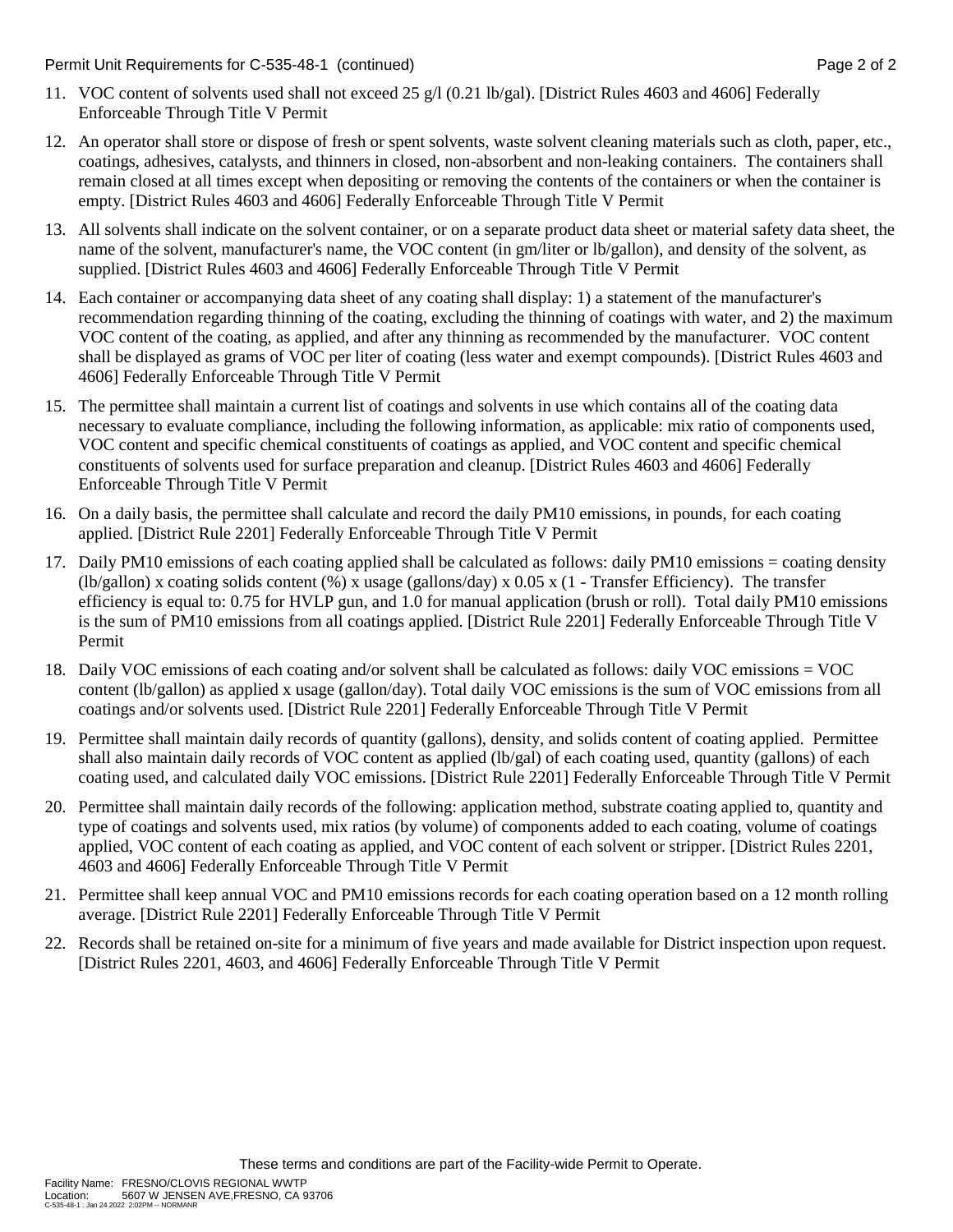### **PERMIT UNIT:** C-535-49-1 **EXPIRATION DATE:** 01/31/2026

### **EQUIPMENT DESCRIPTION:**

247 BHP (INTERMITTENT) CATERPILLAR (PERKINS) MODEL C7.1PGABR TIER 3 CERTIFIED DIESEL-FIRED EMERGENCY STANDBY IC ENGINE POWERING AN ELECTRICAL GENERATOR

- 1. Particulate matter emissions shall not exceed 0.1 grains/dscf in concentration. [District Rule 4201] Federally Enforceable Through Title V Permit
- 2. The exhaust stack shall vent vertically upward. The vertical exhaust flow shall not be impeded by a rain cap (flapper ok), roof overhang, or any other obstruction. [District Rule 4102]
- 3. This engine shall be equipped with a non-resettable hour meter with a minimum display capability of 9,999 hours, unless the District determines that a non-resettable hour meter with a different minimum display capability is appropriate in consideration of the historical use of the engine and the owner or operator's compliance history. [District Rules 4701 and 4702, 17 CCR 93115, and 40 CFR Part 60 Subpart IIII] Federally Enforceable Through Title V Permit
- 4. Only CARB certified diesel fuel containing not more than 0.0015% sulfur by weight shall be used. [District Rules 2201 and 4801, 17 CCR 93115, and 40 CFR Part 60 Subpart IIII] Federally Enforceable Through Title V Permit
- 5. Emissions from this IC engine shall not exceed any of the following limits: 2.61 g-NOx/bhp-hr, 0.75 g-CO/bhp-hr, or 0.14 g-VOC/bhp-hr. [District Rule 2201, 17 CCR 93115, and 40 CFR Part 60 Subpart IIII] Federally Enforceable Through Title V Permit
- 6. Emissions from this IC engine shall not exceed 0.10 g-PM10/bhp-hr based on USEPA certification using ISO 8178 test procedure. [District Rules 2201 and 4102, 17 CCR 93115, and 40 CFR 60 Subpart IIII] Federally Enforceable Through Title V Permit
- 7. This engine shall be operated and maintained in proper operating condition as recommended by the engine manufacturer or emissions control system supplier. [District Rule 4702 and 40 CFR Part 60 Subpart IIII] Federally Enforceable Through Title V Permit
- 8. During periods of operation for maintenance, testing, and required regulatory purposes, the permittee shall monitor the operational characteristics of the engine as recommended by the manufacturer or emission control system supplier (for example: check engine fluid levels, battery, cables and connections; change engine oil and filters; replace engine coolant; and/or other operational characteristics as recommended by the manufacturer or supplier). [District Rule 4702] Federally Enforceable Through Title V Permit
- 9. An emergency situation is an unscheduled electrical power outage caused by sudden and reasonably unforeseen natural disasters or sudden and reasonably unforeseen events beyond the control of the permittee. [District Rule 4702 and 17 CCR 93115] Federally Enforceable Through Title V Permit
- 10. This engine shall not be used to produce power for the electrical distribution system, as part of a voluntary utility demand reduction program, or for an interruptible power contract. [District Rule 4702 and 17 CCR 93115] Federally Enforceable Through Title V Permit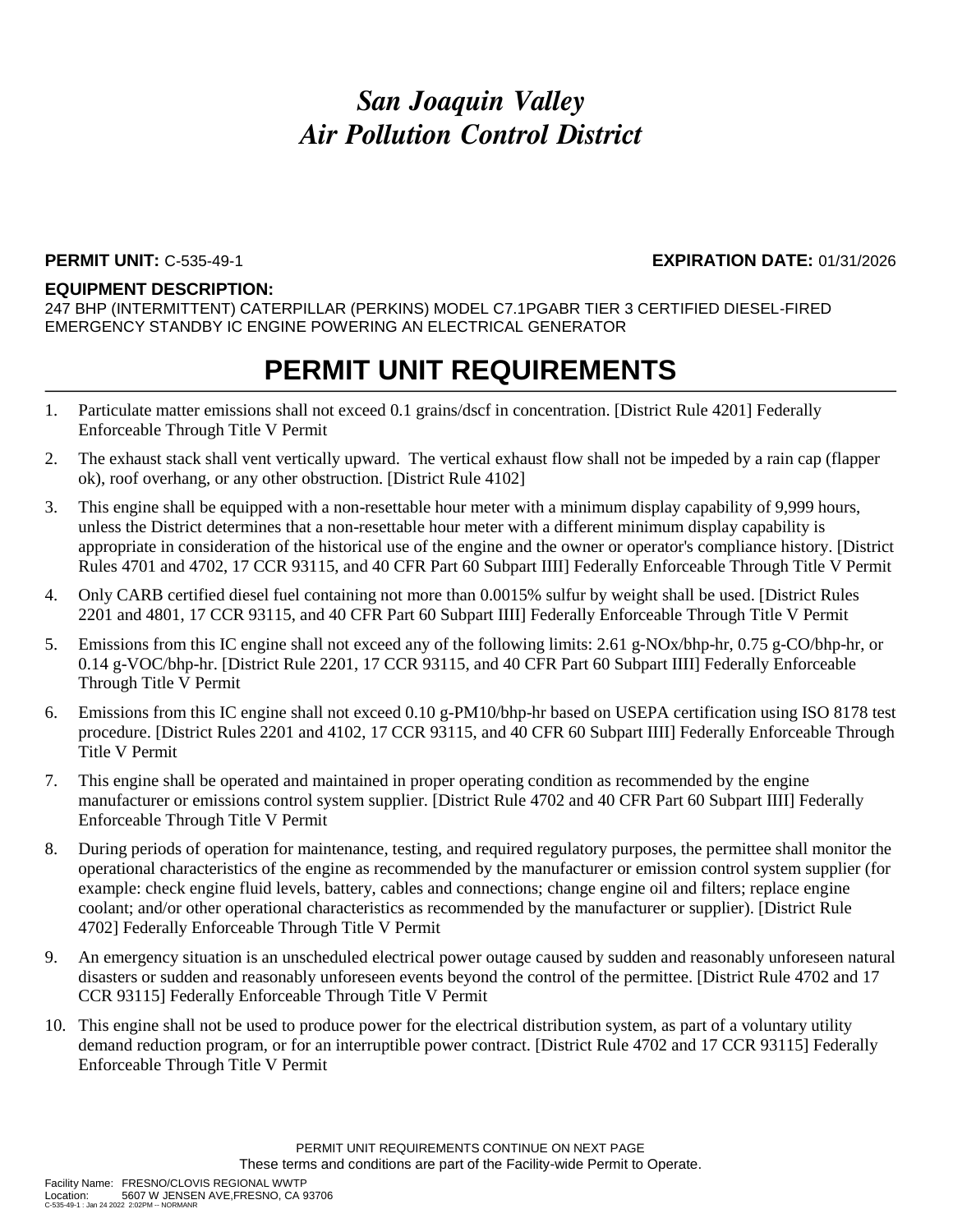Permit Unit Requirements for C-535-49-1 (continued) **Page 2** of 2

- 11. The permittee shall maintain monthly records of emergency and non-emergency operation. Records shall include the number of hours of emergency operation, the date and number of hours of all testing and maintenance operations, the purpose of the operation (for example: load testing, weekly testing, rolling blackout, general area power outage, etc.) and records of operational characteristics monitoring. For units with automated testing systems, the operator may, as an alternative to keeping records of actual operation for testing purposes, maintain a readily accessible written record of the automated testing schedule. [District Rules 4701 and 4702, 17 CCR 93115, and 40 CFR Part 60 Subpart IIII] Federally Enforceable Through Title V Permit
- 12. This engine shall be operated only for testing and maintenance of the engine, required regulatory purposes, and during emergency situations. Operation of the engine for maintenance, testing, and required regulatory purposes shall not exceed 50 hours per calendar year. [District Rules 2201, 4102, 4701, and 4702, 17 CCR 93115, and 40 CFR 60 Subpart IIII] Federally Enforceable Through Title V Permit
- 13. The permittee shall maintain monthly records of the type of fuel purchased. [District Rules 4701 and 4702, 17 CCR 93115, and 40 CFR Part 60 Subpart IIII] Federally Enforceable Through Title V Permit
- 14. All records shall be maintained and retained on-site for a minimum of five (5) years, and shall be made available for District inspection upon request. [District Rules 4701, 4702, 17 CCR 93115, and 40 CFR Part 60 Subpart IIII] Federally Enforceable Through Title V Permit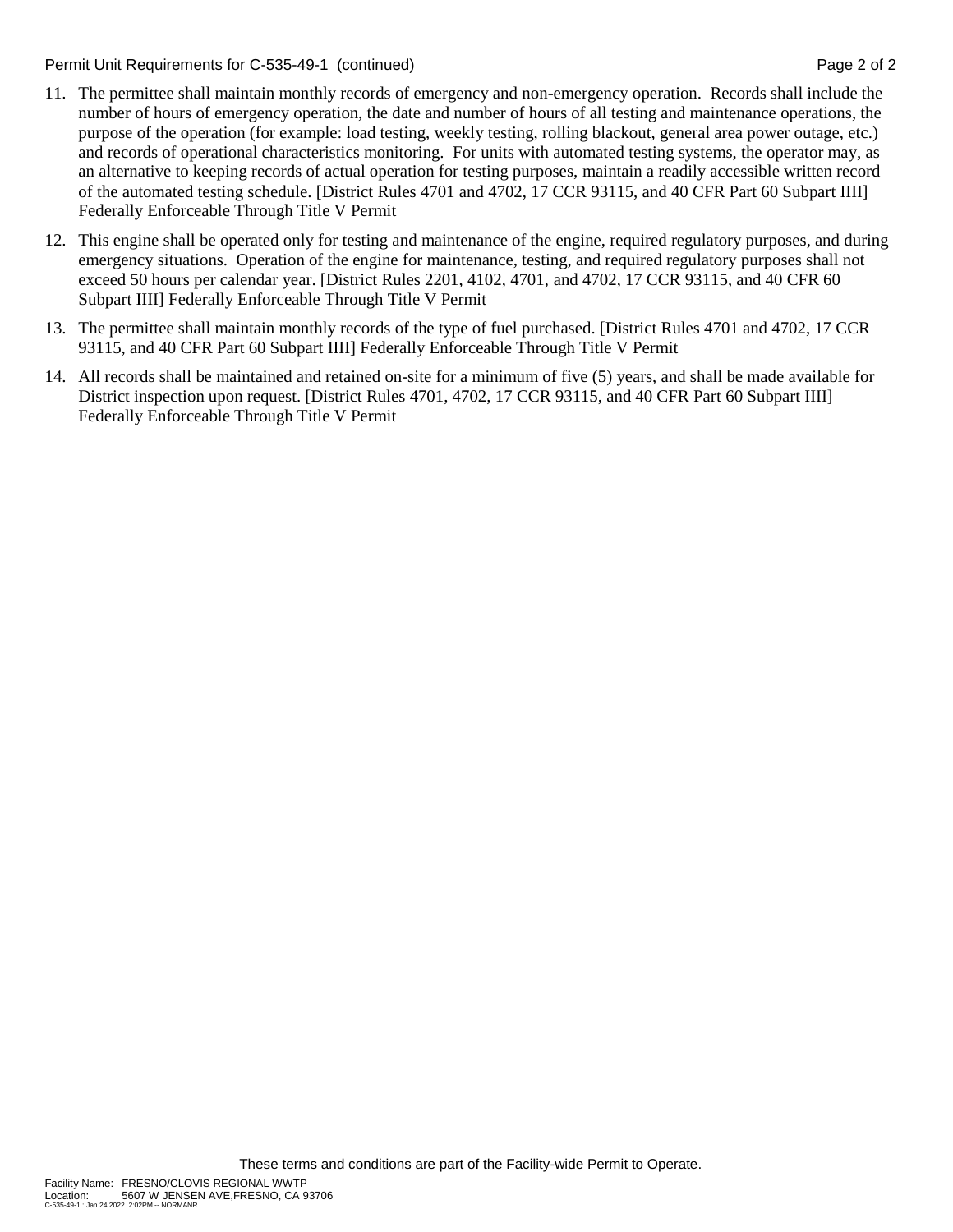## **PERMIT-EXEMPT EQUIPMENT REGISTRATION (PEER)**

**MAILING ADDRESS:** 5607 W JENSEN AVE

**LEGAL OWNER OR OPERATOR:** FRESNO/CLOVIS REGIONAL WWTP FRESNO, CA 93706-9458

FACILITY LOCATION: 5607 W JENSEN AVE

FRESNO, CA 93706

### **EQUIPMENT DESCRIPTION:**

5 MMBTU/HR CLEAVER BROOKS MODEL CFC-E 700-5000-125HW (B-5) S/N 604916400028 NATURAL GAS-FIRED BOILER WITH A EBM-PAPST MODEL G3G315-M3G150FF LOW NOX BURNER

## **CONDITIONS**

- 1. No air contaminant shall be released into the atmosphere which causes a public nuisance. [District Rule 4102]
- 2. Particulate matter emissions shall not exceed 0.1 grains/dscf in concentration. [District Rule 4201]
- 3. No air contaminant shall be discharged into the atmosphere for a period or periods aggregating more than three minutes in any one hour which is as dark as, or darker than, Ringelmann 1 or 20% opacity. [District Rule 4101]
- 4. This unit shall be fired exclusively on Public Utilities Commission (PUC) regulated natural gas. [District Rules 4307 and 4801]
- 5. The unit shall not exceed any of the following emission limits: 9 ppmvd-NOx @ 3% O2 or 0.011 lb-NOx/MMBtu, or 400 ppmvd-CO @ 3% O2. [District Rule 4307]
- 6. The owner/operator shall monitor, at least once a month, the operational characteristics recommended by the manufacturer and approved by the APCO. [District Rule 4307]
- 7. The owner/operator shall have unit tuned at least twice each calendar year, from four to eight months apart, in which it operates, by a technician that is qualified, to the satisfaction of the APCO, in accordance with the procedure described in Rule 4304 (Equipment Tuning Procedure for Boilers, Steam Generators, and Process Heaters). [District Rule 4307]
- 8. If the unit does not operate throughout a continuous six-month period within a calendar year, only one tune-up is required for that calendar year. No tune-up is required for any unit that is not operated during that calendar year; this unit may be test fired to verify availability of the unit for its intended use, but once the test firing is completed the unit shall be shutdown. [District Rule 4307]

### CONDITIONS CONTINUE ON NEXT PAGE

This PEER remains valid through the expiration date listed above, subject to payment of the annual registration fees and compliance with the PEER conditions and all applicable local, state, and federal regulations. This PEER is valid only within the San Joaquin Valley Air Pollution Control District. Any equipment or operation change may require a PEER application be filed with the District.

Executive Director / APCO tion NOT Required

Samir Sheikh Arnaud Marjollet

Central Regional Office • 1990 E. Gettysburg Ave. • Fresno, CA 93726 • (559) 230-5900 • Fax (559) 230-6061

**PEER NO:** C-535-5-0 **EXPIRATION DATE:** 01/27/2026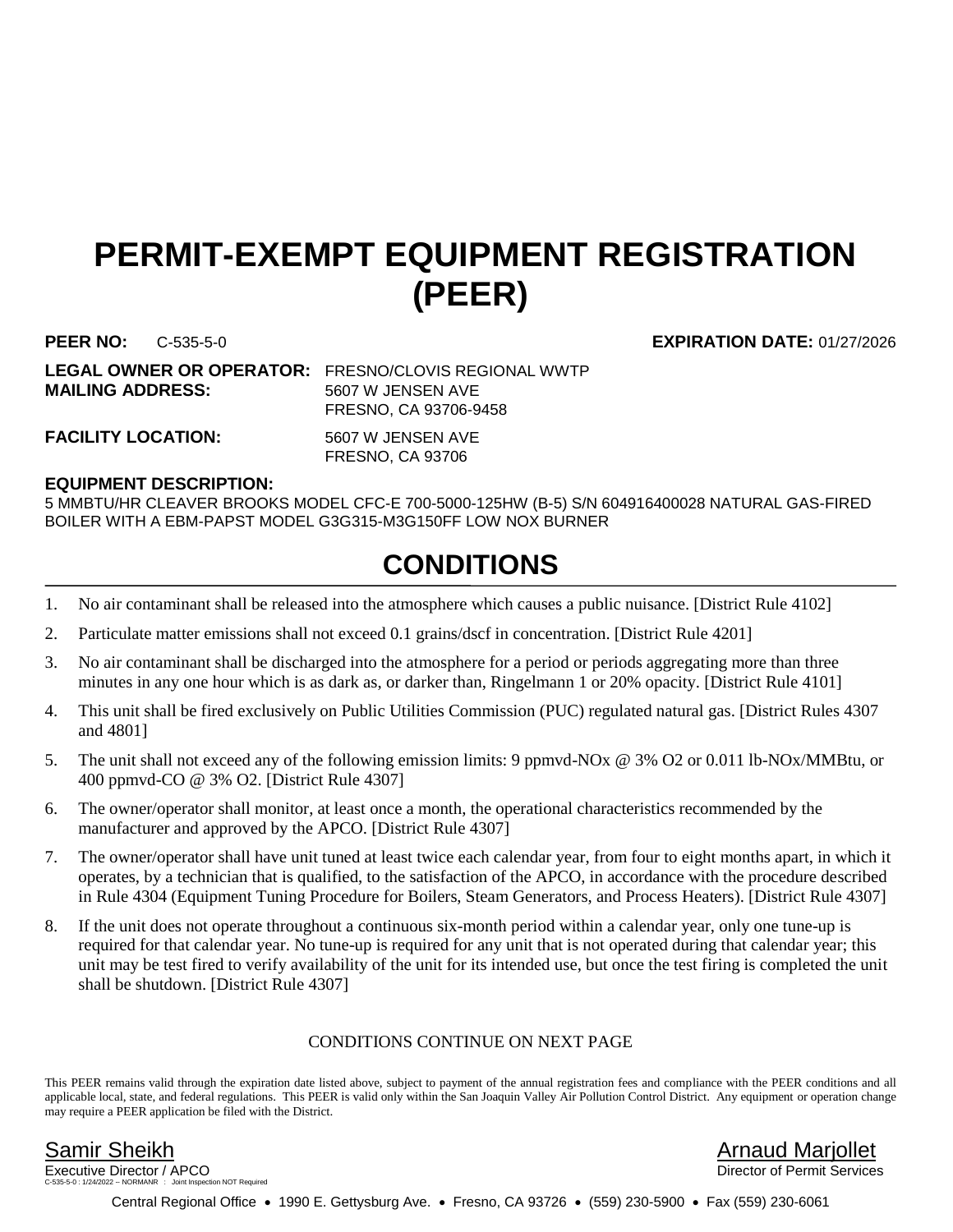Conditions for C-535-5-0 (continued) Conditions for C-535-5-0 (continued)

- 9. In lieu of tuning the unit twice each calendar year, the owner/operator shall monitor the emissions with a portable NOx analyzer at least twice each calendar year and adjust the unit's operating parameters accordingly to assure compliance with the emission limits of this rule. [District Rule 4307]
- 10. Source testing to measure NOx and CO emissions from this unit shall be conducted no later than 60 days after issuance of this PEER or installation, whichever is later. [District Rule 4307]
- 11. Source testing shall be conducted using the methods and procedures approved by the District. The District must be notified at least 30 days prior to any compliance source test, and a source test plan must be submitted for approval at least 15 days prior to testing. [District Rule 1081]
- 12. NOx emissions for source test purposes shall be determined using EPA Method 7E or ARB Method 100 on a ppmv basis, or EPA Method 19 on a heat input basis. [District Rule 4307]
- 13. CO emissions for source test purposes shall be determined using EPA Method 10 or ARB Method 100. [District Rule 4307]
- 14. Stack gas oxygen (O2) shall be determined using EPA Method 3 or 3A or ARB Method 100. [District Rule 4307]
- 15. The results of each source test shall be submitted to the District within 60 days thereafter. [District Rule 4307]
- 16. The owner/operator shall maintain records to verify that the required monitoring of the operational characteristics, and tune-ups or portable NOx analyzing has been performed. [District Rule 4307]
- 17. Tune-up records shall include: 1) date of tune-up, 2) name of technician performing tune-up, and 3) reason that they are qualified. [District Rule 4307]
- 18. Portable analyzer records shall include: 1) date of emissions analyzing, 2) results of emissions analyzing, 3) name of technician performing analyzing, 4) make and model of analyzer, 5) date of last calibration of the analyzer, and 6) a description of any adjustments made to the unit's operating parameters for the purposes of assuring compliance. [District Rule 4307]
- 19. All records shall be maintained and retained on-site for a period of at least 5 years and shall be made available for District inspection upon request. [District Rules 4307]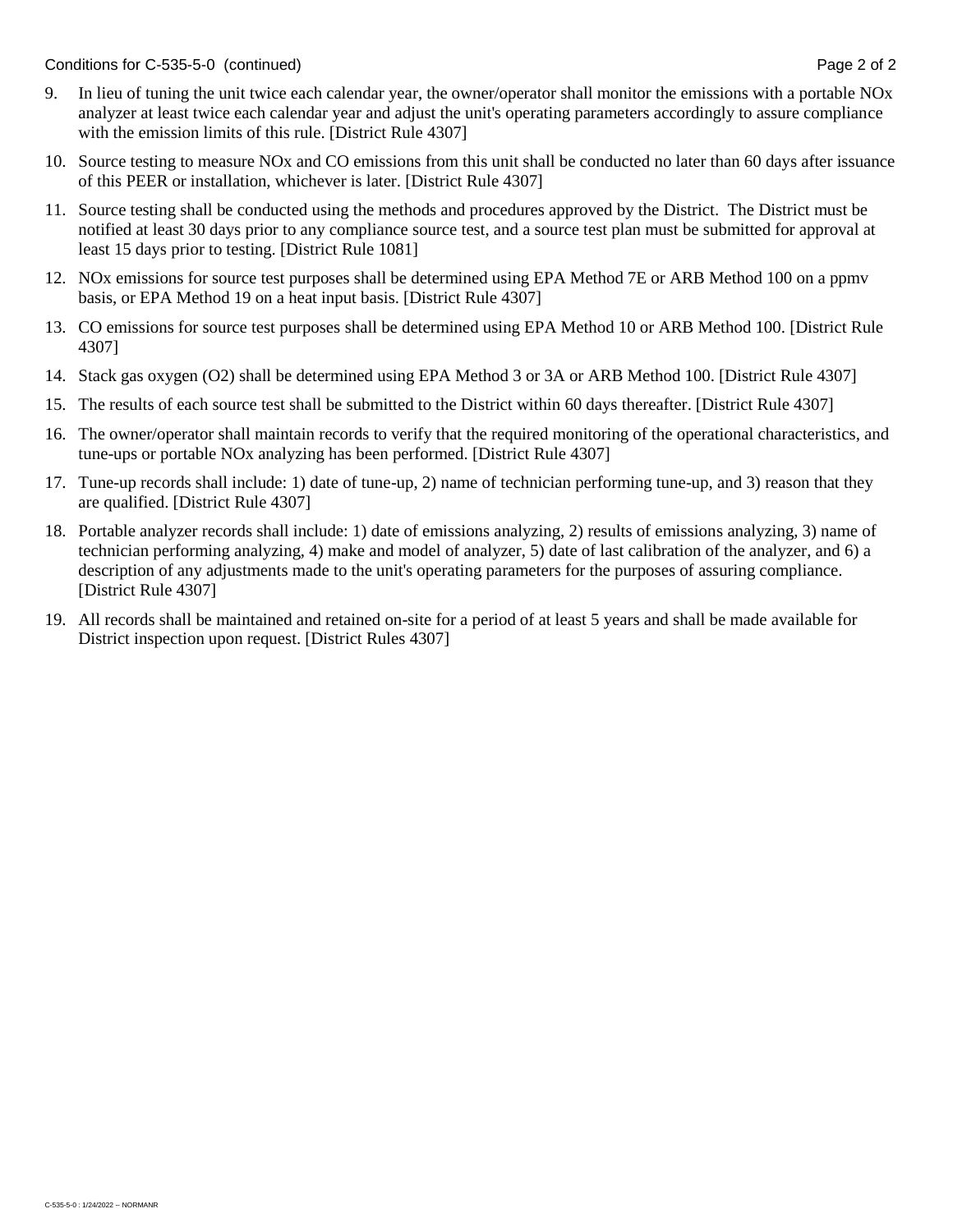### **PERMIT UNIT:** C-535-53-1 **EXPIRATION DATE:** 01/31/2026

### **EQUIPMENT DESCRIPTION:**

247 BHP (INTERMITTENT) CATERPILLAR (PERKINS) MODEL C7.1PGABR TIER 3 CERTIFIED DIESEL-FIRED EMERGENCY STANDBY IC ENGINE POWERING AN ELECTRICAL GENERATOR

- 1. Particulate matter emissions shall not exceed 0.1 grains/dscf in concentration. [District Rule 4201] Federally Enforceable Through Title V Permit
- 2. The exhaust stack shall vent vertically upward. The vertical exhaust flow shall not be impeded by a rain cap (flapper ok), roof overhang, or any other obstruction. [District Rule 4102]
- 3. This engine shall be equipped with a non-resettable hour meter with a minimum display capability of 9,999 hours, unless the District determines that a non-resettable hour meter with a different minimum display capability is appropriate in consideration of the historical use of the engine and the owner or operator's compliance history. [District Rules 4701 and 4702, 17 CCR 93115, and 40 CFR Part 60 Subpart IIII] Federally Enforceable Through Title V Permit
- 4. Only CARB certified diesel fuel containing not more than 0.0015% sulfur by weight shall be used. [District Rules 2201 and 4801, 17 CCR 93115, and 40 CFR Part 60 Subpart IIII] Federally Enforceable Through Title V Permit
- 5. Emissions from this IC engine shall not exceed any of the following limits: 2.61 g-NOx/bhp-hr, 0.75 g-CO/bhp-hr, or 0.14 g-VOC/bhp-hr. [District Rule 2201, 17 CCR 93115, and 40 CFR Part 60 Subpart IIII] Federally Enforceable Through Title V Permit
- 6. Emissions from this IC engine shall not exceed 0.10 g-PM10/bhp-hr based on USEPA certification using ISO 8178 test procedure. [District Rules 2201 and 4102, 17 CCR 93115, and 40 CFR 60 Subpart IIII] Federally Enforceable Through Title V Permit
- 7. This engine shall be operated and maintained in proper operating condition as recommended by the engine manufacturer or emissions control system supplier. [District Rule 4702 and 40 CFR Part 60 Subpart IIII] Federally Enforceable Through Title V Permit
- 8. During periods of operation for maintenance, testing, and required regulatory purposes, the permittee shall monitor the operational characteristics of the engine as recommended by the manufacturer or emission control system supplier (for example: check engine fluid levels, battery, cables and connections; change engine oil and filters; replace engine coolant; and/or other operational characteristics as recommended by the manufacturer or supplier). [District Rule 4702] Federally Enforceable Through Title V Permit
- 9. An emergency situation is an unscheduled electrical power outage caused by sudden and reasonably unforeseen natural disasters or sudden and reasonably unforeseen events beyond the control of the permittee. [District Rule 4702 and 17 CCR 93115] Federally Enforceable Through Title V Permit
- 10. This engine shall not be used to produce power for the electrical distribution system, as part of a voluntary utility demand reduction program, or for an interruptible power contract. [District Rule 4702 and 17 CCR 93115] Federally Enforceable Through Title V Permit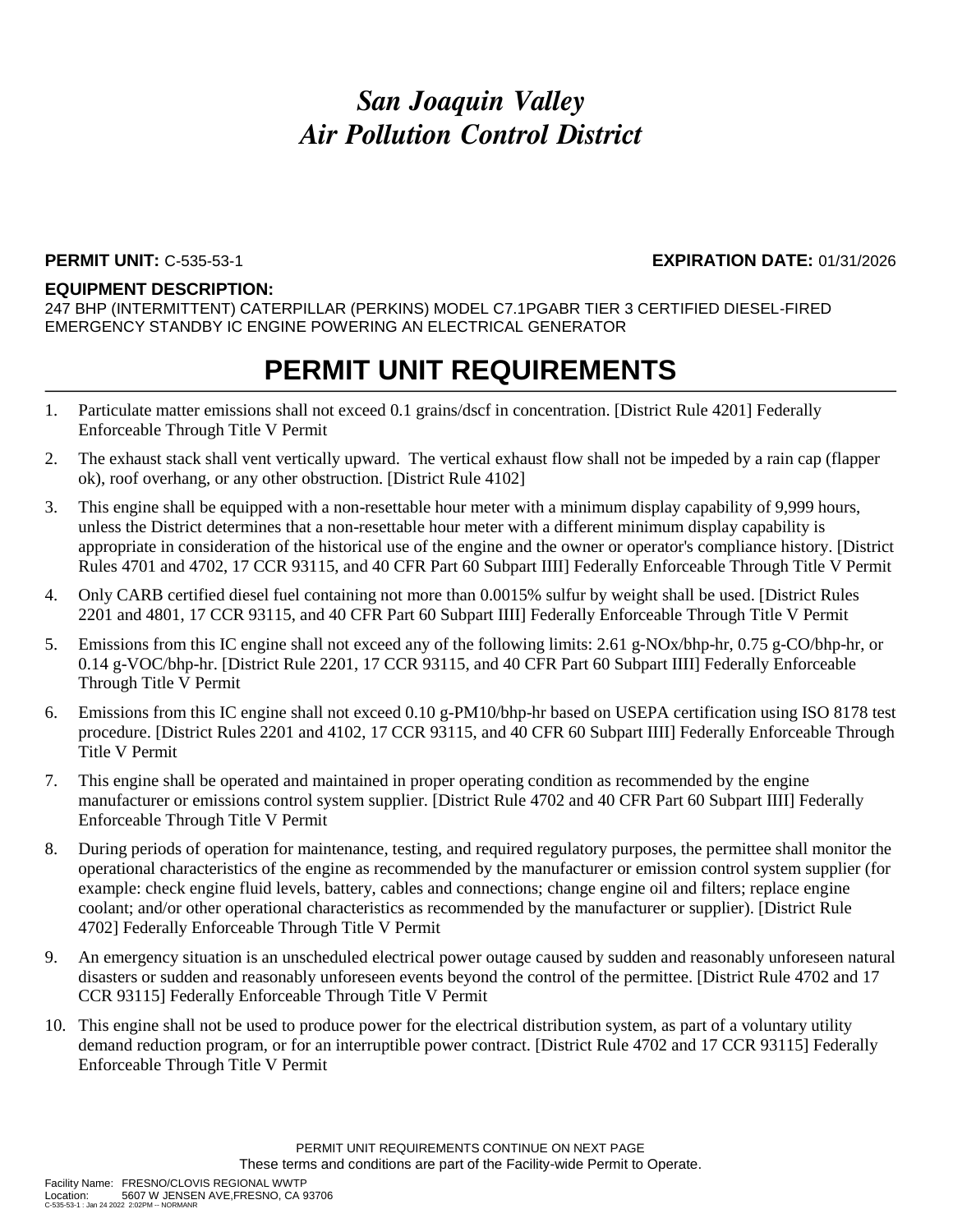Permit Unit Requirements for C-535-53-1 (continued) **Page 2** of 2

- 11. The permittee shall maintain monthly records of emergency and non-emergency operation. Records shall include the number of hours of emergency operation, the date and number of hours of all testing and maintenance operations, the purpose of the operation (for example: load testing, weekly testing, rolling blackout, general area power outage, etc.) and records of operational characteristics monitoring. For units with automated testing systems, the operator may, as an alternative to keeping records of actual operation for testing purposes, maintain a readily accessible written record of the automated testing schedule. [District Rules 4701 and 4702, 17 CCR 93115, and 40 CFR Part 60 Subpart IIII] Federally Enforceable Through Title V Permit
- 12. This engine shall be operated only for testing and maintenance of the engine, required regulatory purposes, and during emergency situations. Operation of the engine for maintenance, testing, and required regulatory purposes shall not exceed 50 hours per calendar year. [District Rules 2201, 4102, 4701, and 4702, 17 CCR 93115, and 40 CFR 60 Subpart IIII] Federally Enforceable Through Title V Permit
- 13. The permittee shall maintain monthly records of the type of fuel purchased. [District Rules 4701 and 4702, 17 CCR 93115, and 40 CFR Part 60 Subpart IIII] Federally Enforceable Through Title V Permit
- 14. All records shall be maintained and retained on-site for a minimum of five (5) years, and shall be made available for District inspection upon request. [District Rules 4701, 4702, 17 CCR 93115, and 40 CFR Part 60 Subpart IIII] Federally Enforceable Through Title V Permit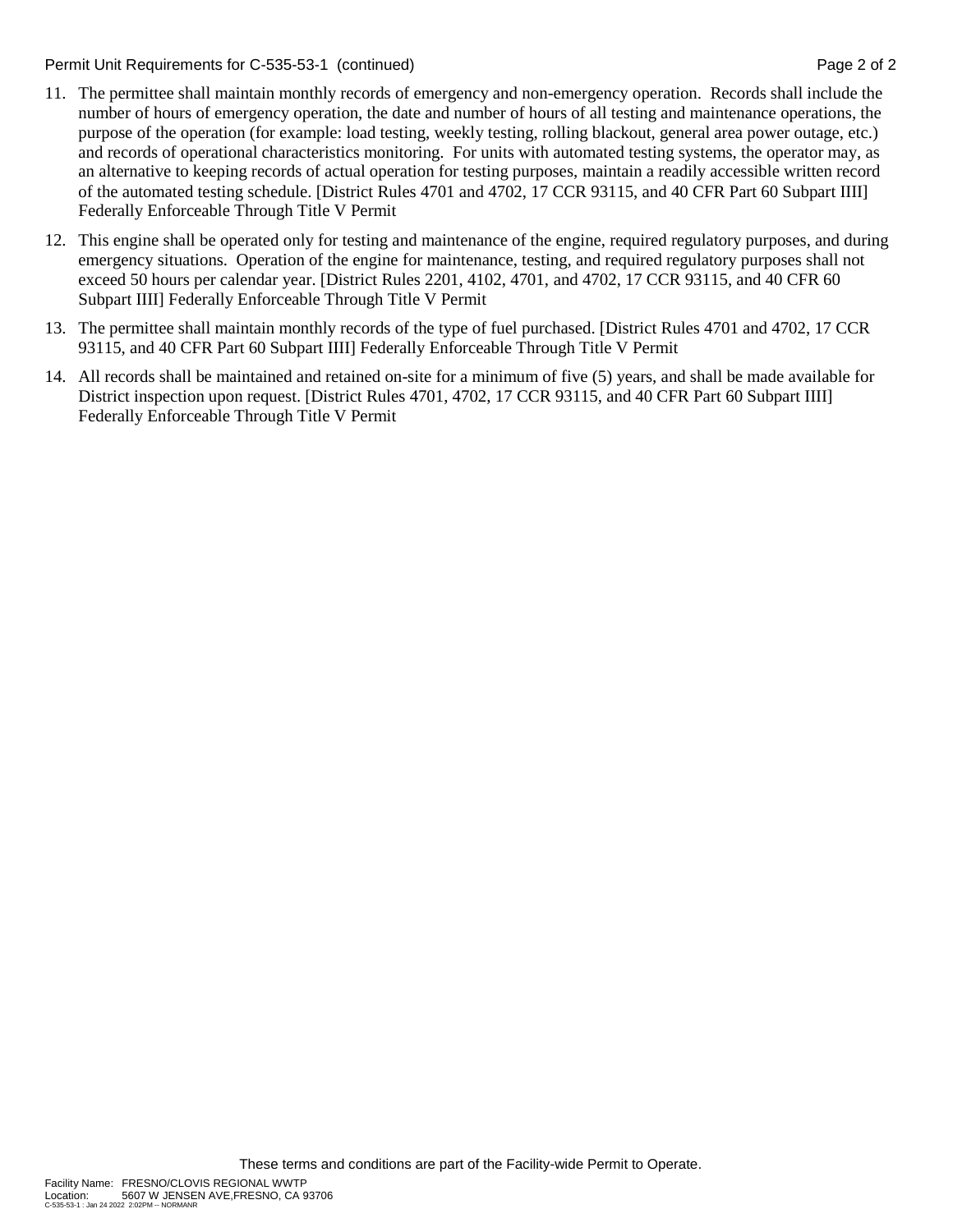#### **PERMIT UNIT:** C-535-6-18 **EXPIRATION DATE:** 01/31/2026

#### **EQUIPMENT DESCRIPTION:**

16.7 MMBTU/HR CLEAVER-BROOKS MODEL CBI-700-400 DIGESTER GAS/NATURAL GAS-FIRED BOILER WITH AN ALZETA MODEL CSB167R ULTRA-LOW NOX BURNER AND SULFATREAT DIGESTER GAS TREATMENT SYSTEM

- 1. All equipment shall be maintained in good operating condition and shall be operated in a manner to minimize emissions of air contaminants into the atmosphere. [District Rule 2201] Federally Enforceable Through Title V Permit
- 2. Particulate matter emissions shall not exceed 0.1 grain/dscf at operating conditions, nor 0.1 grain/dscf calculated to 12% CO2. [District Rules 4201 and 4301] Federally Enforceable Through Title V Permit
- 3. The exhaust stack shall vent vertically upward. The vertical exhaust flow shall not be impeded by a rain cap (flapper ok), roof overhang, or any other obstruction. [District Rule 4102]
- 4. The boiler shall only be fired on the following fuels: 1) raw digester gas treated in the SulfaTreat system listed on this permit; 2) conditioned digester gas from the digester gas conditioning system under permit C-535-26; or 3) PUCquality natural gas. [District Rules 2201 and 4320] Federally Enforceable Through Title V Permit
- 5. The boiler shall be equipped with an operational non-resettable, totalizing mass or volumetric flow meter on each fuel supply line. [District Rules 2201 and 4001, and 40 CFR 60.48(c)(g)] Federally Enforceable Through Title V Permit
- 6. Emissions from the boiler shall not exceed any of the following limits: 9 ppmvd NOx @ 3% O2 or 0.011 lb-NOx/MMBtu, 0.026 lb-SOx/MMBtu, 0.0048 lb-PM10/MMBtu, 100 ppmvd CO @ 3% O2 or 0.061 lb-CO/MMBtu, or 0.0055 lb-VOC/MMBtu. [District Rules 2201, 4305, 4306, and 4320] Federally Enforceable Through Title V Permit
- 7. The sulfur content of any fuel used by the boiler shall not exceed 5 grains/100 dscf of total sulfur (equivalent to 79.6 ppm as H2S). [District Rules 2201, 4320, and 4801] Federally Enforceable Through Title V Permit
- 8. When the unit is fired on digester gas fuel, daily testing of the digester gas is required so as to not exceed an average of 79.6 ppm as hydrogen sulfide (H2S). Corrections shall be made, and re-tested within three (3) hours in order to maintain average below 79.6 ppm. [District Rules 2201 and 2520] Federally Enforceable Through Title V Permit
- 9. For daily testing of the sulfur content of the digester gas fuel used as fuel in this unit, one of the following methods shall be used: ASTM D1072, ASTM D3246, ASTM D4084, ASTM D4810, ASTM D5504, ASTM D6228, EPA Method 11 or EPA Method 15, as appropriate, or grab sample analysis by GC-FPD/TCD performed in the laboratory. [District Rule 2520] Federally Enforceable Through Title V Permit
- 10. The permittee shall monitor and record the stack concentration of NOx, CO, and O2 at least once every month (in which a source test is not performed) using a portable emission monitor that meets District specifications. Monitoring shall not be required if the unit is not in operation, i.e. the unit need not be started solely to perform monitoring. Monitoring shall be performed within 5 days of restarting the unit unless monitoring has been performed within the last month. [District Rules 4305, 4306, and 4320] Federally Enforceable Through Title V Permit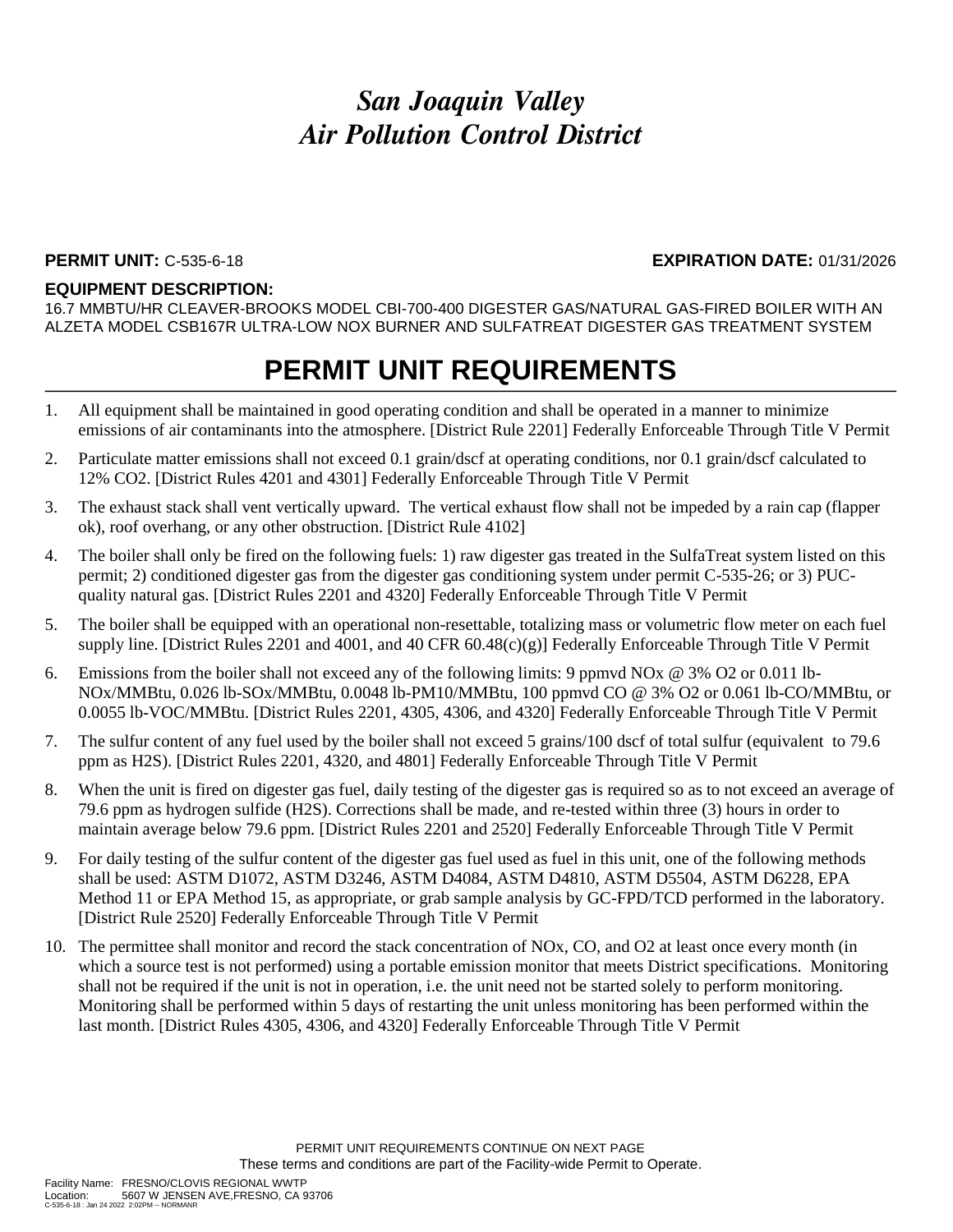### Permit Unit Requirements for C-535-6-18 (continued) **Page 2** of 3

- 11. If either the NOx or CO concentrations corrected to 3% O2, as measured by the portable analyzer, exceed the allowable emissions concentration, the permittee shall return the emissions to within the acceptable range as soon as possible, but no longer than 1 hour of operation after detection. If the portable analyzer readings continue to exceed the allowable emissions concentration after 1 hour of operation after detection, the permittee shall notify the District within the following 1 hour and conduct a certified source test within 60 days of the first exceedance. In lieu of conducting a source test, the permittee may stipulate a violation has occurred, subject to enforcement action. The permittee must then correct the violation, show compliance has been re-established, and resume monitoring procedures. If the deviations are the result of a qualifying breakdown condition pursuant to Rule 1100, the permittee may fully comply with Rule 1100 in lieu of performing the notification and testing required by this condition. [District Rules 4305, 4306, and 4320] Federally Enforceable Through Title V Permit
- 12. All alternate monitoring parameter emission readings shall be taken with the unit operating either at conditions representative of normal operations or conditions specified in the Permit to Operate. The analyzer shall be calibrated, maintained, and operated in accordance with the manufacturer's specifications and recommendations or a protocol approved by the APCO. Emission readings taken shall be averaged over a 15 consecutive-minute period by either taking a cumulative 15 consecutive-minute sample reading or by taking at least five (5) readings, evenly spaced out over the 15 consecutive-minute period. [District Rules 4305, 4306, and 4320] Federally Enforceable Through Title V Permit
- 13. The permittee shall maintain records of: (1) the date and time of NOx, CO, and O2 measurements, (2) the O2 concentration in percent and the measured NOx and CO concentrations corrected to 3% O2, (3) make and model of exhaust gas analyzer, (4) exhaust gas analyzer calibration records, and (5) a description of any corrective action taken to maintain the emissions within the acceptable range. [District Rules 4305, 4306, and 4320] Federally Enforceable Through Title V Permit
- 14. For each fuel type used, source testing to measure NOx and CO emissions from this unit shall be conducted at least once every twelve (12) months. After demonstrating compliance on two (2) consecutive annual source tests, the unit shall be tested not less than once every thirty-six (36) months. For each fuel type used, if the result of the 36-month source test demonstrates that the unit does not meet the applicable emission limits, the source testing frequency for that fuel type shall revert to at least once every twelve (12) months. [District Rules 4305, 4306, and 4320] Federally Enforceable Through Title V Permit
- 15. Source testing shall not be required for a fuel not exceeding the following limits in any rolling 12-month period: 2,899,306 scf of raw digester gas; 1,741,397 scf of conditioned digester gas; or 1,670,000 scf of PUC-quality natural gas (calculated based on 100 hours of operation at full load and higher heating values of 576 Btu/scf, 959 Btu/scf, and 1,000 Btu/scf, respectively). Upon exceeding these fuel usage limits in any rolling 12-month period for a given fuel type, a source test shall be completed within 60 days, unless source testing for that fuel type has been completed within the last 12 or 36 months, as normally would be required. [District Rules 4305, 4306, and 4320] Federally Enforceable Through Title V Permit
- 16. All emissions measurements shall be made with the unit operating either at conditions representative of normal operations or conditions specified in the Permit to Operate. No determination of compliance shall be established within two hours after a continuous period in which fuel flow to the unit is shut off for 30 minutes or longer, or within 30 minutes after a re-ignition as defined in Section 3.0 of District Rule 4320. [District Rules 4305, 4306, and 4320] Federally Enforceable Through Title V Permit
- 17. Sampling facilities for source testing shall be provided in accordance with the provisions of Rule 1081 (Source Sampling). [District Rule 1081] Federally Enforceable Through Title V Permit
- 18. The source test plan shall identify which basis (ppmv or lb/MMBtu) will be used to demonstrate compliance. [District Rules 4305, 4306, and 4320] Federally Enforceable Through Title V Permit
- 19. Source testing shall be conducted using the methods and procedures approved by the District. The District must be notified at least 30 days prior to any compliance source test, and a source test plan must be submitted for approval at least 15 days prior to testing. [District Rule 1081] Federally Enforceable Through Title V Permit
- 20. The results of each source test shall be submitted to the District within 60 days after completion of the source test. [District Rule 1081] Federally Enforceable Through Title V Permit

PERMIT UNIT REQUIREMENTS CONTINUE ON NEXT PAGE These terms and conditions are part of the Facility-wide Permit to Operate.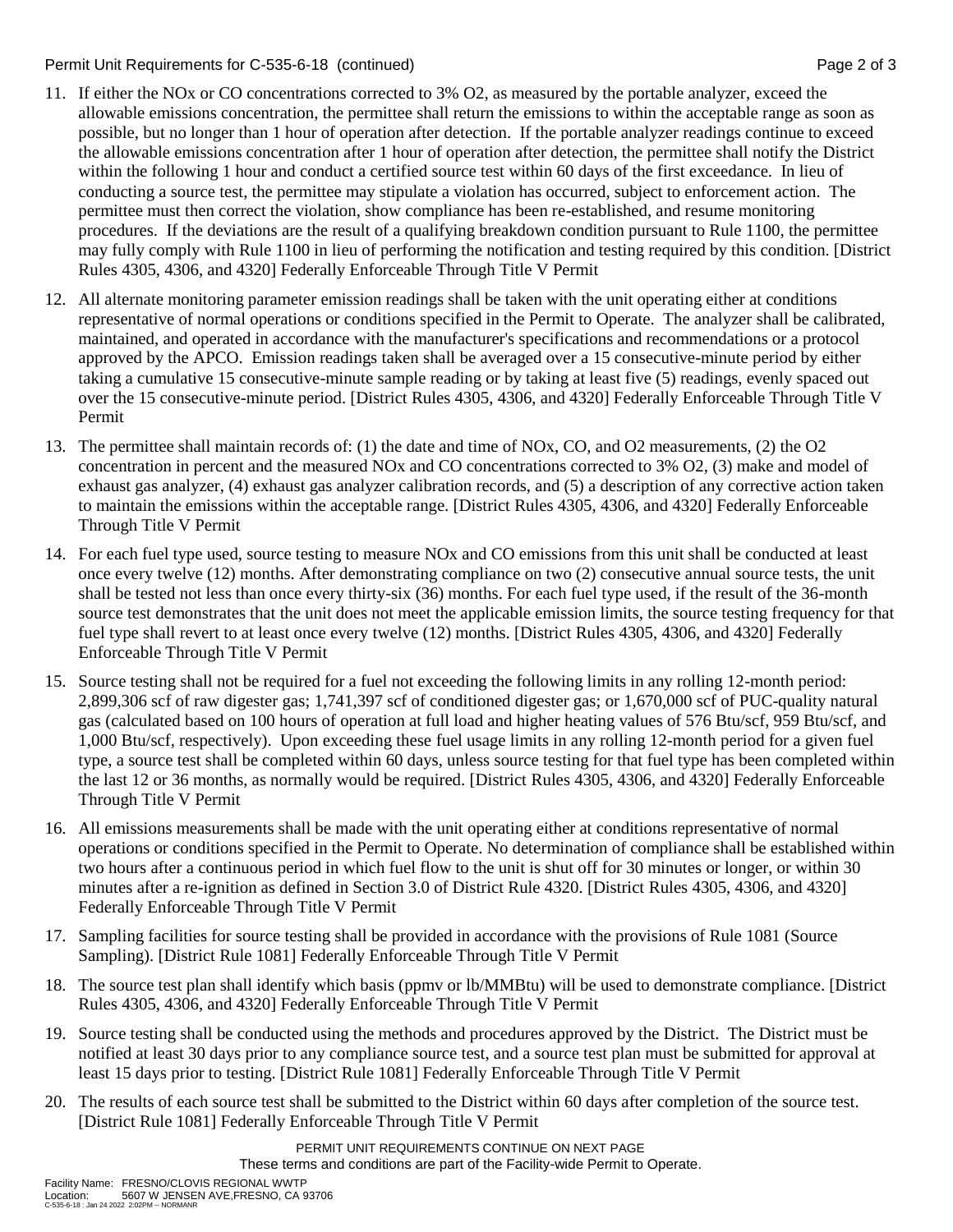Permit Unit Requirements for C-535-6-18 (continued) **Page 3 of 3** and 2 of 3 of 3

- 21. NOx emissions for source test purposes shall be determined using EPA Method 7E or ARB Method 100 on a ppmv basis, or EPA Method 19 on a heat input basis. [District Rules 4305, 4306, and 4320] Federally Enforceable Through Title V Permit
- 22. CO emissions for source test purposes shall be determined using EPA Method 10 or ARB Method 100. [District Rules 4305, 4306, and 4320] Federally Enforceable Through Title V Permit
- 23. Stack gas oxygen (O2) shall be determined using EPA Method 3 or 3A or ARB Method 100. [District Rules 4305, 4306, and 4320] Federally Enforceable Through Title V Permit
- 24. For emissions source testing, the arithmetic average of three 30-consecutive-minute test runs shall apply. If two of three runs are above an applicable limit the test cannot be used to demonstrate compliance with an applicable limit. [District Rules 4305, 4306, and 4320] Federally Enforceable Through Title V Permit
- 25. Records shall be maintained documenting that the natural gas used as fuel in this unit is provided from a PUC regulated or FERC regulated source, or the sulfur content of the natural gas used shall be determined at least annually using using EPA Method 11 or EPA Method 15, as appropriate, ASTM D5504, ASTM D6228, or an alternative method approved by EPA and the District. Valid purchase contracts, supplier certifications, tariff sheets, or transportation contacts may be used to document that the natural gas used in this unit is provided from a PUC regulated or FERC regulated source. [District Rules 1081 and 4320] Federally Enforceable Through Title V Permit
- 26. Fuel sulfur content analysis of digester gas used as fuel in this unit shall be performed at least annually using EPA Method 11 or EPA Method 15, as appropriate, ASTM D5504, ASTM D6228, or an alternative method approved by EPA and the District. Records of the fuel sulfur analysis shall be maintained and provided it to the District upon request. [District Rule 1070 and 4320] Federally Enforceable Through Title V Permit
- 27. Records of daily sulfur testing results of digester gas fuel shall be maintained. [District Rules 1070 and 2520] Federally Enforceable Through Title V Permit
- 28. Records of the amount of each fuel used in this unit, in standard cubic feet (scf) shall be maintained for each month in which the unit is operated. [District Rules 1070, 2520, and 4001, and 40 CFR 60.48(c)(g)] Federally Enforceable Through Title V Permit
- 29. All records shall be maintained and retained on-site for a minimum of five (5) years, and shall be made available for District inspection upon request. [District Rules 1070, 4001, 4305, 4306, and 4320; and 40 CFR 60.48(c)(i)] Federally Enforceable Through Title V Permit
- 30. An Emission Control Plan and any required Authority to Construct (ATC) application shall be submitted for this unit for compliance with the applicable Tier 2 emission limits of District Rule 4306 by May 1, 2028 and District Rule 4320 by May 1, 2022 and the unit shall be in full compliance with the applicable Tier 2 emissions limits of District Rule 4306 on and after December 31, 2029 and District Rule 4320 on and after December 31, 2023. [District Rules 4306 and 4320] Federally Enforceable Through Title V Permit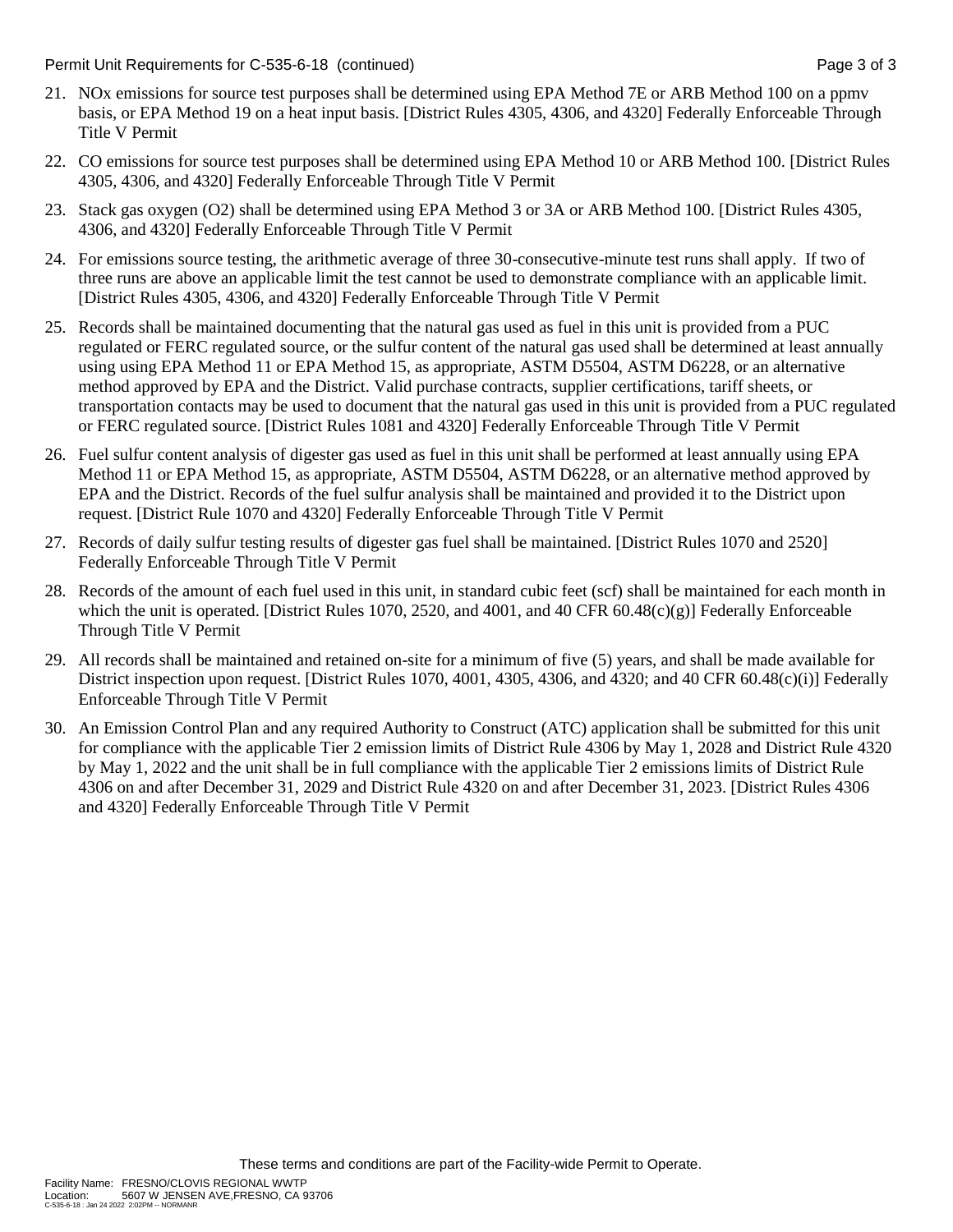### **EQUIPMENT DESCRIPTION:**

36.3 MMBTU/HR JOHN ZINK COMPANY WASTE GAS FLARE

## **PERMIT UNIT REQUIREMENTS**

- 1. All equipment shall be maintained in good operating condition and shall be operated in a manner to minimize emissions of air contaminants into the atmosphere. [District Rule 4102]
- 2. The flare shall be operated in a manner preventing the emission of noxious odors or other nuisances. [District Rule 4102]
- 3. Particulate matter emissions shall not exceed 0.1 gr/dscf in concentration at the point of discharge. [District Rule 4201] Federally Enforceable Through Title V Permit
- 4. The waste gas flare system shall be specifically designed for burning wastewater treatment plant digester gas, and alternate fuel may be used as pilot fuel. [District Rule 2201] Federally Enforceable Through Title V Permit
- 5. The flare system shall have continuous readout and recording of gas flow rate and stack temperature. [District Rule 2201] Federally Enforceable Through Title V Permit
- 6. Flare flue gas temperature shall be maintained to at least 1,400 degrees F and 0.6 seconds minimum residence time. [District Rule 2201] Federally Enforceable Through Title V Permit
- 7. Total volume of gaseous fuel flared shall not exceed 1,584,000 standard cubic feet (scf) per day. [District Rule 2201] Federally Enforceable Through Title V Permit
- 8. A flame shall be present at all times in the flare whenever combustible gases are vented through the flare. [District Rule 4311] Federally Enforceable Through Title V Permit
- 9. The flare outlet shall be equipped with an automatic ignition system, or shall operate with a pilot flame present at all times when combustible gases are vented through the flare, except during purge periods for automatic-ignition equipped flares. [District Rule 4311] Federally Enforceable Through Title V Permit
- 10. The flare shall be equipped with a heat sensing device such as a thermocouple, ultraviolet beam sensor, infrared sensor, or an equivalent device capable of continuously detecting at least one pilot flame is present. The flame detection device shall be kept operational at all times except during flare maintenance when the flare is isolated from gas flow. All pilot monitor downtime shall be reported annually pursuant to Rule 4311, Section 6.2.3.6. [District Rule 4311] Federally Enforceable Through Title V Permit
- 11. Daily testing of digester gas is required so as to not exceed an average of 200 ppm sulfur as hydrogen sulfide (H2S). Corrections shall be made, and re-tested within 3 hours in order to maintain average below 200 ppm. [District Rule 2201] Federally Enforceable Through Title V Permit
- 12. Emissions shall not exceed any of the following limits: 2.2 lb NOx/hr, 1.8 lb SOx/hr, 0.18 lb PM10/hr, or 10.5 lb CO/hr. [District Rules 2201 and 4311] Federally Enforceable Through Title V Permit
- 13. The NOx emissions measured from the flare shall not exceed 0.1330 lb-NOx/MMBtu. [District Rule 4311] Federally Enforceable Through Title V Permit

**PERMIT UNIT:** C-535-9-18 **EXPIRATION DATE:** 01/31/2026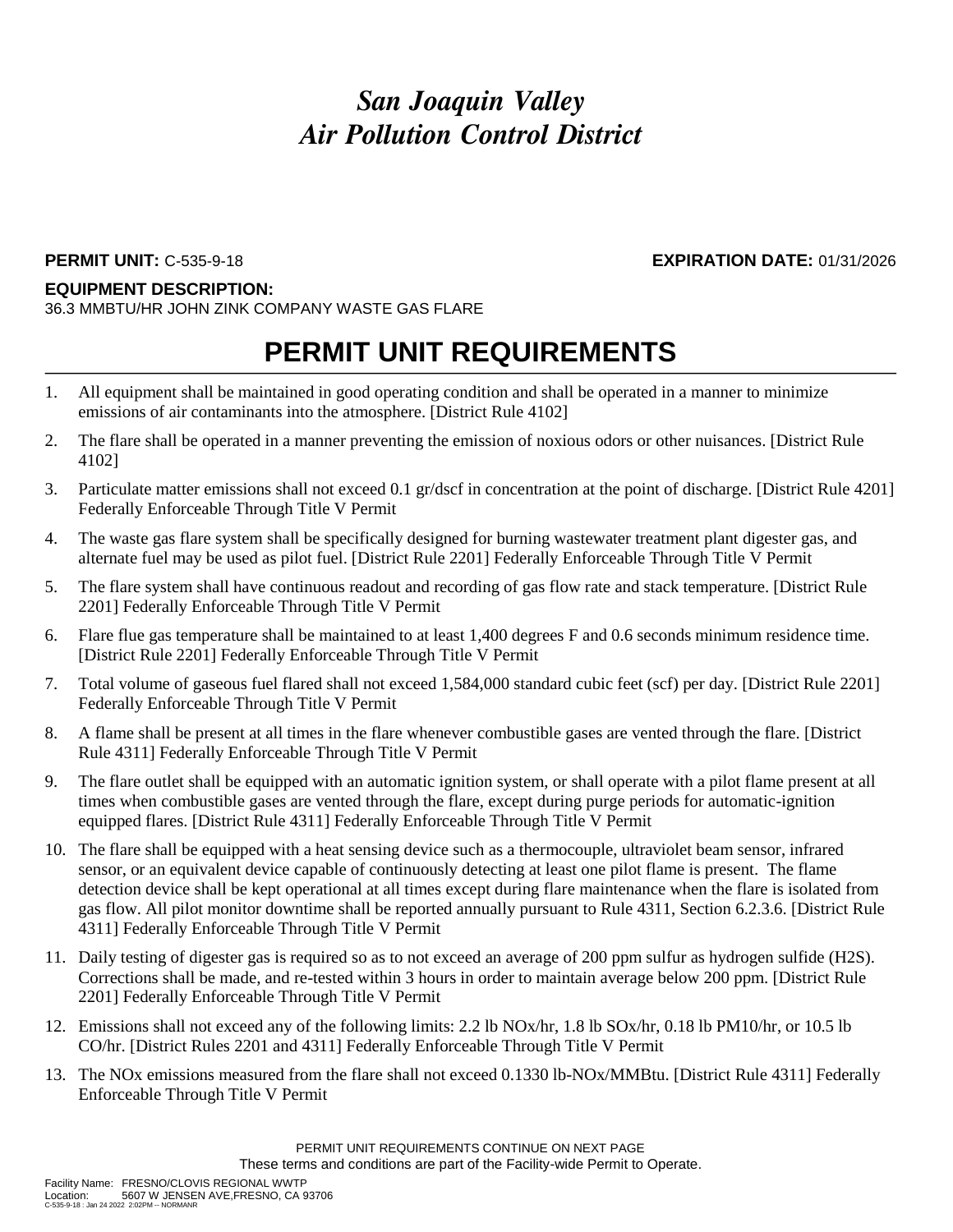- 14. VOC emissions shall not exceed 0.0027 lb-VOC/MMBtu. [District Rules 2201 and 4311] Federally Enforceable Through Title V Permit
- 15. Flaring is prohibited unless it is consistent with an approved flare minimization plan (FMP), pursuant to District Rule 4311, Section 6.5, and all commitments listed in that plan have been met. This standard does not apply if the APCO determines that the flaring is caused by an emergency as defined by District Rule 4311, Section 3.7 and is necessary to prevent an accident, hazard or release of vent gas directly to the atmosphere. [District Rule 4311] Federally Enforceable Through Title V Permit
- 16. The operator shall monitor and record the vent gas flow to the flare with a flow measuring device or other parameters as specified in the Permit to Operate. [District Rule 4311] Federally Enforceable Through Title V Permit
- 17. Source testing to measure NOx and VOC emissions from the flare shall be conducted at least once every twelve (12) months. [District Rule 4311] Federally Enforceable Through Title V Permit
- 18. Source testing shall be conducted using the methods and procedures approved by the District. The District must be notified at least 30 days prior to any compliance source test, and a source test plan must be submitted for approval at least 30 days prior to testing. [District Rules 1081 and 4311] Federally Enforceable Through Title V Permit
- 19. The results of each source test shall be submitted to the District within 60 days after completion of the source test. [District Rules 1081 and 4311] Federally Enforceable Through Title V Permit
- 20. NOx emissions for source test purposes shall be determined using EPA Method 19 on a heat input basis, or EPA Method 3A, EPA Method 7E, or ARB 100 on a ppmv basis. [District Rule 4311] Federally Enforceable Through Title V Permit
- 21. VOC emissions for source test purposes shall be determined using EPA Method 25, except when the outlet concentration must be below 50 ppm in order to meet the standard, in which case Method 25a may be used. [District Rules 2201 and 4311] Federally Enforceable Through Title V Permit
- 22. Oxygen (O2) concentration of flared gas shall be determined using EPA Method 3A, EPA Method 7E, or ARB 100. [District Rule 4311] Federally Enforceable Through Title V Permit
- 23. Measurement of halogenated exempt compounds shall be performed using EPA Method 18 or ARB Method 422 "Determination of Volatile organic Compounds in Emission from Stationary Sources". [District Rule 4311] Federally Enforceable Through Title V Permit
- 24. The higher heating value (HHV) of the gas flared shall be determined using ASTM D1826-88, ASTM 1945-81 in conjunction with ASTM D3588-89, or an alternative method approved by the EPA and the District. [District Rule4311] Federally Enforceable Through Title V Permit
- 25. For emissions source testing, the arithmetic average of three 30-consecutive-minute test runs shall apply. If two of three runs are above an applicable limit the test cannot be used to demonstrate compliance with an applicable limit. [District Rule 1081] Federally Enforceable Through Title V Permit
- 26. The operator of a flare subject to flare minimization plans (FMPs) pursuant to District Rule 4311, Section 5.11 shall notify the APCO of an unplanned flaring event within 24 hours after the start of the next business day or within 24 hours of their discovery, whichever occurs first. The notification shall include the flare source identification, the start date and time, and the end date and time. [District Rule 4311] Federally Enforceable Through Title V Permit
- 27. The operator of a flare subject to flare minimization plans pursuant to District Rule 4311, Section 5.11 shall submit an annual report to the APCO that summarizes all Reportable Flaring Events as defined in Section 3.0 that occurred during the previous 12 month period. The report shall be submitted within 30 days following the end of the previous calendar year. The report shall include, but is not limited to all of the following: 1) The results of an investigation to determine the primary cause and contributing factors of the flaring event; 2) Any prevention measures considered or implemented to prevent recurrence together with a justification for rejecting any measures that were considered but not implemented; 3) If appropriate, an explanation of why the flaring was an emergency and necessary to prevent accident, hazard or release of vent gas to the atmosphere, or where, due to a regulatory mandate to vent a flare, it cannot be recovered, treated and used as a fuel gas at the facility; and 4) The date, time, and duration of the flaring event. [District Rule 4311] Federally Enforceable Through Title V Permit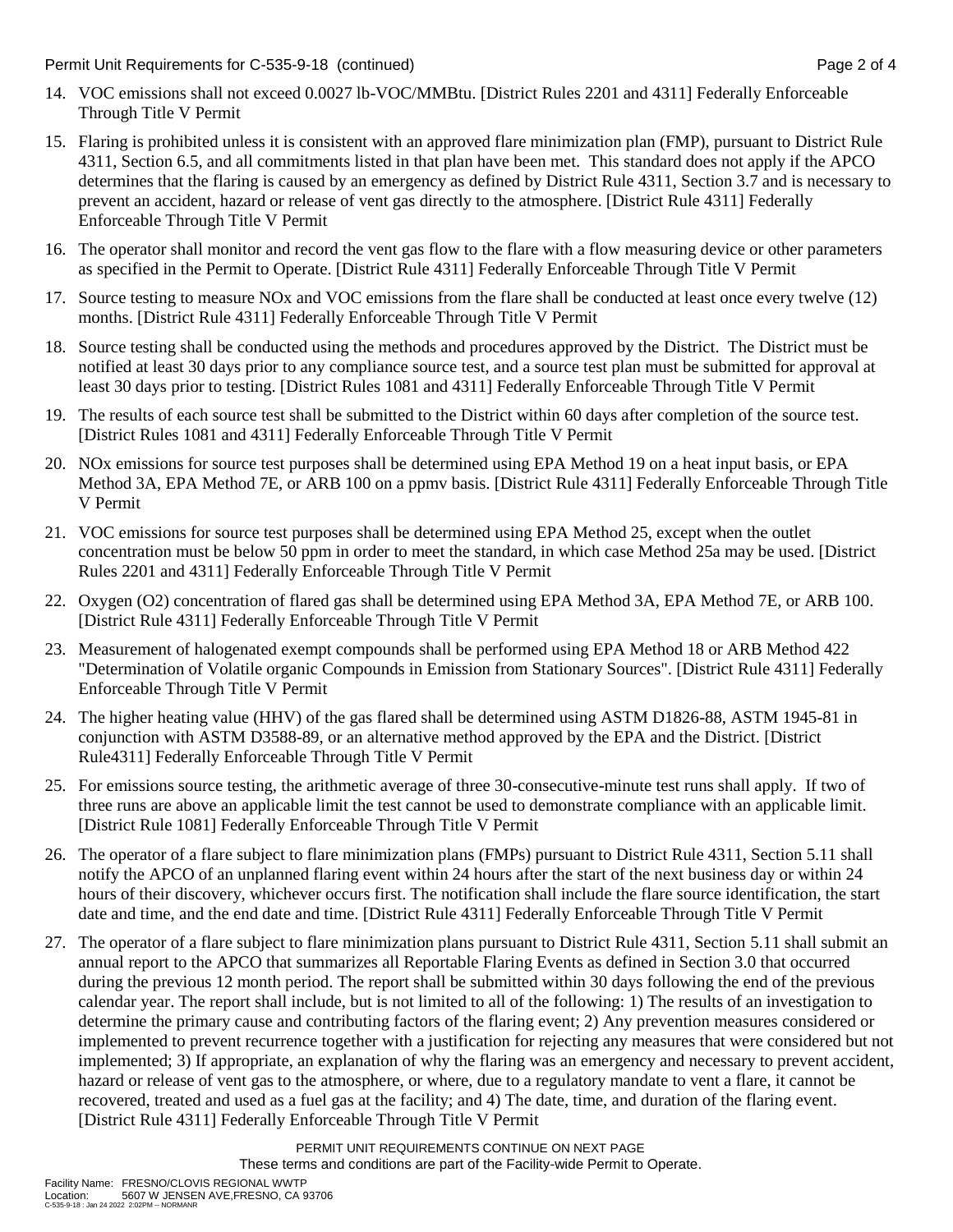Permit Unit Requirements for C-535-9-18 (continued) Page 3 of 4

- 28. The operator of a flare subject to flare monitoring requirements pursuant to District Rule 4311 shall submit an annual report to the APCO within 30 days following the end of each 12 month period. The report shall include the following: 1) The total volumetric flow of vent gas in standard cubic feet for each day for the previous calendar year; 2) Flare monitoring system downtime periods, including dates and times, as applicable pursuant to Section 6.9; 3) A flow verification report for each flare subject to Rule 4311, and 4) For flares subject to the annual throughput thresholds specified in Table 2, the annual throughput in MMBtu for the previous calendar year shall be included. Effective on and after January 1, 2024, the annual report submitted by an operator for a flare subject to flare monitoring requirements pursuant to District Rule 4311 shall be submitted in an electronic format approved by the District within 30 days following the end of each calendar year for all required monitoring under those sections. [District Rule 4311] Federally Enforceable Through Title V Permit
- 29. Every five years after the initial FMP submittal, the operator shall submit an updated FMP for each flare to the APCO for approval. The current FMP shall remain in effect until the updated FMP is approved by the APCO. If the operator fails to submit an updated FMP as required by this section, the existing FMP shall no longer be considered an approved plan. [District Rule 4311] Federally Enforceable Through Title V Permit
- 30. An updated FMP shall be submitted by the operator pursuant to Rule 4311, Section 6.5 addressing new or modified equipment, prior to installing the equipment. Updated FMP submittals are only required if: 1) The equipment change would require an authority to construct (ATC) and would impact the emissions from the flare, and 2) The modification is not solely the removal or decommissioning of equipment that is listed in the FMP, and has no associated increase in flare emissions. [District Rule 4311] Federally Enforceable Through Title V Permit
- 31. For purposes of the flow verification report required by Rule 4311, Section 6.2.3.8, vent gas flow shall be determined using one or more of the following methods, or by any alternative method approved by the APCO, ARB, and EPA: EPA Methods 1 and 2; a verification method recommended by the manufacturer of the flow monitoring equipment installed pursuant to Section 5.10; tracer gas dilution or velocity; other flow monitors or process monitors that can provide comparison data on a vent stream that is being directed past the ultrasonic flow meter. [District Rule 4311] Federally Enforceable Through Title V Permit
- 32. For daily testing of the sulfur content of the gas flared, one of the following methods shall be used: ASTM D1072, ASTM D3246, ASTM D4084, ASTM D4810, ASTM D5504, ASTM D6228, EPA Method 11 or EPA Method 15, as appropriate, grab sample analysis by GC-FPD/TCD performed in the laboratory, or an alternative method approved by EPA and the District. [District Rule 2520, 9.3.2] Federally Enforceable Through Title V Permit
- 33. The flare shall be operated according to the manufacturer's specifications, a copy of which shall be maintained on site. [District Rule 2520, 9.3.2] Federally Enforceable Through Title V Permit
- 34. This flare shall be inspected annually while in operation for visible emissions. If visible emissions are observed, corrective action shall be taken. If excess emissions continue, a EPA Method 9 test shall be conducted within 72 hours. [District Rule 2520, 9.3.2] Federally Enforceable Through Title V Permit
- 35. Daily records of total gas flared shall be maintained. [District Rules 2201 and 2520, 9.3.2] Federally Enforceable Through Title V Permit
- 36. Records of flare maintenance, inspections and repair shall be maintained. [District Rule 2520, 9.3.2] Federally Enforceable Through Title V Permit
- 37. Records of daily sulfur testing results shall be maintained. [District Rule 2520, 9.3.2] Federally Enforceable Through Title V Permit
- 38. Permittee shall maintain the following records: a copy of the source testing result conducted pursuant to Rule 4311, Section 6.4.2; a copy of the approved flare minimization plan pursuant to Section 6.5; and copies of annual reports submitted to the APCO pursuant to Section 6.2. [District Rule 4311] Federally Enforceable Through Title V Permit
- 39. Permittee shall maintain records of the following when the flare is used during an emergency: duration of flare operation, amount of gas burned, and the nature of the emergency situation. [District Rule 4311] Federally Enforceable Through Title V Permit